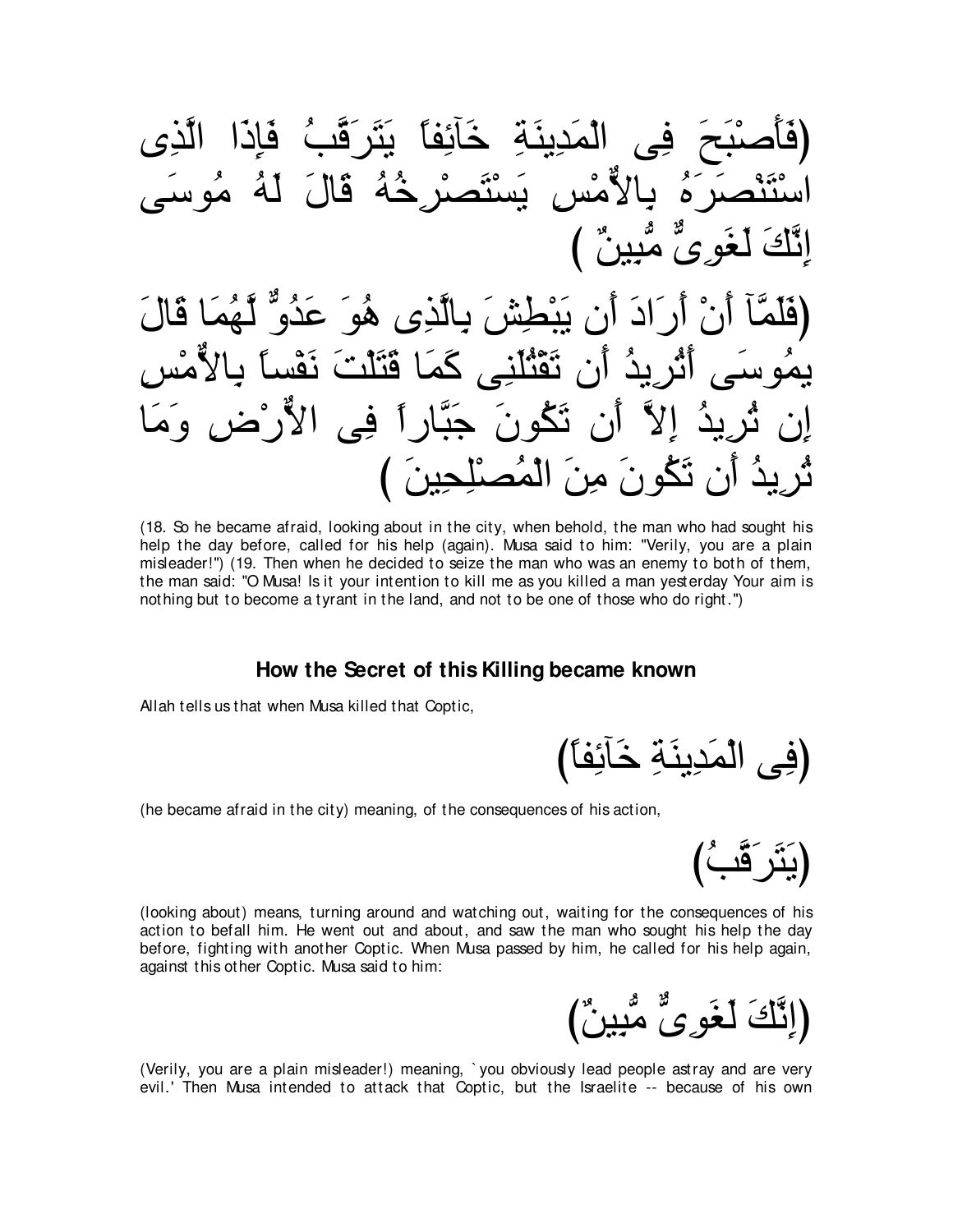cowardice and weakness -- thought that Musa wanted to hit him because of what he had said, so he said, in self-defence --



(O Musa! Is it your intention to kill me as you killed a man yesterday) Nobody except him and Musa, peace be upon him, knew about it, but when the other Coptic heard this, he took the news to Fir`awn's gate and told him about it. So Fir`awn came to know of it, and he became very angry and resolved to kill Musa, so he sent people after him to bring him to him.

(20. And there came a man running, from the farthest end of the city. He said: "O Musa! Verily, the chiefs are taking counsel together about you, to kill you, so escape. Truly, I am one of the good advisers to you.")

(وَجَاءَ رَجُلٌ)

(And there came a man) He is described as being a man because he had the courage to take a different route, a shorter route than those who were sent after Musa, so he reached Musa first and said to him: "O Musa,

(إِنَّ الْمَلاَّ يَأْتَمِرُونَ بِكَ)

(Verily, the chiefs are taking counsel together about you.)," meaning, `they are consulting with one another about you.'

(لِبَقْتُلُوكَ فَاخْرُ جُ)

(to kill you, so escape.) means, from this land.

(Truly, I am one of the good advisers to you.)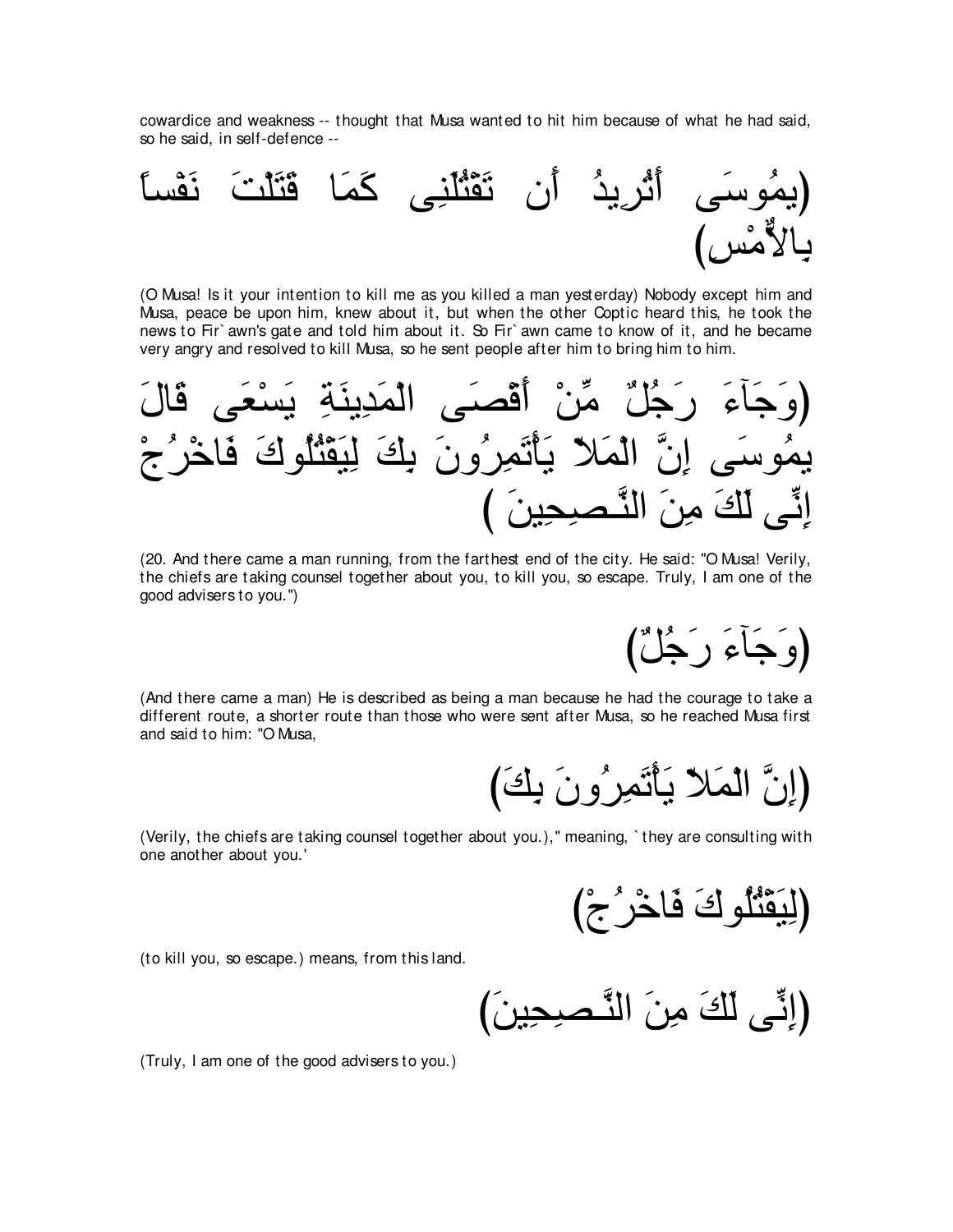(فَخَرَ جَ مِنْـهَا خَائِفاً يَثَرَقَبُ قَالَ رَبٍّ نَجِّنِي مِنَ الْقَوْمِ الظَّـْلِمِينَ ـ وَلَمَّا تَوَجَّهَ تِلْقَاءَ مَدْيَنَ قَالَ عَسَى رَبِّمِى أَن يَهْدِيَنِي سَوَاءَ السَّبِيلِ - وَلَمَّا وَرَدَ مَاءَ مَدْيَنَ وَجَدَ عَلَيْهِ أَمَّةً مِّنَ النَّاسِ يَسْقُونَ وَوَجَدَ مِن دُونِـهِمُ امْرَأَتَين تَدُودَان قَالَ مَا خَطَّبُكُمَا قَالَتَا لاَ نَسْقِى حَتَّى يُصنْدِرَ الرِّعَاءُ وَأَبُونَا شَيْخٌ كَبِيرٌ - فَسَقَى لَهُمَا ثُمَّ نَوَلَّى إِلَى الْطُّلِّ فَقَالَ رَبِّ إِنِّـ لِمَا أَنزَلْتَ إِلَىٍّ مِنْ خَيْرٍ فَقِيرٌ び

(21. So he escaped from there, looking about in a state of fear. He said: "My Lord! Save me from the people who are wrongdoers!'') (22. And when he went towards Madyan, he said: "It may be that my Lord guides me to the right way.'') (23. And when he arrived at the water of Madyan, he found there a group of men watering, and besides them he found two women who were keeping back (their flocks). He said: "What is the matter with you'' They said: "We cannot water (our flocks) until the shepherds take (their flocks). And our father is a very old man.'') (24. So he watered (their flocks) for them, then he turned back to shade, and said: "My Lord! Truly, I am in need of whatever good that You bestow on me!'')

#### **Musa, peace be upon him, in Madyan, and how He watered the Flocks of the Two Women**

When the man told Musa about how Fir` awn and his chiefs were conspiring against him, he left Egypt on his own. He was not used to being alone, because before that he had been living a life of luxury and ease, in a position of leadership.

び⊥ょzホ∠ゲ∠わ∠Α ⇔ゅヘ⌒もべ∠カ ゅ∠ヰ∇レ⌒ョ ∠ァ∠ゲ∠ガ∠プぴ

(So he escaped from there, looking about in a state of fear.) meaning, turning around and watching.

び∠リΒ⌒ヨ⌒ヤ⇒zヌャや ⌒ュ∇ヲ∠ボ∇ャや ∠リ⌒ョ ヴ⌒レあイ∠ル あゆ∠ケ ∠メゅ∠ホぴ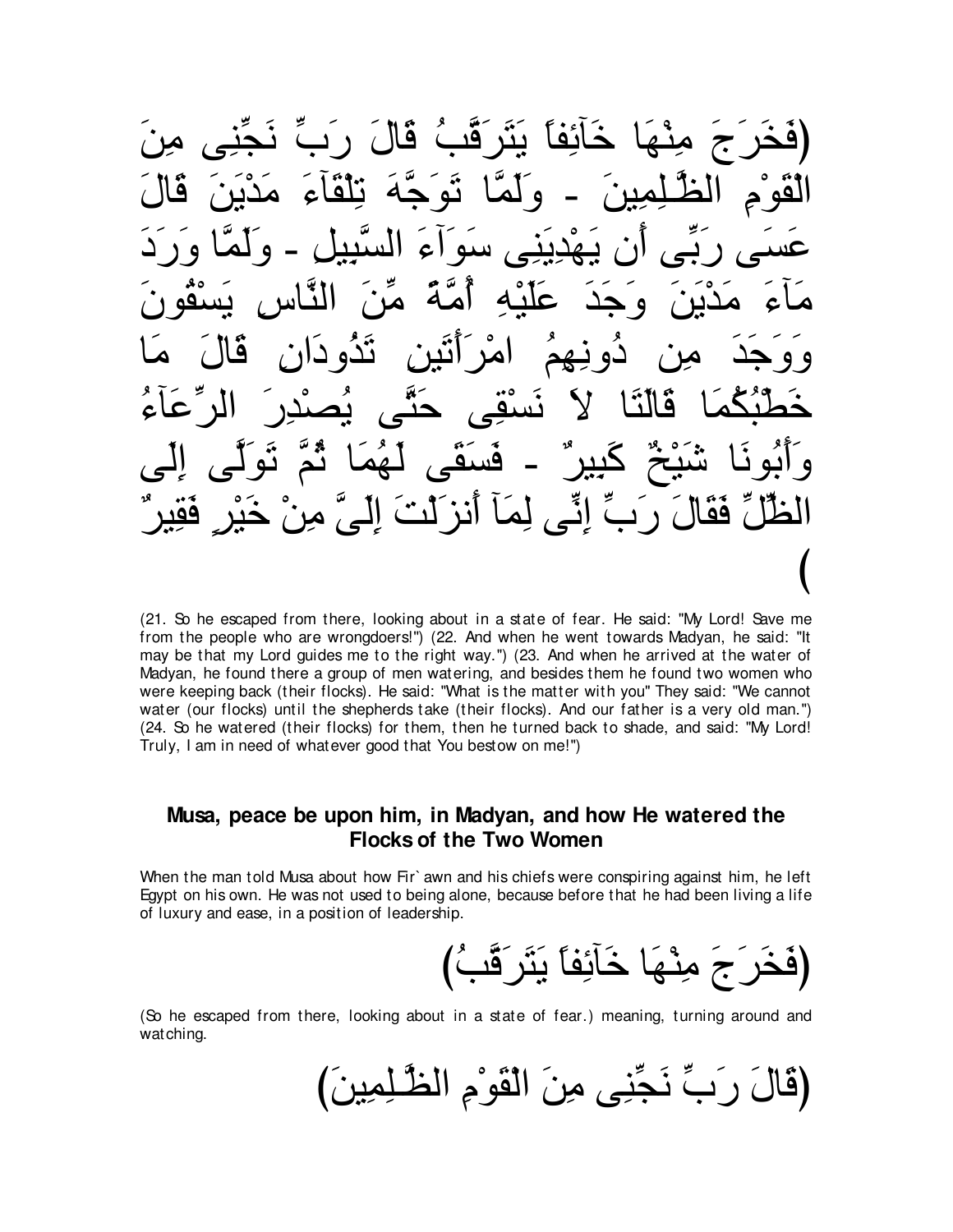(My Lord! Save me from the people who are wrongdoers!) means, from Fir` awn and his chiefs. It was mentioned that Allah sent to him an angel riding a horse, who showed him the way. And Allah knows best.

(وَ لَمَّا نَوَ جَّهَ نَبِلْقَآءَ مَدْيَنَ)

(And when he went towards (the land of) Madyan,) means, he took a smooth and easy route - and he rej oiced because of that.

﴿قَالَ عَسَى رَبِّي أَن يَهْدِيَنِي سَوَاۤءَ السَّبِيلِ)

(he said: "It may be that my Lord guides me to the right way.'') meaning, the most straight route. And Allah did indeed do that, for He guided him to the straight path in this world and the Hereafter, and caused him to be guided and to guide others.

(وَلَمَّا وَرَدَ مَاءَ مَدْيَنَ)

(And when he arrived at the water (a well) of Madyan,) means, when he reached Madyan and went to drink from its water, for it had a well where shepherds used to water their flocks,



(he found there a group of men watering, and besides them he found two women who were keeping back.) means, they were stopping their sheep from drinking with the sheep of those shepherds, lest some harm come to them. When Musa, peace be upon him, saw them, he felt sorry for them and took pity on them.

びゅ∠ヨ⊥ム⊥ら∇ト∠カ ゅ∠ョ ∠メゅ∠ホぴ

(He said: "What is the matter with you'') meaning, ` why do you not water your flocks with these people'

び⊥¬べ∠ハあゲャや ∠ケ⌒ギ∇ダ⊥Α ヴzわ∠ェ ヴ⌒ボ∇ジ∠ル ∠Ι ゅ∠わ∠ャゅ∠ホぴ

(They said: "We cannot water until the shepherds take...'') meaning, ` we cannot water our flocks until they finish.'

(وَأَبُونَا شَيْخٌ كَبِيرٌ )

(And our father is a very old man.) means, ` this is what has driven us to what you see.'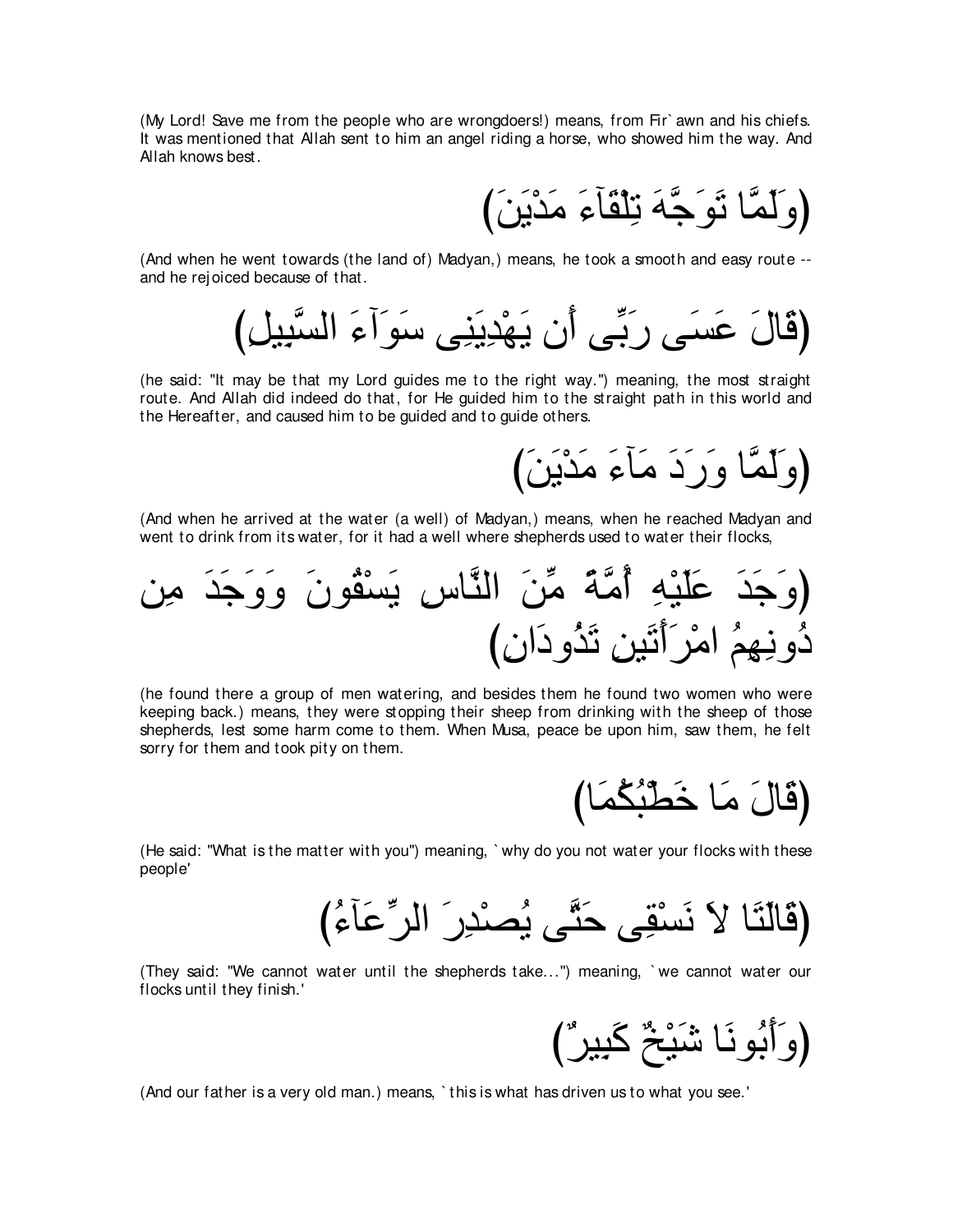$$
\left(\tilde{\text{e}} \tilde{\text{e}} \tilde{\text{e}} \tilde{\text{e}} \right)
$$

(So he watered (their flocks) for them, )

(then he turned back to shade, and said: "My Lord! Truly, I am in need of whatever good that You bestow on me!")

(إِلَى الظُّلِّ)

(to shade,) Ibn `Abbas, Ibn Mas`ud and As-Suddi said: "He sat beneath a tree." `Ata' bin As-Sa'ib said: "When Musa said:

(رَبِّ إِنِّي لِمَاۤ أَنزَلْتَ إِلَيَّ مِنْ خَبْرٍ فَقِيرٌ )

("My Lord! Truly, I am in need of whatever good that You bestow on me!") the women heard him."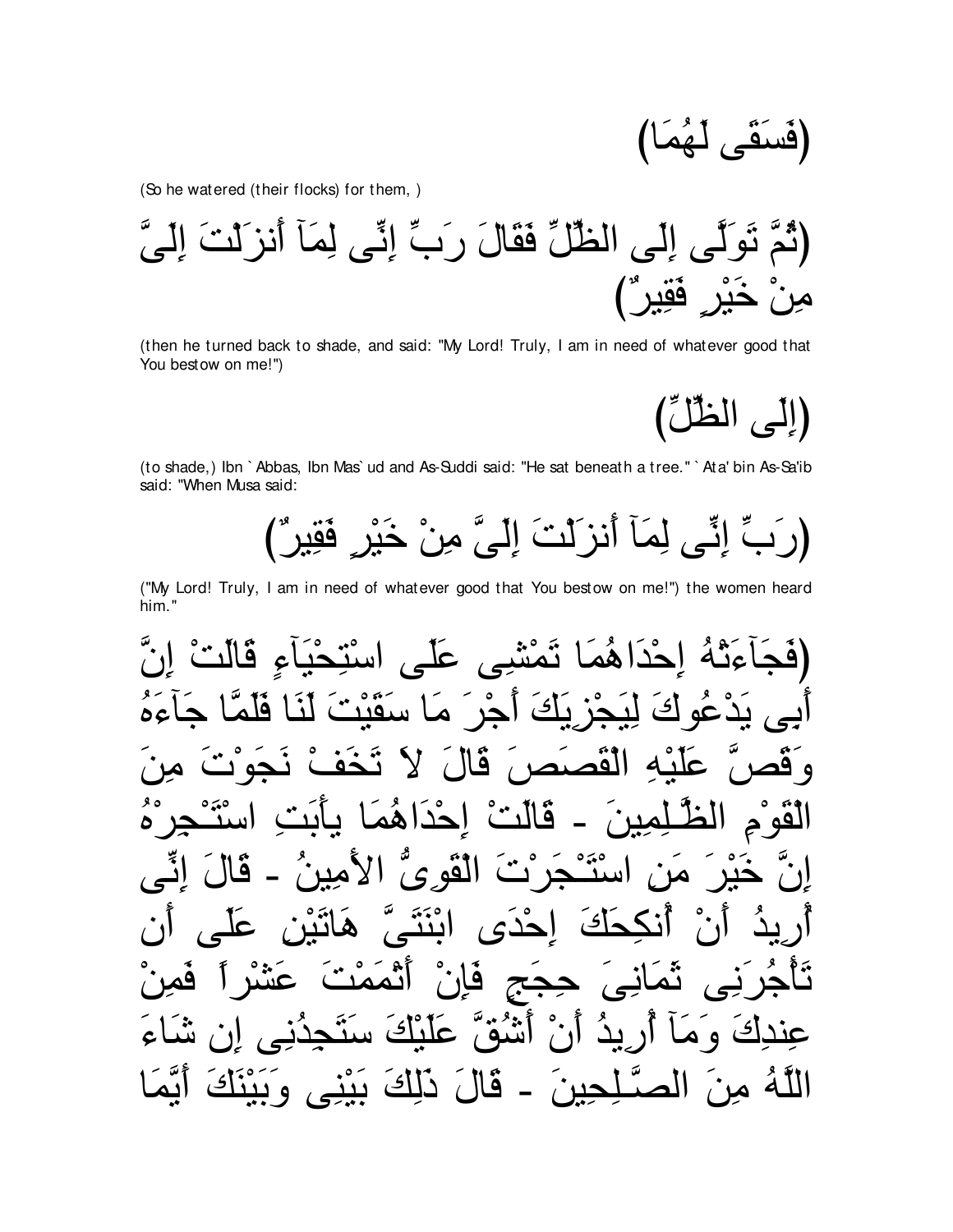

(25. Then there came to him one of them, walking shyly. She said: "Verily, my father calls you that he may reward you for having watered (our flocks) for us.'' So when he came to him and narrated the story, he said: "Fear you not. You have escaped from the people who are wrongdoers.'') (26. And said one of them (the two women): "O my father! Hire him! Verily, the best of men for you to hire is the strong, the trustworthy.'') (27. He said: "I intend to wed one of these two daughters of mine to you, on condition that you serve me for eight years; but if you complete ten years, it will be (a favor) from you. But I intend not to place you under a difficulty. If Allah wills, you will find me one of the righteous.") (28. He (Musa) said: "That (is settled) between me and you: whichever of the two terms I fulfill, there will be no inj ustice to me, and Allah is Surety over what we say.'')

#### **Musa, the Father of the Two Women, and His Marriage to One of Them**

When the two women came back quickly with the sheep, their father was surprised that they returned so soon. He asked them what had happened, and they told him what Musa, peace be upon him, had done. So he sent one of them to call him to meet her father. Allah says:

び∃¬べ∠Β∇エ⌒わ∇シや ヴ∠ヤ∠ハ ヴ⌒ゼ∇ヨ∠ゎ ゅ∠ヨ⊥ワや∠ギ∇ェ⌒ま ⊥ヮ∇ゎ∠¬べ∠イ∠プぴ

(Then there came to him one of them, walking shyly.) meaning, she was walking like a free woman, as it was narrated from the Commander of the faithful, ` Umar, may Allah be pleased with him: "She was covering herself from them with the folds of her garment.'' Ibn Abi Hatim recorded that ` Amr bin Maymun said, ` Umar, may Allah be pleased with him, said: "She came walking shyly, putting her garment over her face. She was not one of those audacious women who come and go as they please." This chain of narrators is Sahih.



(She said: "Verily, my father calls you that he may reward you for having watered (our flocks) for us.'') This is an example of good manners: she did not invite him directly lest he have some suspicious thoughts about her. Rather she said: "My father is inviting you so that he may reward you for watering our sheep," i.e., give you some payment for that.

び∠ゾ∠ダ∠ボ∇ャや ⌒ヮ∇Β∠ヤ∠ハ zゾ∠ホ∠ヱ ⊥ロ∠¬べ∠ィ ゅzヨ∠ヤ∠プぴ

(So when he came to him and narrated the story, ) means, he told him about his story and why he had to leave his country.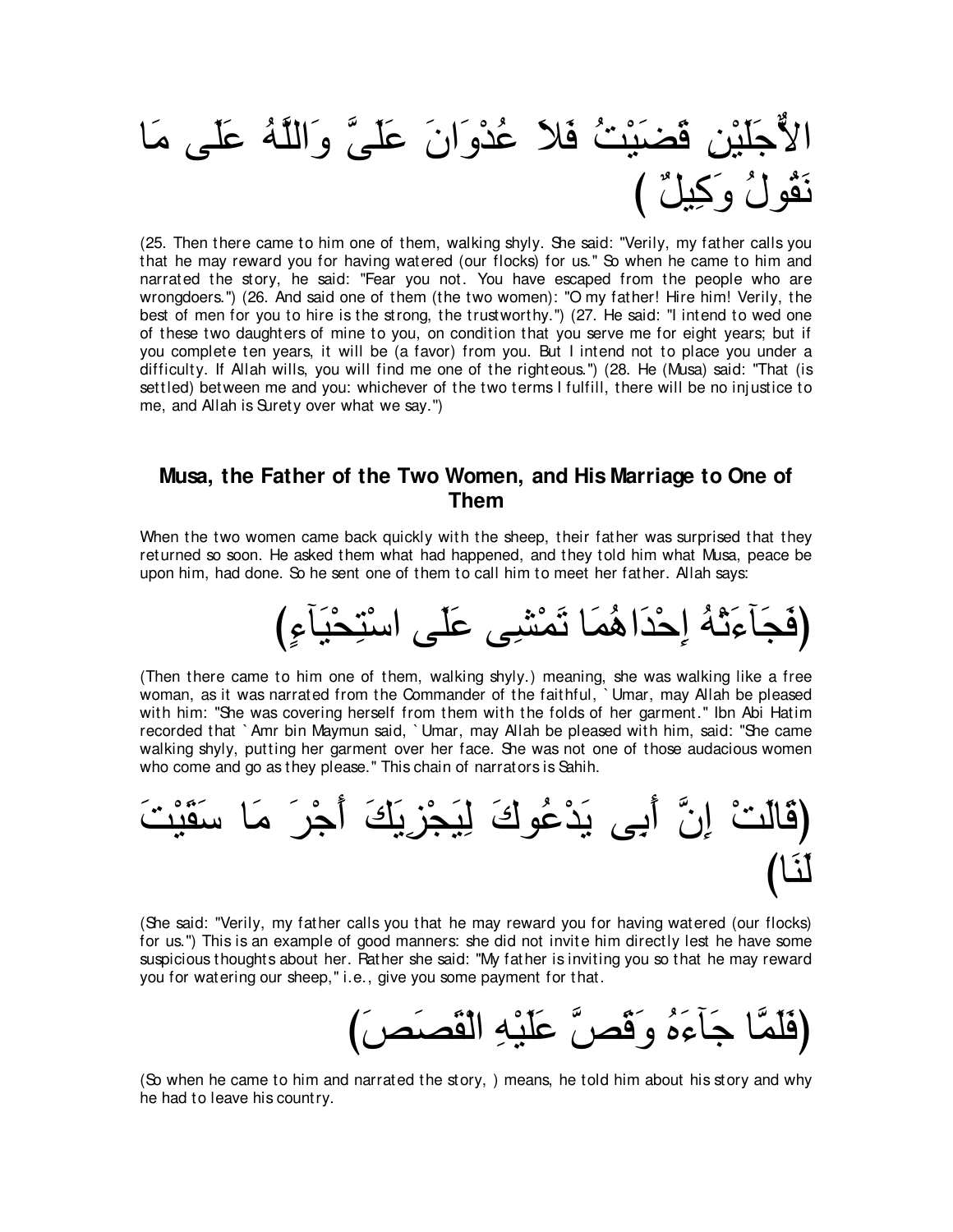び∠リΒ⌒ヨ⌒ヤ⇒zヌャや ⌒ュ∇ヲ∠ボ∇ャや ∠リ⌒ョ ∠れ∇ヲ∠イ∠ル ∇ブ∠ガ∠ゎ ∠Ι ∠メゅ∠ホぴ

(he said: "Fear you not. You have escaped from the people who are wrongdoers.'') He was saying: ` calm down and relax, for you have left their kingdom and they have no authority in our land.' So he said:

び∠リΒ⌒ヨ⌒ヤ⇒zヌャや ⌒ュ∇ヲ∠ボ∇ャや ∠リ⌒ョ ∠れ∇ヲ∠イ∠ルぴ

(You have escaped from the people who are wrongdoers.)

⌒リ∠ョ ∠ゲ∇Β∠カ zラ⌒ま ⊥ロ∇ゲ⌒イ∇⇒∠わ∇シや ⌒ろ∠よ∠ほΑ ゅ∠ヨ⊥ワや∠ギ∇ェ⌒ま ∇ろ∠ャゅ∠ホぴ び ⊥リΒ⌒ョ∠Εや ぁン⌒ヲ∠ボ∇ャや ∠れ∇ゲ∠イ∇⇒∠わ∇シや

(And said one of them: "O my father! Hire him! Verily, the best of men for you to hire is the strong, the trustworthy.'') One of the two daughters of the man said this, and it was said that she was the one who had walked behind Musa, peace be upon him. She said to her father:

び⊥ロ∇ゲ⌒イ∇⇒∠わ∇シや ⌒ろ∠よ∠ほΑぴ

(O my father! Hire him!) as a shepherd to look after the sheep. ` Umar, Ibn ` Abbas, Shurayh Al-Qadi, Abu Malik, Qatadah, Muhammad bin Ishaq and others said: "When she said:

び⊥リΒ⌒ョ∠Εや ぁン⌒ヲ∠ボ∇ャや ∠れ∇ゲ∠イ∇⇒∠わ∇シや ⌒リ∠ョ ∠ゲ∇Β∠カ zラ⌒まぴ

(Verily, the best of men for you to hire is the strong, the trustworthy.) her father said to her, ` What do you know about that' She said to him, ` He lifted a rock which could only be lifted by ten men, and when I came back with him, I walked ahead of him, but he said to me, walk behind me, and if I get confused about the route, throw a pebble so that I will know which way to go.''' ` Abdullah (Ibn Mas` ud) said, "The people who had the most discernment were three: Abu Bakr's intuition about ` Umar; the companion of Yusuf when he said, ` Make his stay comfortable'; and the companion of Musa, when she said:

(يأَبَتِ اسُتَّحِرَّهُ إِنَّ خَيْرَ مَن اسُتَّجَرُتَ الَقُوِىُّ
$$
\frac{1}{2}
$$
ا

(O my father! Hire him! Verily, the best of men for you to hire is the strong, the trustworthy.).''

び⌒リ∇Β∠ゎゅ∠ワ zヴ∠わ∠レ∇よや ン∠ギ∇ェ⌒ま ∠マ∠エ⌒ムル⊥ぺ ∇ラ∠ぺ ⊥ギΑ⌒ケ⊥ぺ ヴあル⌒まぴ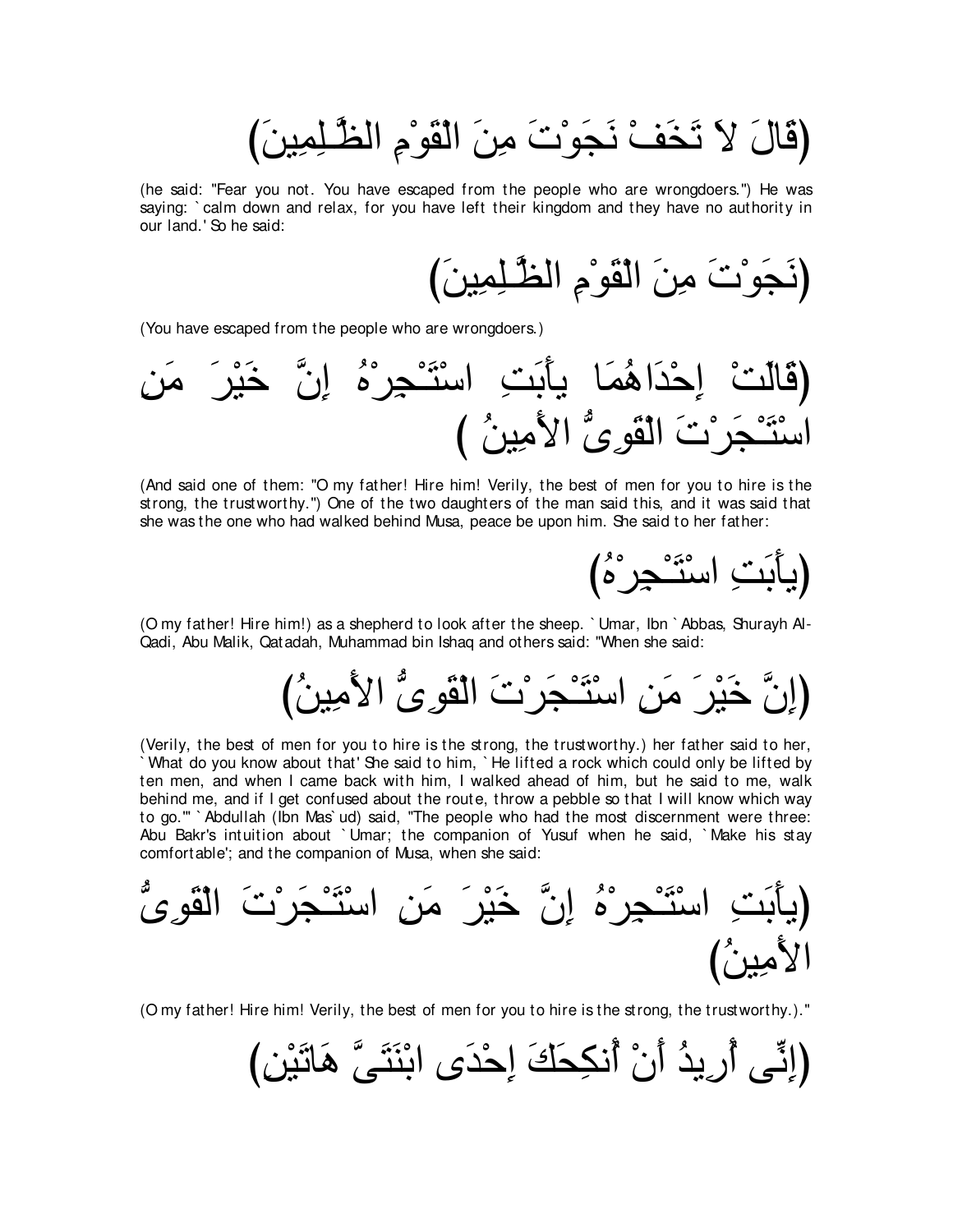(I intend to wed one of these two daughters of mine to you,) means, this old man asked him to take care of his flocks, then he would marry one of his two daughters to him.



(on condition that you serve me for eight years; but if you complete ten years, it will be (a favor) from you.) meaning, `on the condition that you tend my flocks for eight years, and if you want to give me two extra years, that is up to you, but if you do not want to, then eight years is enough.'



(But I intend not to place you under a difficulty. If Allah wills, you will find me one of the righteous.) means, ` I do not want to put pressure on you or cause you any inconvenience or argue with you.' Ibn Abi Hatim recorded that ` Ali bin Rabah Al-Lakhmi said, "I heard ` Utbah bin An-Nadar As-Sulami, the Companion of the Messenger of Allah narrating that the Messenger of Allah said:

(راِنَّ مُوسَى عَلَيٰهِ السَّلَّامُ اَجَرَ نَقُسَهُ يعِقَّةِ فَرُجِهِ
$$
ext{وَطُعُمَةِ بَطُنِهِ،
$$

(Musa, peace be upon him, hired himself out for the purpose of keeping chaste and to feed himself.) And Allah tells us about Musa, peace be upon him:

∠Κ∠プ ⊥ろ∇Β∠ツ∠ホ ⌒リ∇Β∠ヤ∠ィxΙや ゅ∠ヨzΑ∠ぺ ∠マ∠レ∇Β∠よ∠ヱ ヴ⌒レ∇Β∠よ ∠マ⌒ャ∠ク ∠メゅ∠ホぴ び ∀モΒ⌒ミ∠ヱ ⊥メヲ⊥ボ∠ル ゅ∠ョ ヴ∠ヤ∠ハ ⊥ヮzヤャや∠ヱ zヴ∠ヤ∠ハ ∠ラや∠ヱ∇ギ⊥ハ

(He said: "That (is settled) between me and you: whichever of the two terms I fulfill, there will be no inj ustice to me, and Allah is Surety over what we say.'') Musa said to his father-in-law, "The matter is as you say. You have hired me for eight years, and if I complete ten years, that is my choice, but if I do the lesser amount, I will still have fulfilled the covenant and met the conditions.'' So he said:

びzヴ∠ヤ∠ハ ∠ラや∠ヱ∇ギ⊥ハ ∠Κ∠プ ⊥ろ∇Β∠ツ∠ホ ⌒リ∇Β∠ヤ∠ィxΙや ゅ∠ヨzΑ∠ぺぴ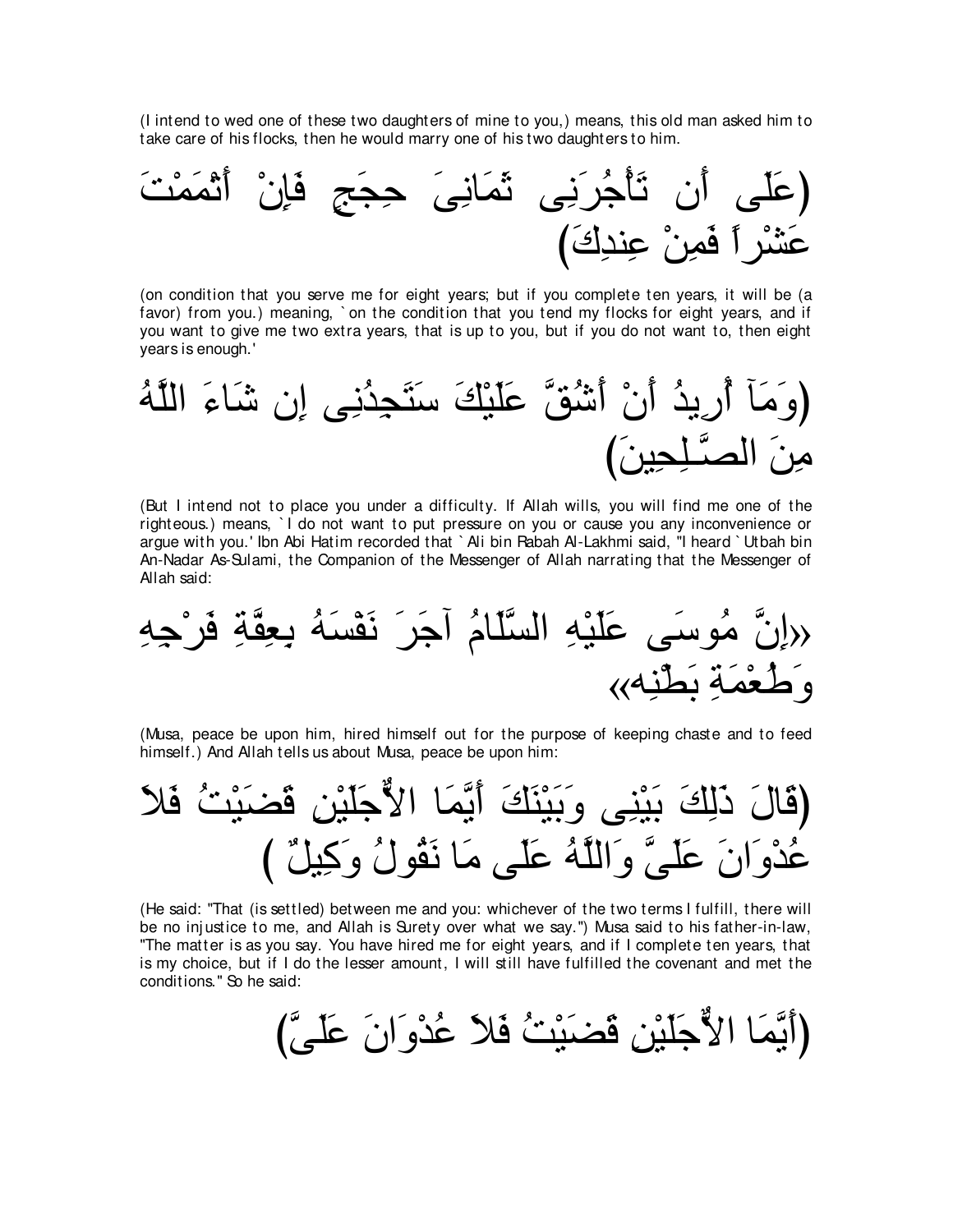(whichever of the two terms I fulfill, there will be no inj ustice to me,) meaning, ` there will be no blame on me. The complete term is permissible but it is still regarded as something extra.' This is like the Ayah,

∠ゲzカ∠ほ∠ゎ リ∠ョ∠ヱ ⌒ヮ∇Β∠ヤ∠ハ ∠ユ∇を⌒ま ∠Κ∠プ ⌒リ∇Β∠ョ∇ヲ∠Α ヴ⌒プ ∠モzイ∠バ∠ゎ リ∠ヨ∠プぴ び⌒ヮ∇Β∠ヤ∠ハ ∠ユ∇を⌒ま Κ∠プ

(But whosoever hastens to leave in two days, there is no sin on him and whosoever stays on, there is no sin on him) (2:203). And the Messenger of Allah said to Hamzah bin ` Amr Al-Aslami, may Allah be pleased with him, who used to fast a great deal and who asked him about fasting while traveling:

«إِنْ شَمِنْتَ فَصَدُه وَإِنْ شَمِنْتَ فَأَفْطِرٍ »

(If you wish, then fast, and if you wish, do not fast.) even though it is better to fast, according to the evidence of other reports. And there is evidence which indicates that Musa, peace be upon him, fulfilled the longer of the two terms. Al-Bukhari recorded that Sa` id bin Jubayr said: "A Jew from the people of Hirah asked me; `Which of the two terms did Musa fulfill' I said, `I do not know until I go to the scholar of the Arabs and ask him.' So I went to Ibn ` Abbas, may Allah be pleased with him, and asked him. He said: ` He fulfilled the longer and better of them, for when a Messenger of Allah said he would do a thing, he did it.''' This is how it was recorded by Al-Bukhari.

حَيِّي مُوسَى الأَّجَلَ وَسَارٍ َ بِأَهْلِهِ ءَانَس ورِ نَارِ أَ قَالَ لأَهْلِهِ امْكُنُّو عَ|نَعَكُمْ هِنَّقَا يِخْيَزِ ∫و لَعَلَّكُمْ تَصْطُلُونَ − فَلَمَّا أَتَــهَا نُودِیَ مِن شَاطِـیءِ الْوَادِى الأَيْمَنِ فِى الْبُقْعَةِ الْمُبَارَكَةِ مِنَ الشَّجَرَةِ أن يمُوسَى إنِّي أَنَا اللَّهُ رَبَّ الْعَلْمِينَ - وَأَنْ أَلْق عَصَاكَ فَلَمَّا رَءَاهَا تَهْتَز ٌ كَأَنَّهَا جَأَنَّ وَلَّمى مُدْبِرٍ أ وَلَمْ يُعَقِّبْ يمُوسَى أَقْبِلْ وَلاَ تَخَفْ إِنَّكَ مِنَ الأمِنِينَ ــ اسْلُكُ يَدَكَ فِى جَيْبِكَ تَخْرُجْ بَيْضَنَاءَ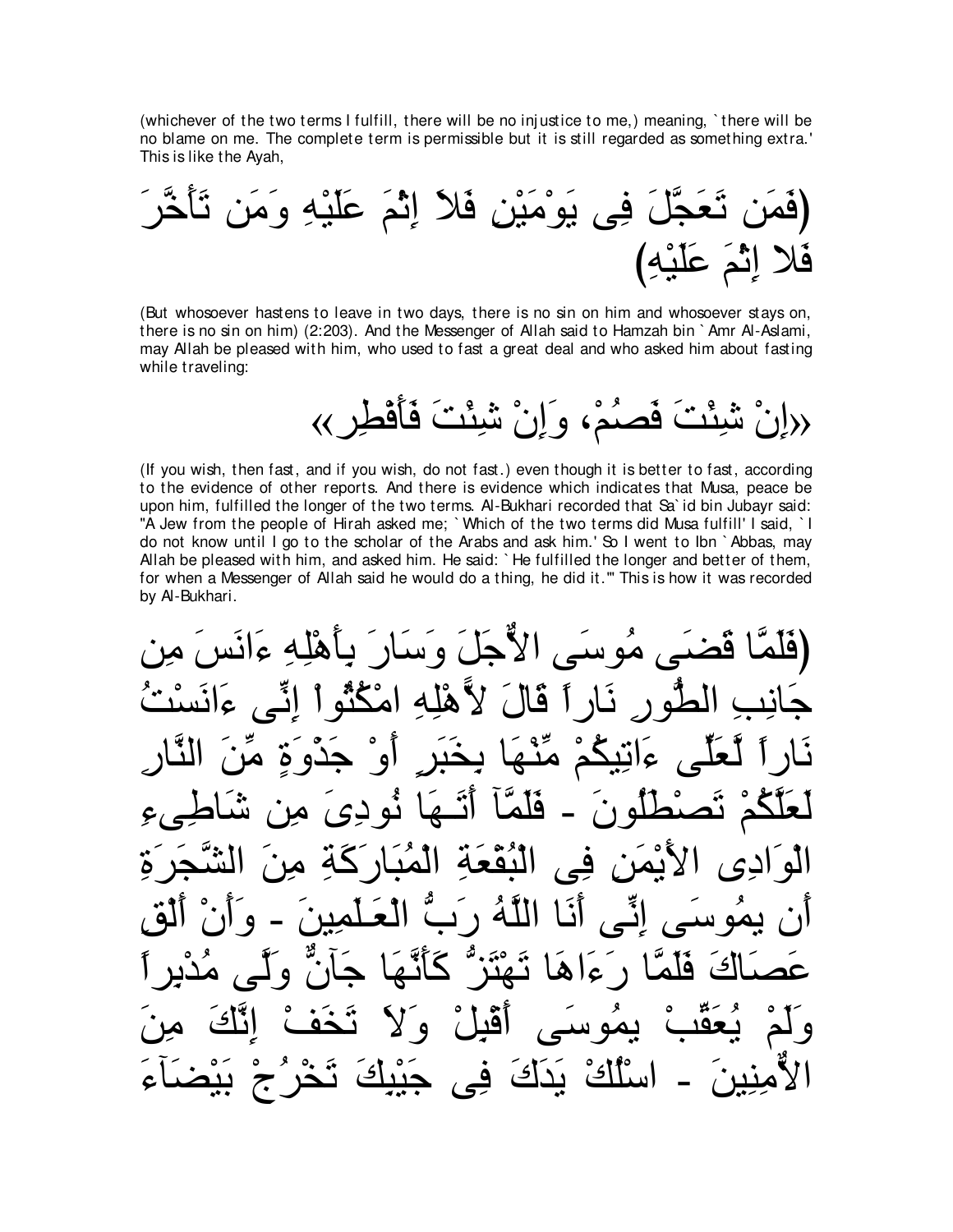⌒ょ∇ワzゲャや ∠リ⌒ョ ∠マ∠ェゅ∠レ∠ィ ∠マ∇Β∠ャ⌒ま ∇ユ⊥ヨ∇ッや∠ヱ ∃¬ヲ⊥シ ⌒ゲ∇Β∠ビ ∇リ⌒ョ ∇ユ⊥ヰzル⌒ま ⌒ヮ⌒ゃ∠ヤ∠ョ∠ヱ ∠ラ∇ヲ∠ハ∇ゲ⌒プ ヴ∠ャ⌒ま ∠マあよzケ リ⌒ョ ⌒リ⇒∠ルゅ∠ワ∇ゲ⊥よ ∠マ⌒ルや∠グ∠プ び ∠リΒ⌒ボ⌒シゅ∠プ ⇔ゅョ∇ヲ∠ホ ∇やヲ⊥ルゅ∠ミ

(29. Then, when Musa had fulfilled the term, and was traveling with his family, he saw a fire in the direction of At-Tur. He said to his family: "Wait, I have seen a fire; perhaps I may bring to you from there some information, or a burning firebrand that you may warm yourselves.'') (30. So when he reached it, he was called from the right side of the valley, in the blessed place, from the tree: "O Musa! Verily, I am Allah, the Lord of all that exists!'') (31. "And throw your stick!'' But when he saw it moving as if it were a snake, he turned in flight, and looked not back. (It was said:) "O Musa! Draw near, and fear not. Verily, you are of those who are secure.'') (32. "Put your hand into the opening of your garment, it will come forth white without a disease; and draw your hand close to your side to be free from the fear. These are two proofs from your Lord to Fir` awn and his chiefs. Verily, they are the people who are rebellious.'')

## **Musa's Return to Egypt and how he was honored with the Mission and Miracles on the Way**

In the explanation of the previous Ayah, we have already seen that Musa completed the longer and better of the two terms, which may also be understood from the Ayah where Allah says:

び∠モ∠ィxΙや ヴ∠シヲ⊥ョ ヴ∠ツ∠ホ ゅzヨ∠ヤ∠プぴ

(Then, when Musa had fulfilled the term,) meaning, the longer of the two; and Allah knows best.

(وَسَارَ بِأَهْلِهِ)

(and was traveling with his family,) They said: "Musa missed his country and his relatives, so he resolved to visit them in secret, without Fir` awn and his people knowing. So he gathered up his family and the flocks which his father-in-law had given to him, and set out on a cold, dark, rainy night. They stopped to camp, and whenever he tried to start a fire, he did not succeed. He was surprised by this, and while he was in this state,

び⇔やケゅ∠ル ⌒ケヲぁトャや ⌒ょ⌒ルゅ∠ィ リ⌒ョ ∠ザ∠ルや∠¬ぴ

(he saw a fire in the direction of At-Tur) he saw a fire burning from a far.

び⇔やケゅ∠ル ⊥ろ∇ジ∠ルや∠¬ ヴあル⌒ま ∇やヲ⊥ん⊥ム∇ョや ⌒ヮ⌒ヤ∇ワ6Ι ∠メゅ∠ボ∠プぴ

(He said to his family: "Wait, I have seen a fire...'') meaning, ` wait while I go there, '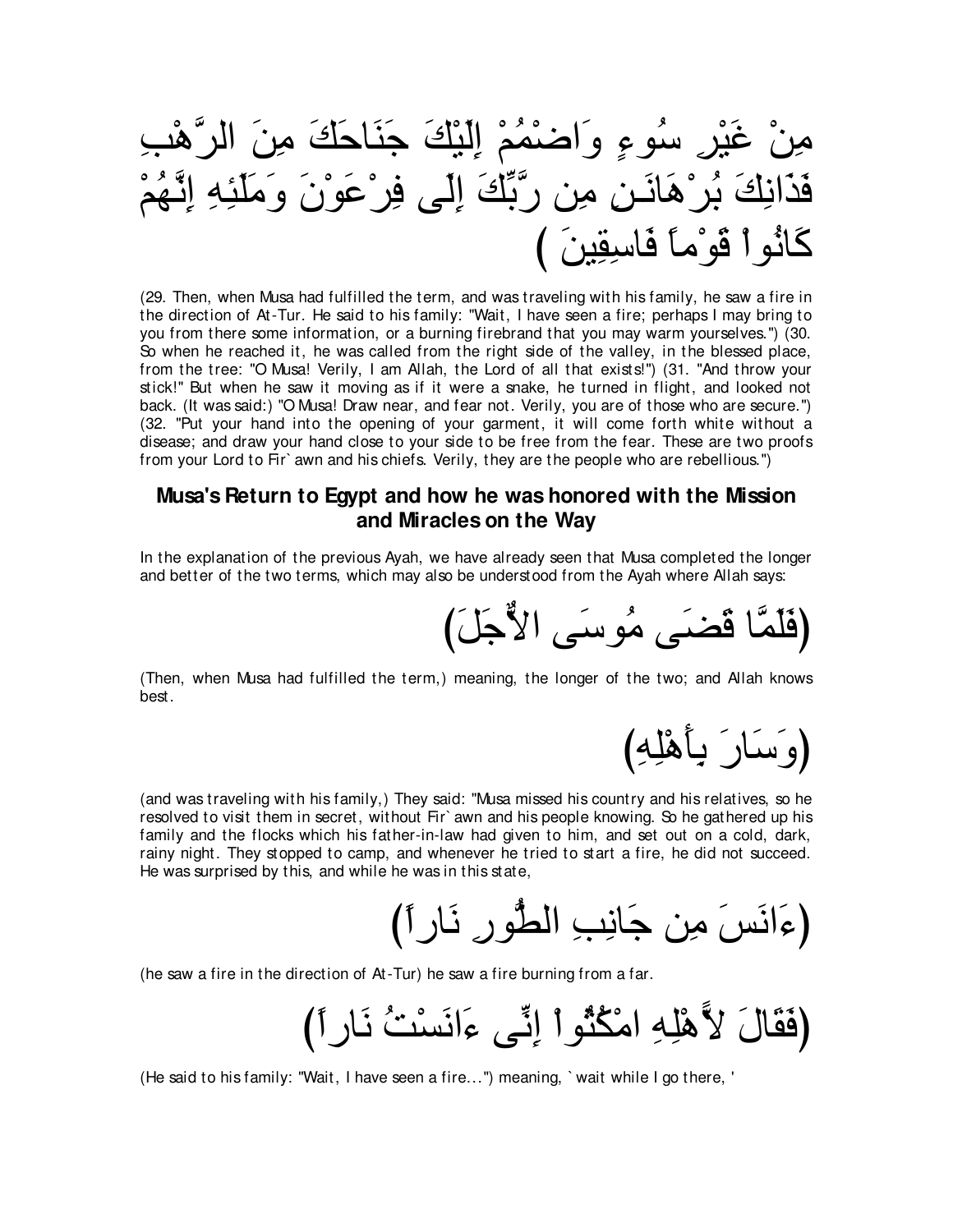(لَعَلِّي ءَاتِيكُمْ مِّنْهَا بِخَبَرٍ )

(perhaps I may bring to you from there some information,) This was because they lost their way.

び∠ラヲ⊥ヤ∠ト∇ダ∠ゎ ∇ユ⊥ムzヤ∠バ∠ャ ⌒ケゅzレャや ∠リあョ ∃り∠ヱ∇グ∠ィ ∇ヱ∠ぺぴ

(or a burning firebrand that you may warm yourselves.) so that they could get warm and find relief from the cold.

び⌒リ∠ヨ∇Α∠Εや ン⌒キや∠ヲ∇ャや ⌒¬ヴ⌒デゅ∠セ リ⌒ョ ∠ン⌒キヲ⊥ル ゅ∠ヰ⇒∠ゎ∠ぺ べzヨ∠ヤ∠プぴ

(So when he reached it (the fire), he was called from the right side of the valley,) From the side of the valley that adjoined the mountain on his right, to the west. This is like the Ayah,



(And you were not on the western side, when We made clear to Musa the commandment) (20:44). This indicates that when Musa headed for the fire, he headed in the direction of the Qiblah with the western mountain on his right. He found the fire burning in a green bush on the side of the mountain adjoining the valley, and he stood there amazed at what he was seeing. Then his Lord called him:

⌒る∠ミ∠ケゅ∠ら⊥ヨ∇ャや ⌒る∠バ∇ボ⊥ら∇ャや ヴ⌒プ ⌒リ∠ヨ∇Α∠Εや ン⌒キや∠ヲ∇ャや ⌒¬ヴ⌒デゅ∠セ リ⌒ョぴ び⌒り∠ゲ∠イzゼャや ∠リ⌒ョ

(from the right side of the valley, in the blessed place, from the tree.)

び∠リΒ⌒ヨ∠ヤ⇒∠バ∇ャや ぁゆ∠ケ ⊥ヮzヤャや ゅ∠ル∠ぺ ヴあル⌒ま ヴ∠シヲ⊥ヨΑ ラ∠ぺぴ

(O Musa! Verily, I am Allah, the Lord of all that exits!) meaning, ` the One Who is addressing you and speaking to you is the Lord of all that exits, the One Who does what He wills, the One apart from Whom there is no other god or lord, may He be exalted and sanctified, the One Who by His very nature, attributes, words and deeds is far above any resemblance to His creation, may He be glorified.

(وَأَنْ أَلْقٍ عَصَاكَ)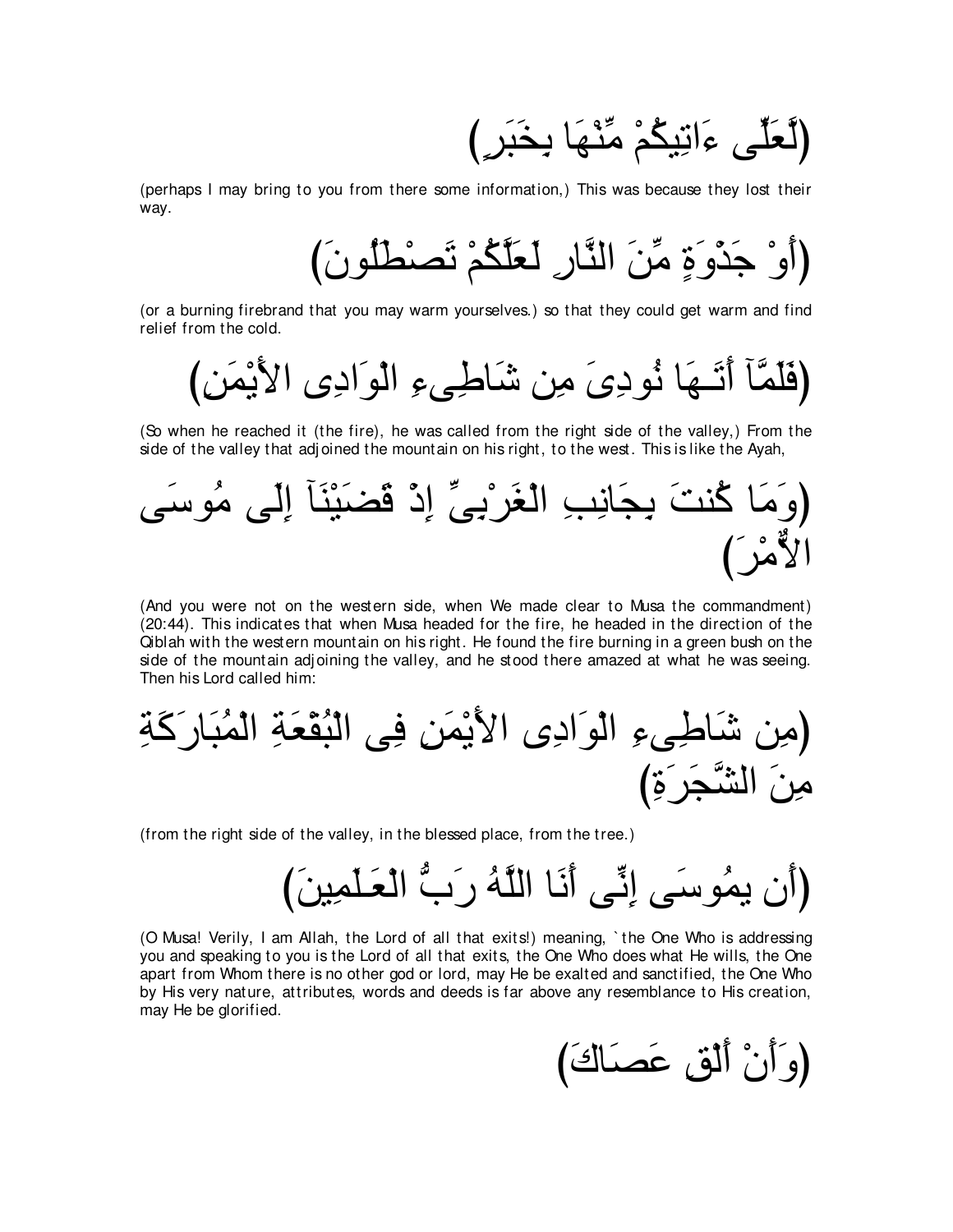(And throw your stick!) ` the stick that is in your hand' -- as was stated in the Ayah,



("And what is that in your right hand, O Musa'' He said: "This is my stick, whereon I lean, and wherewith I beat down branches for my sheep, and wherein I find other uses.'') (20:17-18). The meaning is: ` this stick, which you know so well;'



("Cast it down, O Musa!'' He cast it down, and behold! It was a snake, moving quickly.) (20:19- 20). Musa knew that the One Who was speaking to him was the One Who merely says to a thing, "Be!'' and it is, as we have already stated in (the explanation of) Surah Ta Ha. And here Allah says:

び⇔やゲ⌒よ∇ギ⊥ョ ヴzャ∠ヱ xラべ∠ィ ゅ∠ヰzル∠ほ∠ミ ぁゴ∠わ∇ヰ∠ゎ ゅ∠ワや∠¬∠ケ ゅzヨ∠ヤ∠プぴ

(But when he saw it moving as if it were a snake, he turned in flight,) It moved so quickly, even though it was so big, and its mouth was so huge, with its j aws snapping. It swallowed every rock it passed, and every rock that fell into its mouth fell with a sound like a rock falling into a valley. When he saw that:

(وَلَّـى مُدْبِرٍ∫ وَلَمْ يُعَقَّبْ)

(he turned in flight, and looked not back.) he did not turn around, because it is human nature to flee from such a thing. But when Allah said to him:

び∠リΒ⌒レ⌒ョxΙや ∠リ⌒ョ ∠マzル⌒ま ∇ブ∠ガ∠ゎ ∠Ι∠ヱ ∇モ⌒ら∇ホ∠ぺ ヴ∠シヲ⊥ヨΑぴ

(O Musa! Draw near, and fear not. Verily, you are of those who are secure.) he came back to his original position. Then Allah said:

⌒ゲ∇Β∠ビ ∇リ⌒ョ ∠¬べ∠ツ∇Β∠よ ∇ァ⊥ゲ∇ガ∠ゎ ∠マ⌒ら∇Β∠ィ ヴ⌒プ ∠ポ∠ギ∠Α ∇マ⊥ヤ∇シやぴ び∃¬ヲ⊥シ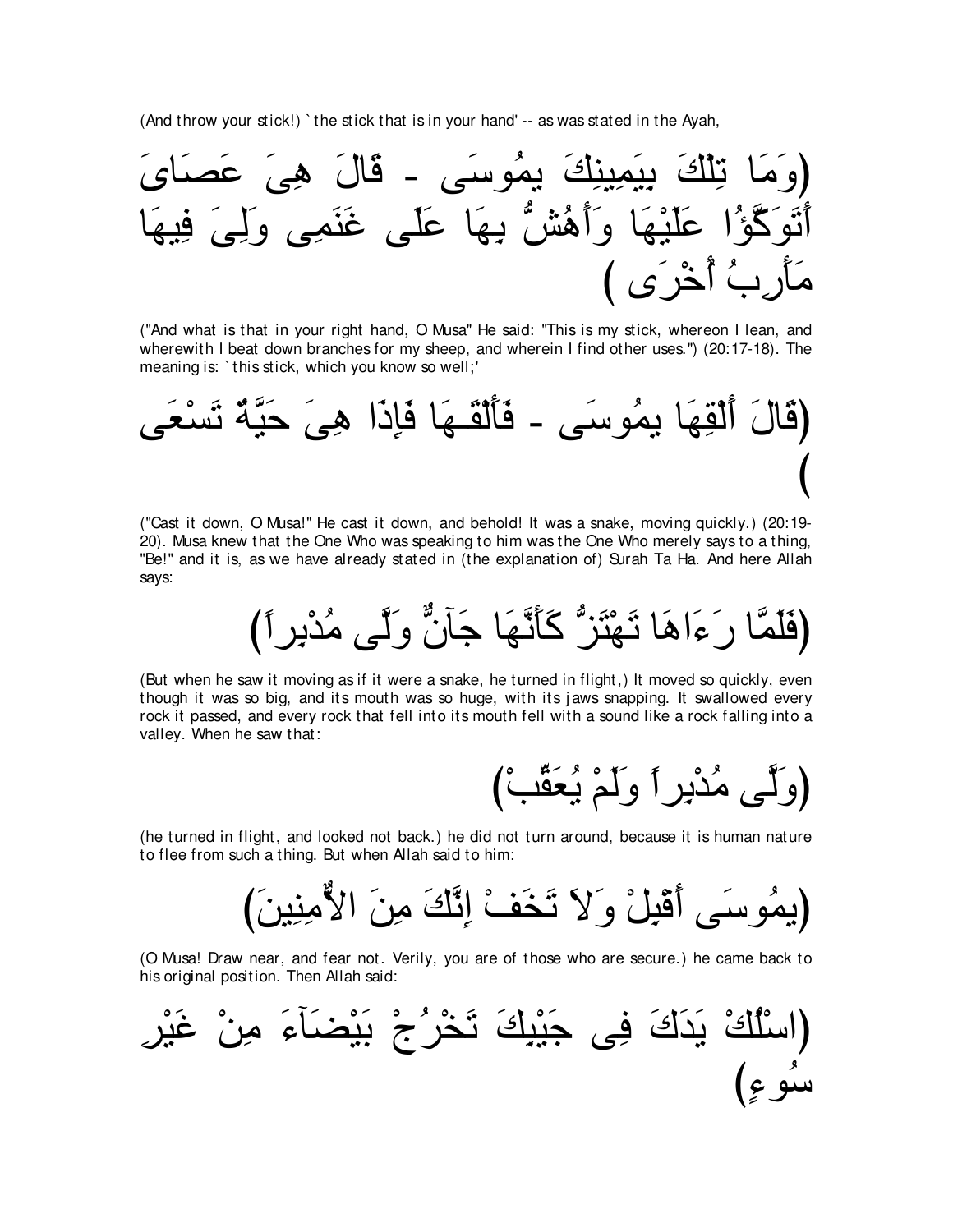(Put your hand into the opening of your garment, it will come forth white without a disease;) meaning, ` when you put your hand in your garment and then draw it out, it will be shining white as if it were a piece of the moon or a flash of lightning.' Allah said:

(مِنْ غَيْرِ سُوءِ)

(without a disease) i.e., with no trace of leukoderma.

び⌒ょ∇ワzゲャや ∠リ⌒ョ ∠マ∠ェゅ∠レ∠ィ ∠マ∇Β∠ャ⌒ま ∇ユ⊥ヨ∇ッや∠ヱぴ

(and draw your hand close to your side to be free from the fear.) Muj ahid said, "To be free from terror.'' Qatadah said, "To be free from fear.'' Musa was commanded, when he felt afraid of anything, to draw his hand close to his side to be free from the fear. If he did that, whatever fear he felt would be gone. Perhaps if a person does this, following the example of Musa, and puts his hand over his heart, his fear will disappear or be lessened, if Allah wills; in Allah we place our trust.

## (فَذَانِكَ بُر ْهَانَــن مِن رَّبِّكَ)

(These are two proofs from your Lord) This refers to the throwing down of his stick, whereupon it turned into a moving snake, and his putting his hand into his garment and bringing it forth white without a disease. These were two clear and definitive proofs of the power of the One Who does as He chooses, and of the truth of the prophethood of the one at whose hands these miracles occurred. Allah said:

(إِلَى فِرْعَوْنَ وَمَ

(to Fir` awn and his chiefs.) meaning his leaders and prominent followers.

び∠リΒ⌒ボ⌒ジ⇒∠プ ⇔ゅョ∇ヲ∠ホ ∇やヲ⊥ルゅ∠ミ ∇ユ⊥ヰzル⌒まぴ

(Verily, they are the people who are rebellious.) means, who are disobedient towards Allah and who go against His commands and His religion.

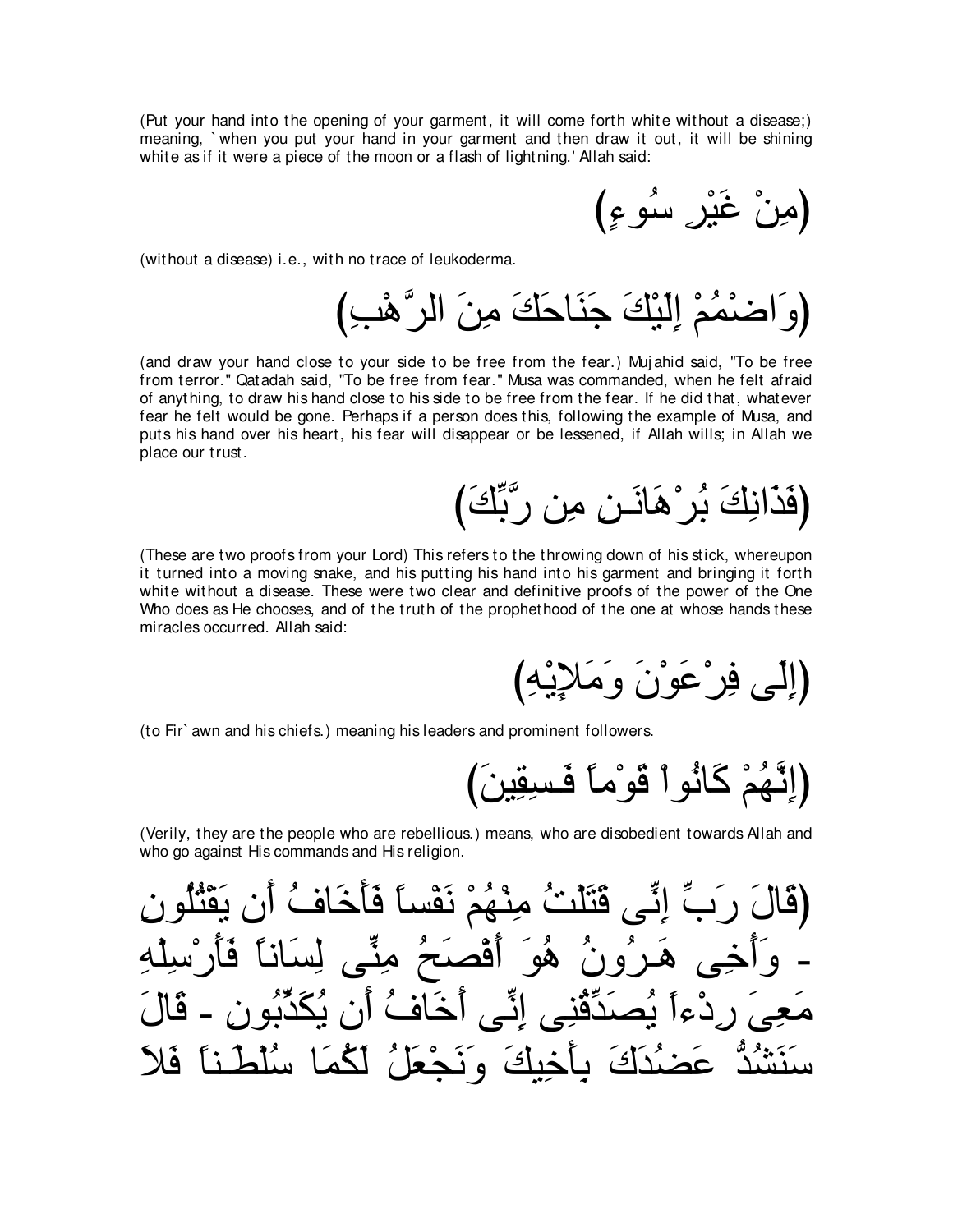

(33. He said: "My Lord! I have killed a man among them, and I fear that they will kill me.") (34. "And my brother Harun -- he is more eloquent in speech than me, so send him with me as a helper to confirm me. Verily, I fear that they will deny me.") (35. Allah said: "We will strengthen your arm through your brother, and give you both power, so they shall not be able to harm you, with Our Ayat; you two as well as those who follow you, will be the victors.")

## How Musa asked for the Support of His Brother and was granted that by Allah

When Allah commanded him to go to Fir`awn, the one who he had run away from and whose vengeance he feared.

(Musa said: My Lord! I have killed a man among them,) meaning, that Coptic,

(and I fear that they will kill me.) i.e., `when they see me.'

(And my brother Harun -- he is more eloquent in speech than me,) Musa, peace be upon him, had a speech defect, because when he had been given the choice between a date and a pearl, he mistakenly picked up a coal and placed it on his tongue, so he found it difficult to speak clearly. Musa said:

("And loose the knot (the defect) from my tongue. That they understand my speech. And appoint for me a helper from my family. Harun, my brother, Increase my strength with him. And let him share my task.") (20:27-32) meaning, `give me someone to keep me company in this immense task of prophethood and conveying the Message to this arrogant, tyrannical and stubborn king. 'Hence Musa said: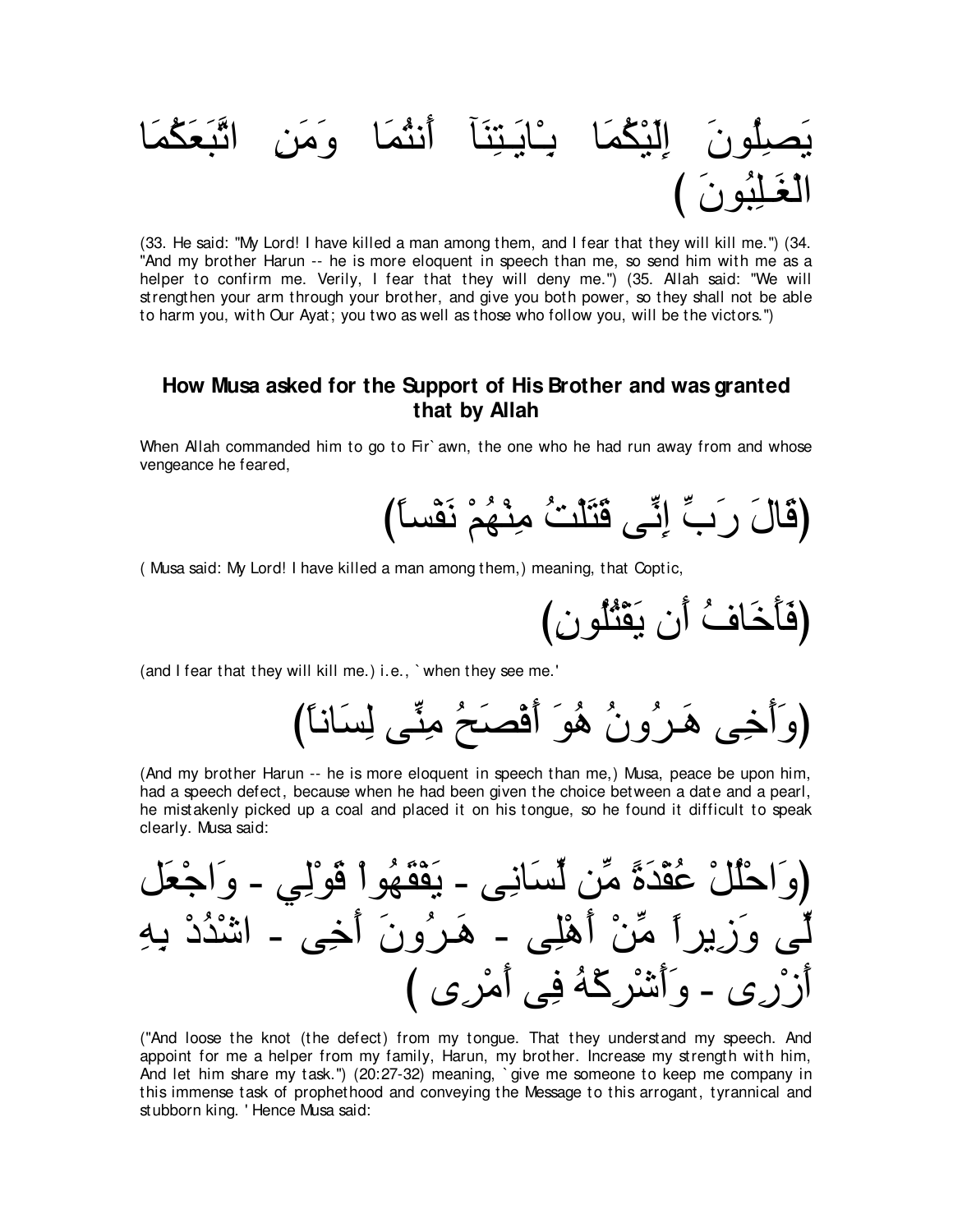⌒ヮ∇ヤ⌒シ∇ケ∠ほ∠プ ⇔ゅルゅ∠ジ⌒ャ ヴあレ⌒ョ ⊥ウ∠ダ∇プ∠ぺ ∠ヲ⊥ワ ⊥ラヱ⊥ゲ⇒∠ワ ヴ⌒カ∠ぺ∠ヱぴ び⇔や¬∇キ⌒ケ ∠ヴ⌒バ∠ョ

(And my brother Harun -- he is more eloquent in speech than me: so send him with me as a helper) meaning, as a support to give strength to my cause and confirm what I say and convey from Allah, because the word of two carries more weight in people's minds than the word of one. So he said:

び⌒ラヲ⊥よあグ∠ム⊥Α ラ∠ぺ ⊥フゅ∠カ∠ぺ ヴあル⌒まぴ

(Verily, I fear that they will deny me.) Muhammad bin Ishaq said: c

びヴ⌒レ⊥ホあギ∠ダ⊥Α ⇔や¬∇キ⌒ケぴ

(as a helper to confirm me.) means, ` to explain to them what I say, for he can understand me where they may not.' When Musa asked for this, Allah said to him:

び∠マΒ⌒カ∠ほ⌒よ ∠ポ∠ギ⊥ツ∠ハ ぁギ⊥ゼ∠レ∠シぴ

(We will strengthen your arm through your brother,) meaning, ` We will add strength to your cause and give you help through your brother, who you have asked to be made a Prophet alongside you.' This is like the Ayat;

びヴ∠シヲ⊥ヨΑ ∠マ∠ャ∇ぽ⊥シ ∠ろΒ⌒ゎヱ⊥ぺ ∇ギ∠ホぴ

(You are granted your request, O Musa!) (20:36)

び ⇔ゅ∂Β⌒ら∠ル ∠ラヱ⊥ゲ⇒∠ワ ⊥ロゅ∠カ∠ぺ べ∠レ⌒わ∠ヨ∇ェzケ リ⌒ョ ⊥ヮ∠ャ ゅ∠レ∇ら∠ワ∠ヱ∠ヱぴ

(And We granted him his brother Harun, (also) a Prophet, out of Our mercy) (19:53). One of the Salaf said, "There is no one who has ever done a greater favor to his brother than Musa did for Harun, may peace be upon them both, for he interceded for him until Allah made him a Prophet and Messenger with him to Fir` awn and his chiefs. Allah said concerning Musa:

び⇔ゅヰΒ⌒ィ∠ヱ ⌒ヮzヤャや ∠ギレ⌒ハ ∠ラゅ∠ミ∠ヱぴ

(he was honorable before Allah) (33:69).

び⇔ゅレ⇒∠ト∇ヤ⊥シ ゅ∠ヨ⊥ム∠ャ ⊥モ∠バ∇イ∠ル∠ヱぴ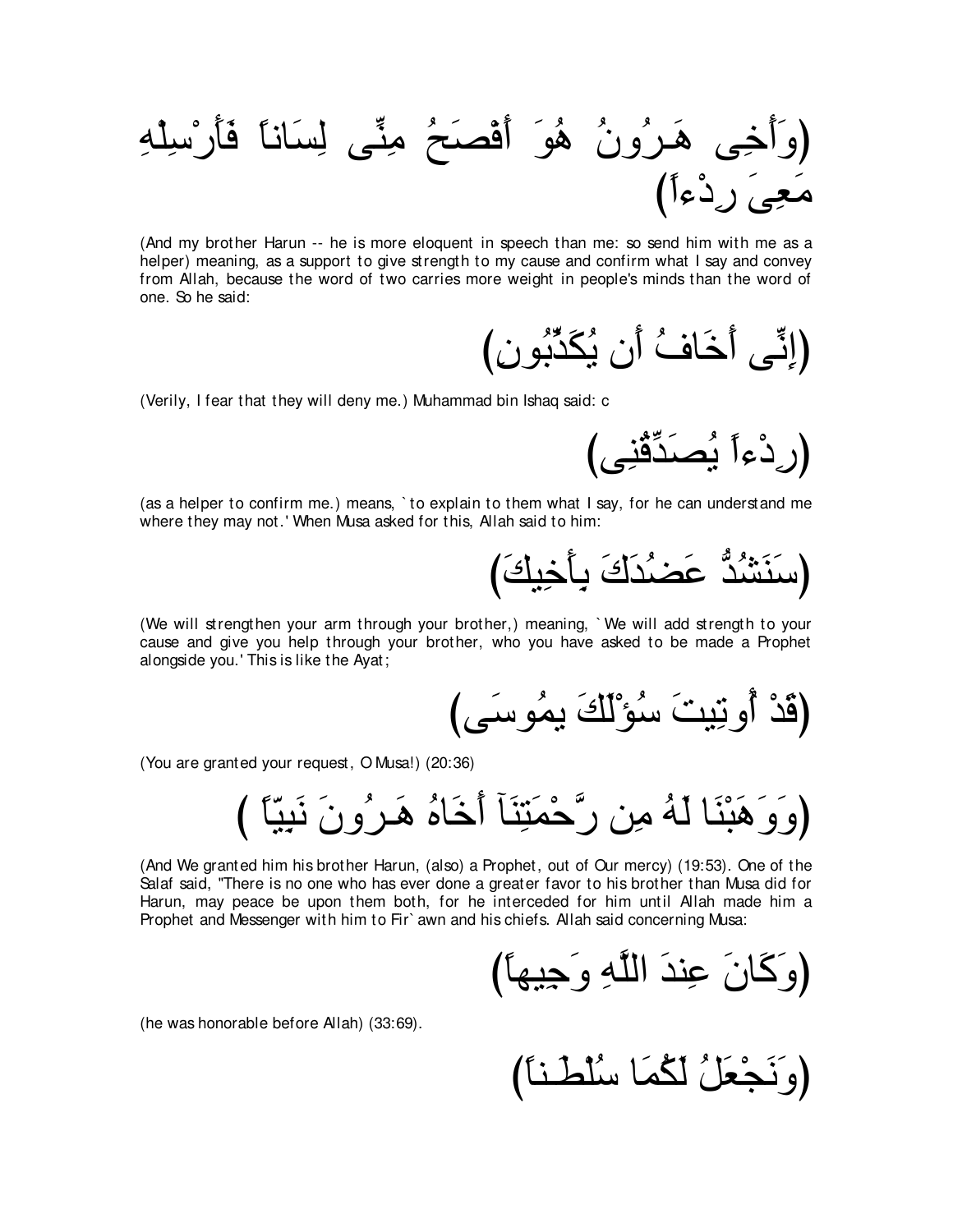(and (We will) give you both power) means, overwhelming evidence.

びべ∠レ⌒わ⇒∠Αゅ∇⇒⌒よ ゅ∠ヨ⊥ム∇Β∠ャ⌒ま ∠ラヲ⊥ヤ⌒ダ∠Α ∠Κ∠プぴ

(so they shall not be able to harm you, with Our Ayat;) means, ` they will have no way or means of harming you because you are conveying the signs of Allah.' This is like the Ayat:

び∠マあよzケ リ⌒ョ ∠マ∇Β∠ャ⌒ま ∠メ⌒ゴル⊥ぺ べ∠ョ ∇ヒあヤ∠よ ⊥メヲ⊥シzゲャや ゅ∠ヰぁΑ∠ほ⇒∠Αぴ

(O Messenger! Proclaim (the Message) which has been sent down to you from your Lord.) until His saying:

び⌒サゅzレャや ∠リ⌒ョ ∠マ⊥ヨ⌒ダ∇バ∠Α ⊥ヮzヤャや∠ヱぴ

(Allah will protect you from mankind) (5:67).

び⌒ヮzヤャや ⌒ろ⇒ャゅ∠シ⌒ケ ∠ラヲ⊥ピあヤ∠ら⊥Α ∠リΑ⌒グzャやぴ

(Those who convey the Message of Allah) until His saying:

び⇔ゅらΒ⌒ジ∠ェ ⌒ヮzヤャゅ⌒よ ヴ∠ヘ∠ミ∠ヱぴ

(And sufficient is Allah as a Reckoner) (33:39). And sufficient is Allah as a Helper and Supporter. And Allah told them the consequences in this world and the next, for them and for those who followed them,

び∠ラヲ⊥ら⌒ヤ⇒∠ピ∇ャや ゅ∠ヨ⊥ム∠バ∠らzゎや ⌒リ∠ョ∠ヱ ゅ∠ヨ⊥わル∠ぺぴ

(you two as well as those who follow you will be the victors.) This is like the Ayat:

(كَتَبَ الَلَّهُ لاَعُلِبَنَّ أَنَا وَرُسُلِى إِنَّ الَلَّهَ قَوىُّ
$$
\ddot{\mathbf{a}}
$$

(Allah has decreed: "Verily, it is I and My Messengers who shall be the victorious.'' Verily, Allah is All-Powerful, All-Mighty.) (58:21)

⌒りヲ∠Β∠エ∇ャや ヴ⌒プ ∇やヲ⊥レ∠ョや∠¬ ∠リΑ⌒グzャや∠ヱ ゅ∠レ∠ヤ⊥シ⊥ケ ⊥ゲ⊥ダレ∠レ∠ャ ゅzル⌒まぴ びゅ∠Β∇ルぁギャや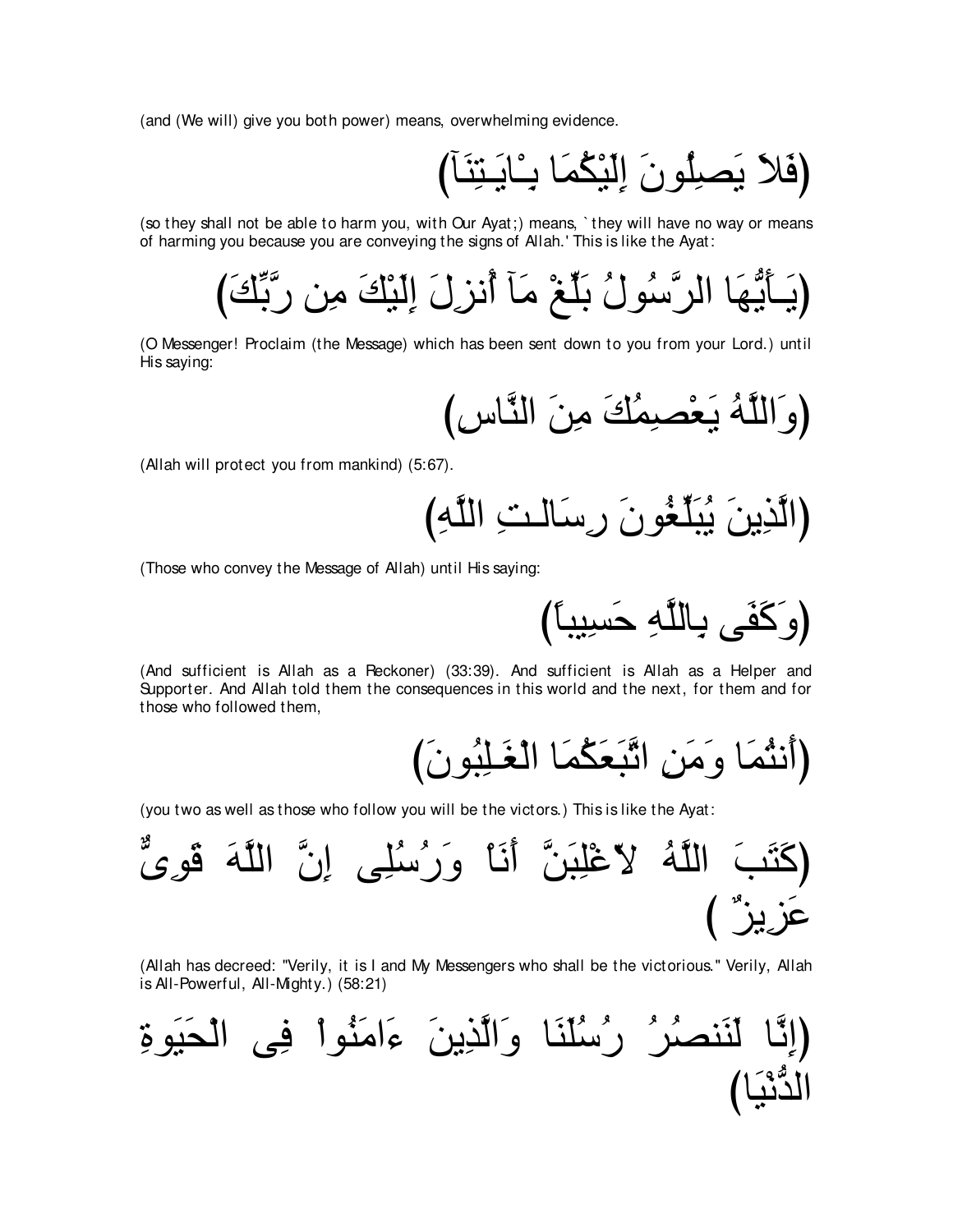(Verily, We will indeed make victorious Our Messengers and those who believe in this world's life) (40:51) to the end of the Ayah.

(قَلَمَّا جَاَءَهُم مُّوسَي بَابَيَنَا بَبَّذَتِ قَالُواٌ مَا هَدَاَّ  
الِلاُ سِحُرٌ مُقُتَرَى وَمَا سَمِعُنَا بِهَدَا فيءَابَآئِنَا  
الاُوَّلِينَ – وَقَالَ مُوسَى رَبِّى أُعَلَمُ بِمنَ جَانَ جَانَ مُةِ تَلَهُ وَسَ تَكُونُ لَهُ عَقِبَهُّ الَدَّارِ إِنَّهُ
$$
Y = 4
$$
وَقَالِمُوَنَ وَمَن تَكُونُ لَهُ عَقِبَهُّ الَدَّارِ إِنَّهُ

(36. Then when Musa came to them with Our Clear Ayat, they said: "This is nothing but invented magic. Never did we hear of this among our fathers of old.'') (37. Musa said: "My Lord knows best him who came with guidance from Him, and whose will be the happy end in the Hereafter. Verily, the wrongdoers will not be successful.'')

#### **Musa before Fir` awn and His People**

Allah tells us how Musa and his brother Harun came before Fir` awn and his chiefs, and showed them the clear miracles and overwhelming proof that Allah had given them to confirm the truth of what they were saying about Allah being One and that His commandments were to be followed. Fir` awn and his chiefs saw that with their own eyes and realized that it was certainly from Allah, but because of their disbelief and sin they resorted to stubbornness and false arguments. This was because they were too evil and arrogant to follow the truth. They said:

びン⇔ゲ∠わ∇ヘぁョ ∀ゲ∇エ⌒シ zΙ⌒ま へ∠グ⇒∠ワ ゅ∠ョぴ

(This is nothing but invented magic.) meaning, fabricated and made up. They wanted to oppose him by means of their own tricks and their position and power, but this did not work.

び∠リΒ⌒ャzヱxΙや ゅ∠レ⌒もべ∠よや∠¬ ヴ⌒プ や∠グ⇒∠ヰ⌒よ ゅ∠レ∇バ⌒ヨ∠シ ゅ∠ョ∠ヱぴ

(Never did we hear of this among our fathers of old.) They were referring worshipping Allah Alone, with no partner or associate. They said: "We have never seen anyone among our forefathers following this religion; we have only ever seen people associating other gods in worship with Allah. Musa said in response to them:

び⌒ロ⌒ギレ⌒ハ ∇リ⌒ョ ン∠ギ⊥ヰ∇ャゅ⌒よ ∠¬べ∠ィ リ∠ヨ⌒よ ⊥ユ∠ヤ∇ハ∠ぺ ヴあよ∠ケぴ

(My Lord knows best him who came with guidance from Him,) meaning, ` of me and you, and He will decide between me and you.' So he said: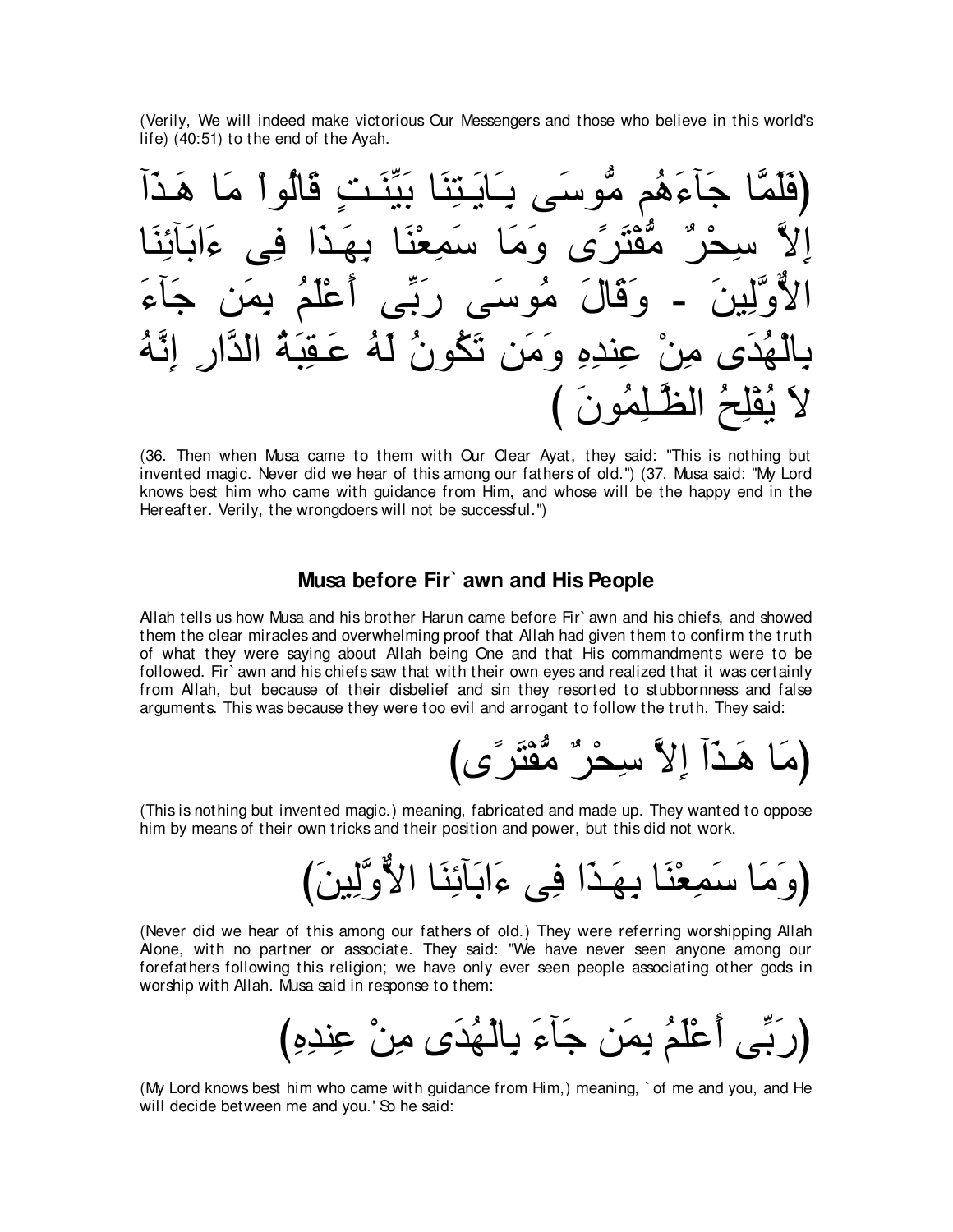(وَمَن تَكُونُ لَهُ عَقِبَهُ الدَّارِ )

(and whose will be the happy end in the Hereafter. ) meaning, who will be supported and will prevail.

(Verily, the wrongdoers will not be successful.) refers to the idolators who associate others in worship with Allah.

(38. Fir' awn said: "O chiefs! I know not that you have a god other than me. So kindle for me (a fire), O Haman, to bake clay, and set up for me a Sarh in order that I may look at the God of Musa; and verily, I think that he (Musa) is one of the liars.") (39. And he and his armies were arrogant in the land, without right, and they thought that they would never return to Us.) (40. So, We seized him and his armies, and We threw them all into the sea. So, behold what was the end of the wrongdoers.) (41. And We made them leaders inviting to the Fire: and on the Day of Resurrection, they will not be helped.) (42. And We made a curse to follow them in this world, and on the Day of Resurrection, they will be among disgraced.)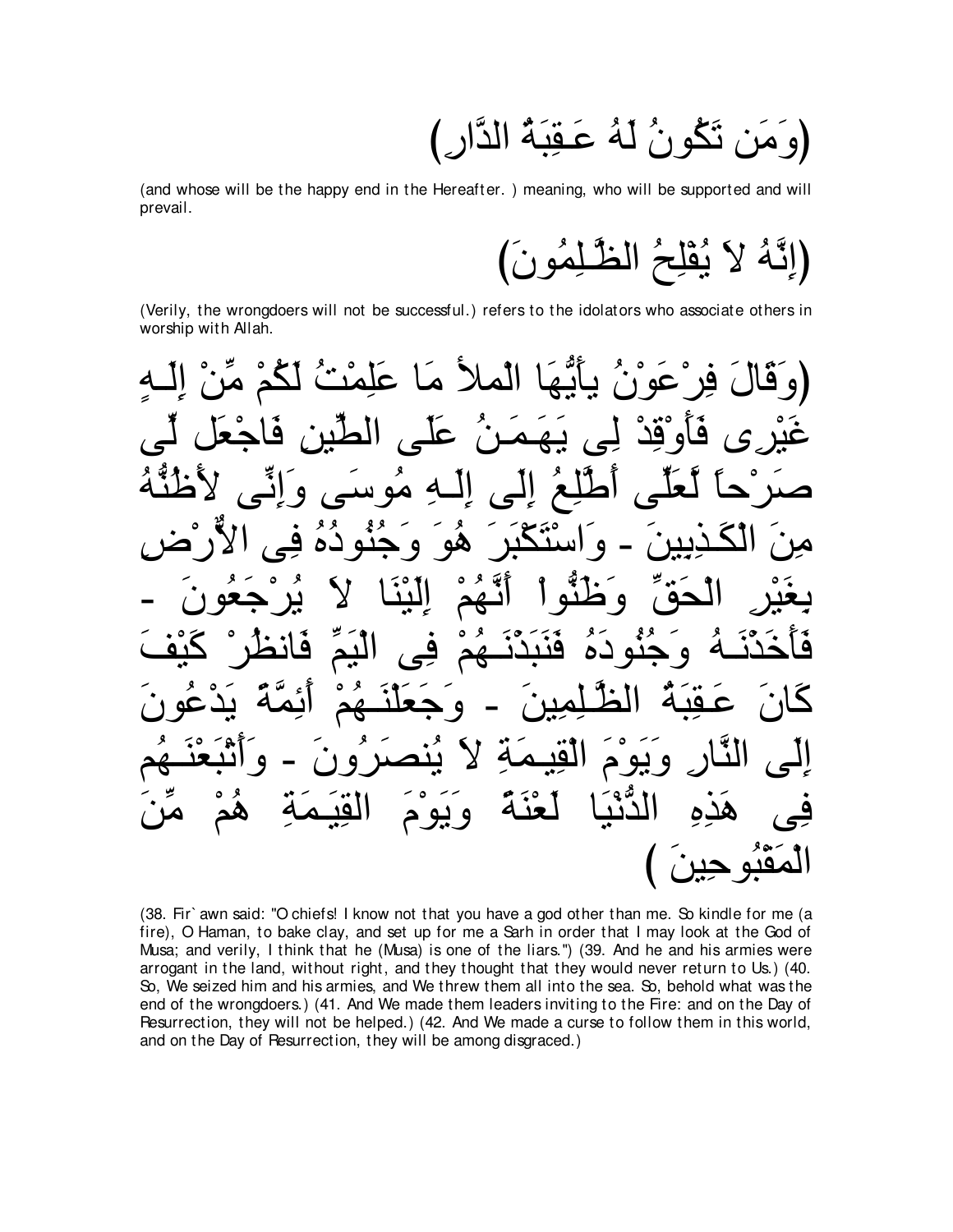#### The Arrogance of Fir<sup>o</sup> awn and His ultimate Destiny

Allah tells us of Fir` awn's disbelief and wrongdoing, and how he falsely claimed divinity for his evil self, may Allah curse him.

(فَاسْتَخَفَّ قَوْمَهُ فَأَطَاعُوهُ)

(Thus he fooled his people, and they obeyed him.) )43:54(He called on his people to recognize his divinity, and they responded, because of their weak and foolish minds. So, he said:

(O chiefs! I know not that you have a god other than me.) Allah tells us about Fir' awn:

(فَحَشَرَ فَنَادَى - فَقَالَ أَنَا رَبُّكُمُ الأُعَلَى – فَأَحَدَهُ
$$
|لَّلَهُ نَكَالَ الُّاحُرِرَةِ وَالأّوُلَى – إِنَّ في دَلِكَ لَعِبُرَةَ
$$

(Then he gathered (his people) and cried aloud, saying: "I am your lord, most high." So Allah, seized him with punishment for his last and first transgression. Verily, in this is an instructive admonition for whosoever fears Allah.) (79:23-26) meaning: he brought his people together and called to them in a loud voice, shouting that, and they responded to him obediently. So Allah took revenge on him, and made him a lesson to others in this world and the Hereafter. He even confronted Musa with that, and said:



(If you choose a god other than me, I will certainly put you among the prisoners) (26:29).



(So kindle for me (a fire), O Haman, to bake (bricks out of) clay, and set up for me a Sarh in order that I may look at the God of Musa;) He commanded his minister and adviser Haman to bake bricks for him, i.e., to make bricks in order to build a Sarh, a exalted towering palace. This is like the Ayah,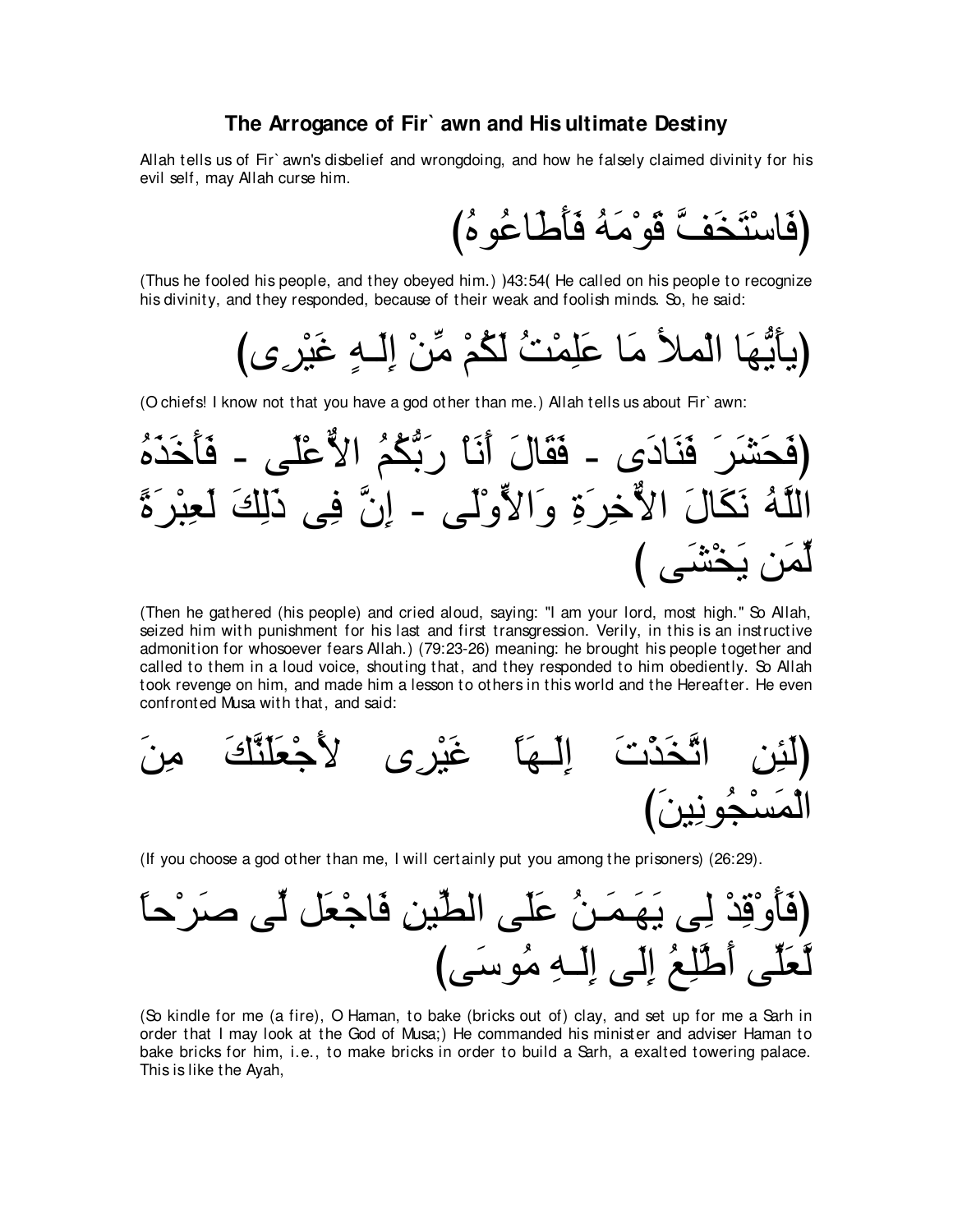(وَقَالَ فَرُعَوَنُ يهَمَنُ ابُن لِى صَرُحًا لَعَلِّى أَبُلَعُ
$$
(وَقَالَّا يَنَيَ وَيَّهَ وَنَ يهَمَنُ ابُن لِى صَرُحًا لَعَلَى أَبُلَعُ وَلَّةُوَنَ وَوَنَ وَمَنَّهَ وَجَدَلِكَ زَبُّنَ لِفِرُعَوُنَ وَمَنَهَ وَحَدَلِكَ وَرَنَّوَوُنَ وَمَنَوَ مَنَوَنَ وَرَنَ وَرَنَ وَرَنَ وَرَنَ وَرَنَ وَرَنَ وَرَنَ وَرَنَ وَرَنَ وَرَنَ وَرَنَ وَرَنَ وَرَنَ وَرَنَ وَرَنَ وَرَنَ وَرَنَ وَرَنَ وَرَنَ وَرَنَ وَرَنَ وَرَنَ وَرَنَ وَرَنَ
$$

(And Fir' awn said: "O Haman! Build me a Sarh that I may arrive at the ways -- the ways of the heavens, and I may look upon the God of Musa, but verily, I think him to be a liar." Thus it was made fair seeming, in Fir` awn's eyes, the evil of his deeds, and he was hindered from the path; and the plot of Fir` awn led to nothing but loss and destruction) (40:36-37). Fir` awn built this tower, which was the highest structure ever seen on earth, because he wanted to show his people that Musa was lying when he claimed that there was a God other than Fir' awn. Fir' awn said:

(and verily, I think that he (Musa) is one of the liars.) meaning, 'when he says that there is a lord other than me.' The issue was not whether Allah had sent Musa, because he did not acknowledge the existence of the Creator in the first place. On the contrary, he said:

ا رَ بَّ الْعَلّْمِينَ)

(And what is the Lord of Al-`Alamin) (26:23) and:



(If you choose a god other than me, I will certainly put you among the prisoners.) (26:29) and he said:

(O chiefs! I know not that you have a god other than me.) This was the view of Ibn Jarir.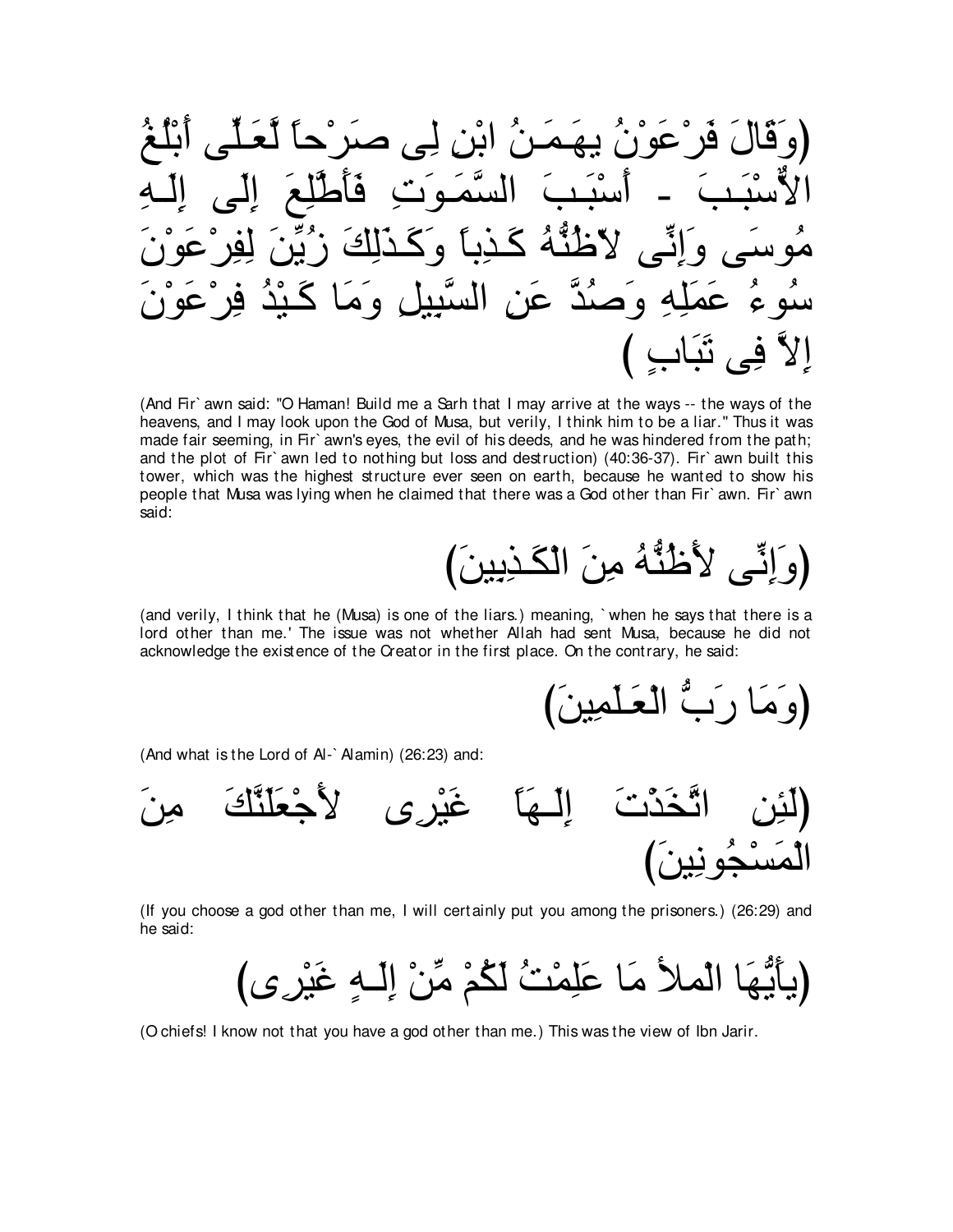(وَاسُتَكَبَرَ هُوَ وَجُنُوذُهُ في الأُرُض يغَيُر الُحَقِّ
$$
\overline{\phantom{a}}
$$
وَنَطُوُا أَنَّهُمُ إَلَيُئَا لا يُرُجَعُونَ )

(And he and his armies were arrogant in the land, without right, and they thought that they would never return to Us.) means, they were arrogant oppressors who spread much mischief in the land, and they believed that there would be no Resurrection.

∠マzよ∠ケ zラ⌒ま - ∃ゆや∠グ∠ハ ∠ヅ∇ヲ∠シ ∠マぁよ∠ケ ∇ユ⌒ヰ∇Β∠ヤ∠ハ zょ∠ダ∠プぴ び ⌒キゅ∠タ∇ゲ⌒ヨ∇ャゅ⌒ら∠ャ

(So, your Lord poured on them different kinds of severe torment. Verily, your Lord is Ever Watchful (over them).) (89:13-14). Allah says here:

びあユ∠Β∇ャや ヴ⌒プ ∇ユ⊥ヰ⇒∠ル∇グ∠ら∠レ∠プ ⊥ロ∠キヲ⊥レ⊥ィ∠ヱ ⊥ヮ⇒∠ル∇グ∠カ∠ほ∠プぴ

(So, We seized him and his armies, and We threw them all into the sea.) meaning, ` We drowned them in the sea in a single morning, and not one of them was left.'

⇔るzヨ⌒も∠ぺ ∇ユ⊥ヰ⇒∠レ∇ヤ∠バ∠ィ∠ヲ∠レΒ⌒ヨ⌒ヤ⇒zヌャや ⊥る∠ら⌒ボ⇒∠ハ ∠ラゅ∠ミ ∠ブ∇Β∠ミ ∇ゲ⊥ヌルゅ∠プぴ び⌒ケゅzレャや ヴ∠ャ⌒ま ∠ラヲ⊥ハ∇ギ∠Α

(So, behold what was the end of the wrongdoers. And We made them leaders inviting to the Fire) for those who followed them and took the same path as they did, rejecting the Messengers and denying the Creator.

び∠ラヱ⊥ゲ∠ダレ⊥Α ∠Ι ⌒る∠ヨ⇒Β⌒ボ∇ャや ∠ュ∇ヲ∠Α∠ヱぴ

(and on the Day of Resurrection, they will not be helped.) their humiliation in this world is combined with and connected to their humiliation in the Hereafter, as Allah says:

び∇ユ⊥ヰ∠ャ ∠ゲ⌒ダ⇒∠ル ∠Κ∠プ ∇ユ⊥ヰ⇒∠レ∇ム∠ヤ∇ワ∠ぺぴ

(We have destroyed them. And there was none to help them) (47:13).

び⇔る∠レ∇バ∠ャ ゅ∠Β∇ルぁギャや ⌒ロ⌒グ∠ワ ヴ⌒プ ユ⊥ヰ⇒∠レ∇バ∠ら∇ゎ∠ぺ∠ヱぴ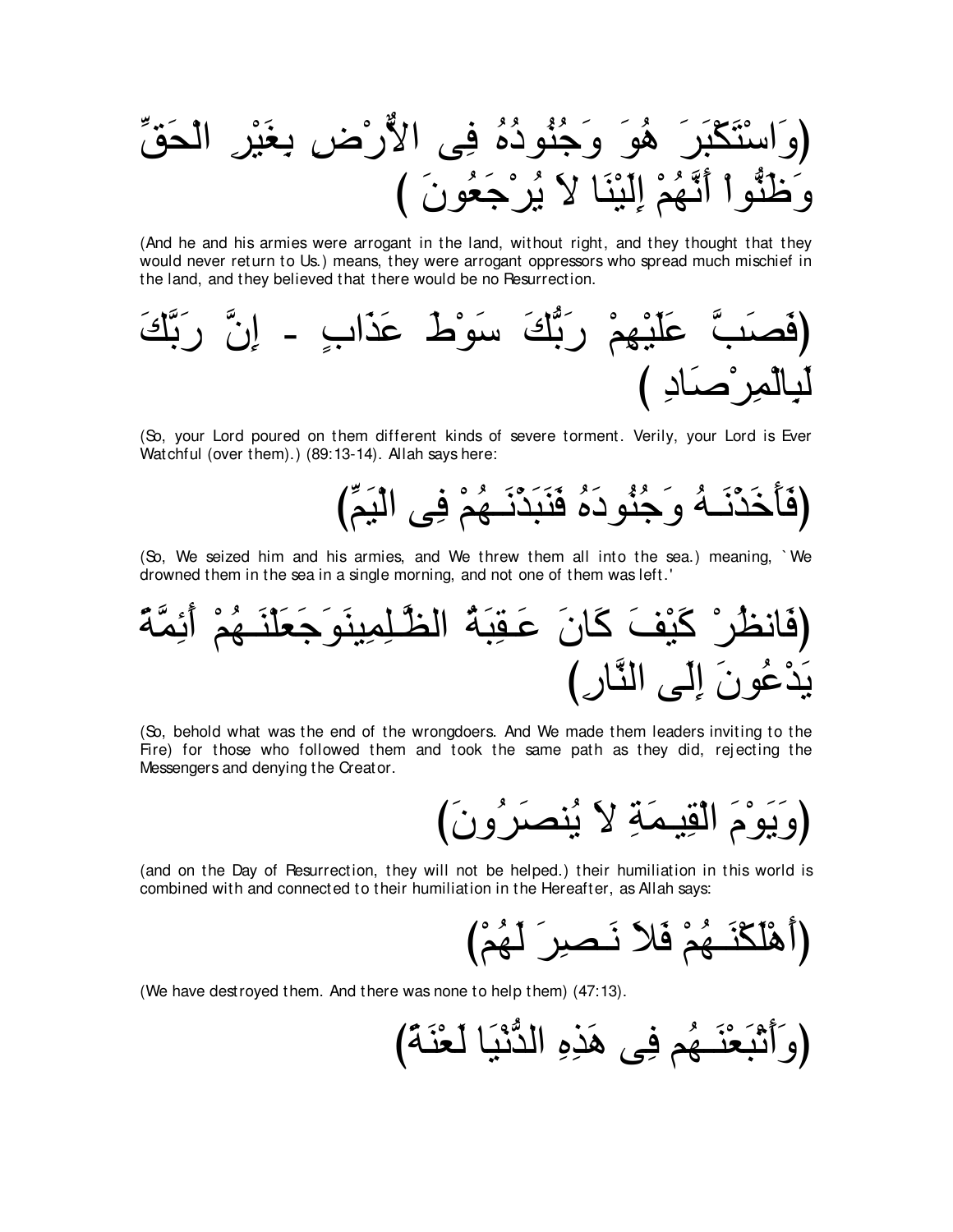(And We made a curse to follow them in this world,) Allah decreed that they and their king Fir` awn should be cursed by the believers among His servants who follow His Messengers, just as in this world they were cursed by the Prophets and their followers.

び∠リΒ⌒ェヲ⊥ら∇ボ∠ヨ∇ャや ∠リあョ ∇ユ⊥ワ ⌒る∠ヨ⇒∠Β⌒ボャや ∠ュ∇ヲ∠Α∠ヱぴ

(and on the Day of Resurrection, they will be among disgraced.) Qatadah said, "This Ayah is like the Ayah,

(وَأُتُيِعُوا في هَذِوِ لَعَنَّةَ وَيَوَمَ الَقِيَمَةِ يئُسَ الرِّقُدُ
$$
\widehat{\mathbf{B}}_{\mathbf{q}}
$$

(They were pursued by a curse in this (life) and on the Day of Resurrection. Evil indeed is the gift given.) (11:99).''



(43. And indeed We gave Musa -- after We had destroyed the generations of old -- the Scripture as an enlightenment for mankind, and a guidance and a mercy, that they might remember.)

#### **The Blessings which Allah bestowed upon Musa**

Allah tells us about the blessings which He gave His servant and Messenger Musa, the speaker, may the best of peace and blessings from his Lord be upon him, He revealed the Tawrah to him after He destroyed Fir` awn and his chiefs.

びヴ∠ャヱyΙや ∠ラヱ⊥ゲ⊥ボ∇ャや ゅ∠レ∇ム∠ヤ∇ワ∠ぺ べ∠ョ ⌒ギ∇バ∠よ リ⌒ョぴ

(after We had destroyed the generations of old) After the revelation of the Tawrah, no nation would again be punished with an overwhelming calamity; instead the believers were now commanded to fight the enemies of Allah among the idolators, as Allah says:

⌒る∠ゃ⌒デゅ∠ガ∇ャゅ⌒よ ⊥ろ⇒∠ム⌒ヘ∠ゎ∇ぽ⊥ヨ∇ャや∠ヱ ⊥ヮ∠ヤ∇ら∠ホ リ∠ョ∠ヱ ⊥ラ∇ヲ∠ハ∇ゲ⌒プ ∠¬べ∠ィ∠ヱぴ び ⇔る∠Β⌒よやzケ ⇔り∠グ∇カ∠ぺ ∇ユ⊥ワ∠グ∠カ∠ほ∠プ ∇ユ⌒ヰあよ∠ケ ∠メヲ⊥シ∠ケ ∇や∇ヲ∠ダ∠バ∠プ -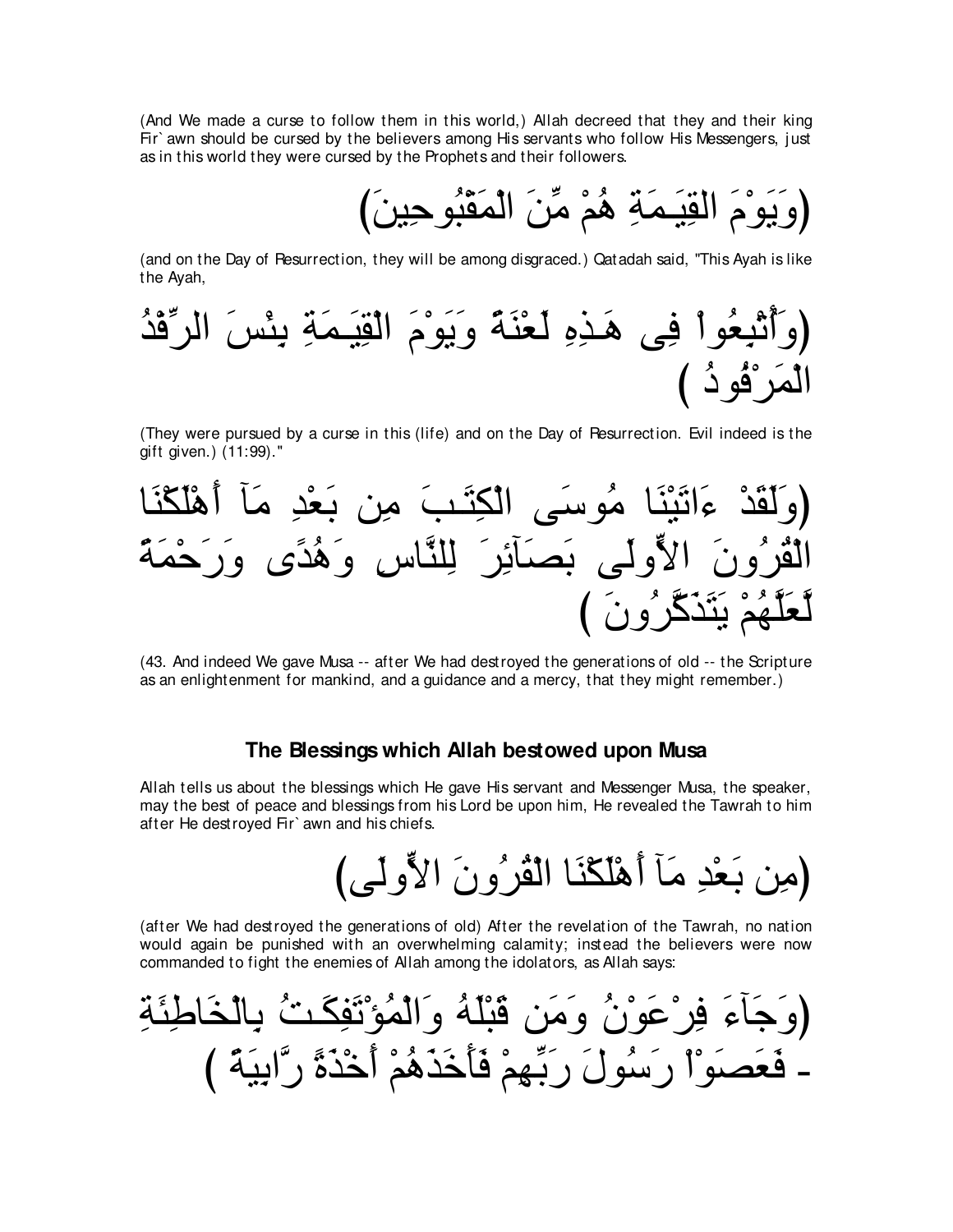(And Fir' awn, and those before him, and the cities overthrown committed sin. And they disobeved their Lord's Messenger, so He seized them with a strong punishment) (69:9-10).

(as an enlightenment for mankind, and a guidance and a mercy,) guidance from blindness and error. A guidance to the truth and a mercy means, to show the way towards doing righteous deeds

(that they might remember.) means, that the people might be reminded and guided by it.

(44. And you were not on the western side (of the Mount), when We made clear to Musa the commandment, and you were not among the witnesses.) (45. But We created generations, and long were the ages that passed over them. And you were not a dweller among the people of Madyan, reciting Our Ayat to them. But it is We Who kept sending (Messengers).) (46. And you were not at the side of At-Tur when We called. But (you are sent) as a mercy from your Lord, to give warning to a people to whom no warner had come before you, in order that they may remember or receive admonition.) (47. And if (We had) not (sent you to the people of Makkah) in case a calamity should seize them for what their hands have sent forth, they would have said: "Our Lord! Why did You not send us a Messenger We would then have followed Your Ayat and would have been among the believers.")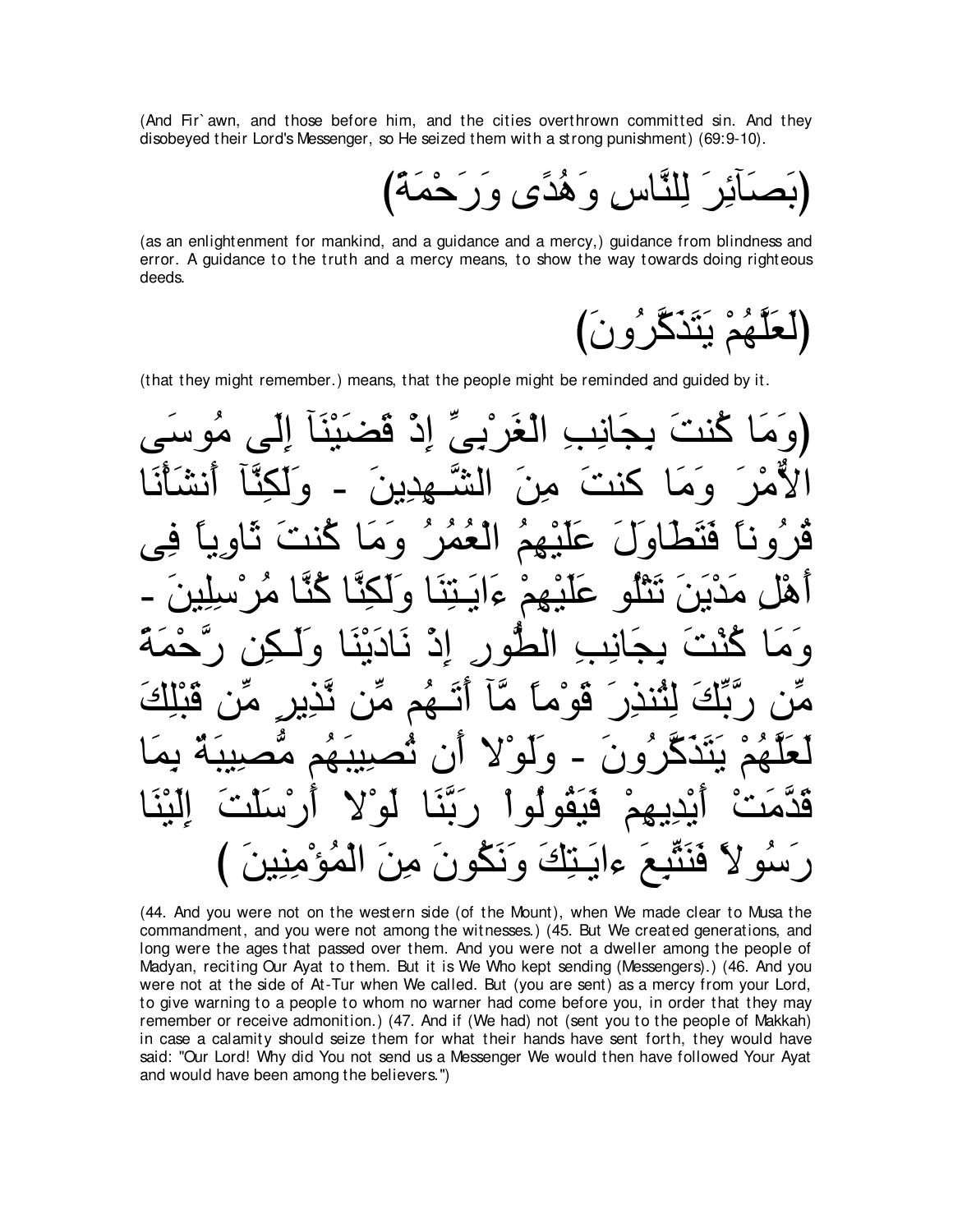#### **Proof of the Prophethood of Muhammad**

Allah points out the proof of the prophethood of Muhammad , whereby he told others about matters of the past, and spoke about them as if he were hearing and seeing them for himself. But he was an illiterate man who could not read books, and he grew up among a people who knew nothing of such things. Similarly, Allah told him about Maryam and her story, as Allah said:

⊥モ⊥ヘ∇ム∠Α ∇ユ⊥ヰぁΑ∠ぺ ∇ユ⊥ヰ∠ヨ⇒∠ヤ∇ホ∠ぺ ラヲ⊥ボ∇ヤ⊥Α ∇ク⌒ま ∇ユ⌒ヰ∇Α∠ギ∠ャ ∠ろレ⊥ミ ゅ∠ョ∠ヱぴ び∠ラヲ⊥ヨ⌒ダ∠わ∇ガ∠Α ∇ク⌒ま ∇ユ⌒ヰ∇Α∠ギ∠ャ ∠ろレ⊥ミ ゅ∠ョ∠ヱ ∠ユ∠Α∇ゲ∠ョ

(You were not with them, when they cast lots with their pens as to which of them should be charged with the care of Maryam; nor were you with them when they disputed) (3:44), meaning, `you were not present then, but Allah has revealed this to you.' Similarly, Allah told him about Nuh and his people, and how He saved Nuh and drowned his people, then He said:



(This is of the news of the Unseen which We reveal unto you ; neither you nor your people knew it before this. So, be patient. Surely, the (good) end is for those who have Taqwa) (11:49). And at the end of the same Surah (Hud) Allah says:

び∠マ∇Β∠ヤ∠ハ ⊥ヮぁダ⊥ボ∠ル ン∠ゲ⊥ボ∇ャや ⌒¬べ∠ら∇ル∠ぺ ∇リ⌒ョ ∠マ⌒ャ∠クぴ

(That is some of the news of the towns which We relate unto you) (11: 100). And here, after telling the story of Musa from beginning to end and how Allah began His revelation to him and spoke with him, Allah says:

ヴ∠シヲ⊥ョ ヴ∠ャ⌒ま べ∠レ∇Β∠ツ∠ホ ∇ク⌒ま あヴ⌒よ∇ゲ∠ピ∇ャや ⌒ょ⌒ルゅ∠イ⌒よ ∠ろレ⊥ミ ゅ∠ョ∠ヱぴ び∠ゲ∇ョxΙや

(And you were not on the western side (of the Mount), when We made clear to Musa the commandment,) meaning, ` you -- O Muhammad -- were not on the western side of the mountain where Allah spoke to Musa from the tree which was to the east of it, in the valley.'

び∠リΑ⌒ギ⌒ヰ⇒zゼャや ∠リ⌒ョ ∠ろレミ ゅ∠ョ∠ヱぴ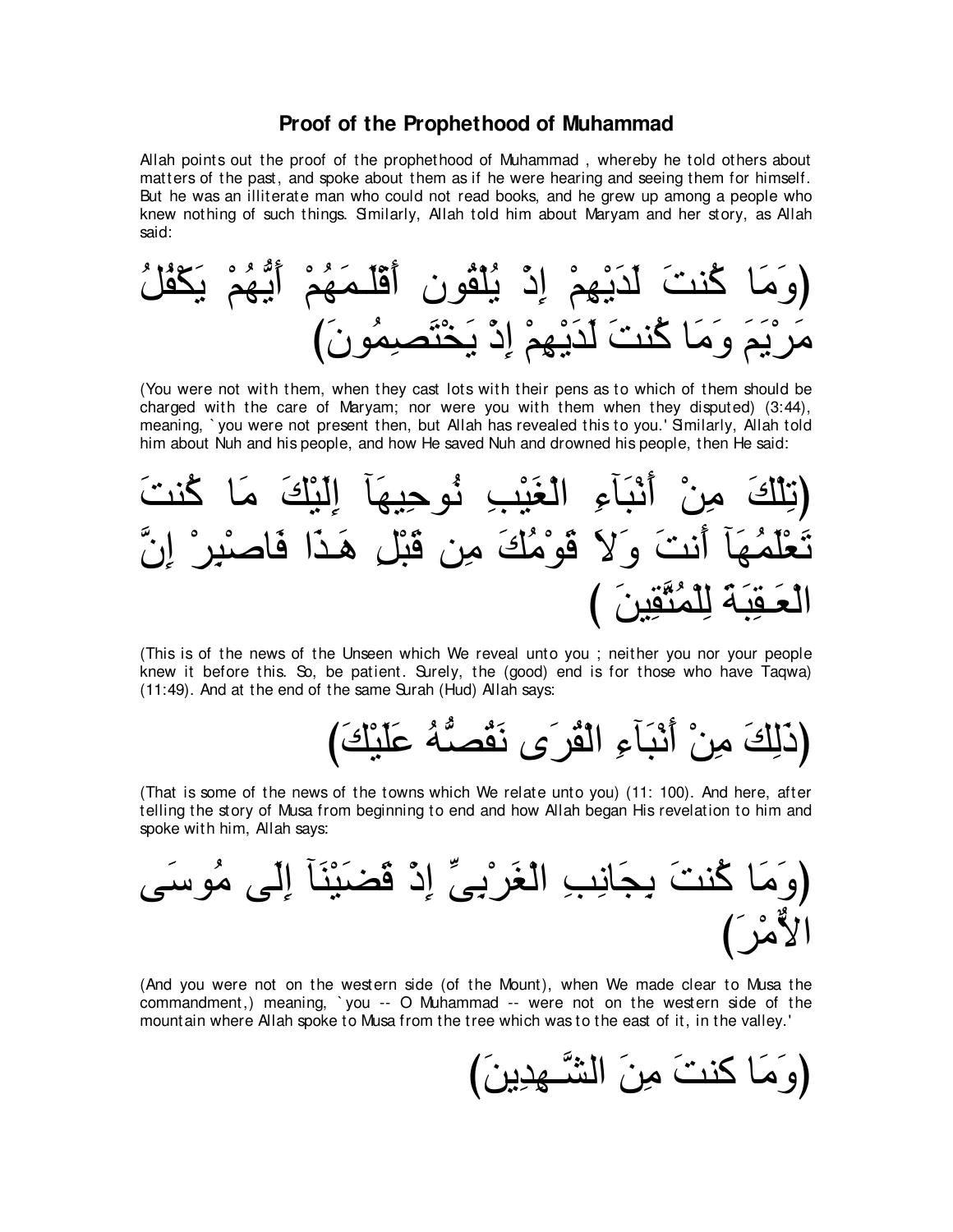(and you were not among the witnesses.) ` to that event, but Allah has revealed this to you,' so that it may be evidence and proof of events which happened centuries ago, for people have forgotten the evidence that Allah established against them and what was revealed to the earlier Prophets.

∇ユ⌒ヰ∇Β∠ヤ∠ハ ヲ⊥ヤ∇わ∠ゎ ∠リ∠Α∇ギ∠ョ ⌒モ∇ワ∠ぺ ヴ⌒プ ⇔ゅΑ⌒ヱゅ∠を ∠ろレ⊥ミ ゅ∠ョ∠ヱぴ びゅ∠レ⌒わ⇒∠Αや∠¬

(And you were not a dweller among the people of Madyan, reciting Our Ayat to them.) meaning, ` you were not living among the people of Madyan reciting Our Ayat to them, when you started to tell about Our Prophet Shu` ayb and what he said to his people and how they responded.'

び∠リΒ⌒ヤ⌒シ∇ゲ⊥ョ ゅzレ⊥ミ ゅzレ⌒ム∠ャ∠ヱぴ

(But it is We Who kept sending. ) means, ` but We revealed that to you and sent you to mankind as a Messenger.'

びゅ∠レ∇Α∠キゅ∠ル ∇ク⌒ま ⌒ケヲぁトャや ⌒ょ⌒ルゅ∠イ⌒よ ∠ろ∇レ⊥ミ ゅ∠ョ∠ヱぴ

(And you were not at the side of At-Tur when We called.) Qatadah said that:

びゅ∠レ∇Α∠キゅ∠ル ∇ク⌒ま ⌒ケヲぁトャや ⌒ょ⌒ルゅ∠イ⌒よ ∠ろ∇レ⊥ミ ゅ∠ョ∠ヱぴ

(And you were not at the side of At-Tur when We did call.) refers to Musa, and this -- and Allah knows best -- is like the Ayah:

ヴ∠シヲ⊥ョ ヴ∠ャ⌒ま べ∠レ∇Β∠ツ∠ホ ∇ク⌒ま あヴ⌒よ∇ゲ∠ピ∇ャや ⌒ょ⌒ルゅ∠イ⌒よ ∠ろレ⊥ミ ゅ∠ョ∠ヱぴ び∠ゲ∇ョxΙや

(And you were not on the western side (of the Mount), when We made clear to Musa the commandment,) Here Allah puts it in a different and more specific way by describing it as a call. This is like the Ayat:

びヴ∠シヲ⊥ョ ∠マぁよ∠ケ ン∠キゅ∠ル ∇ク⌒ま∠ヱぴ

(And (remember) when your Lord called Musa) (26:10).

び ン⇔ヲ⊥デ ⌒サzギ∠ボ⊥ヨ∇ャや ⌒キや∠ヲ∇ャゅ⌒よ ⊥ヮぁよ∠ケ ⊥ロや∠キゅ∠ル ∇ク⌒まぴ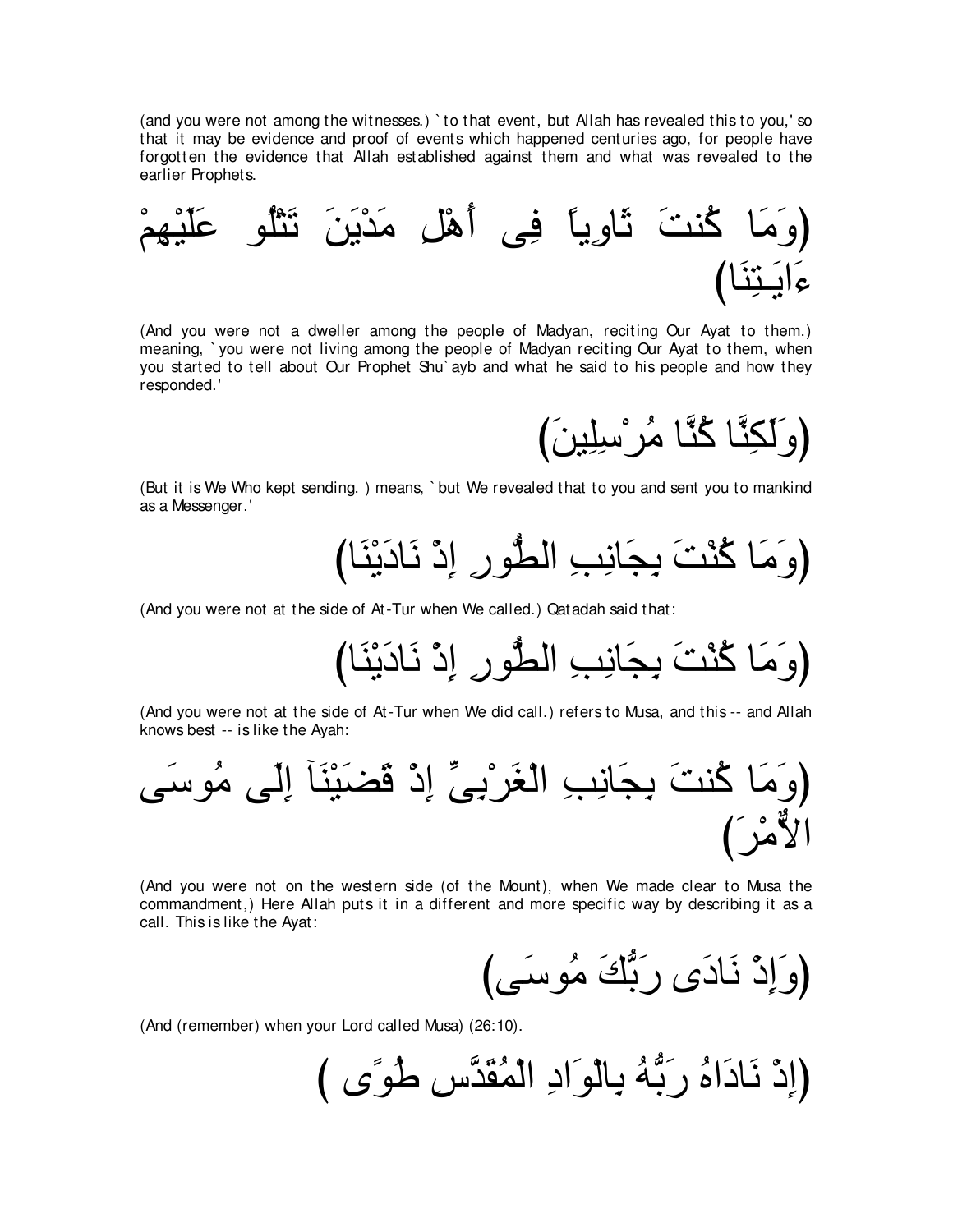(When his Lord called him in the sacred valley of Tuwa) (79:16).



(And We called him from the right side of At-Tur, and made him draw near to Us for a talk with him) (19:52).

رَّحْمَةً مِّن رَّبَّكَ)

(But (you are sent) as a mercy from your Lord,) means, `you were not a witness to any of those things, but Allah has revealed them to you and told you about them as a mercy from Him to you and to His servants, by sending you to them,'



(to give warning to a people to whom no warner had come before you, in order that they may remember or receive admonition.) means, `so that they may be guided by that which you bring from Allah.'

(And if (We had) not (sent you to the people of Makkah) -- in case a calamity should seize them for (the deeds) that their hands have sent forth, they would have said: "Our Lord! Why did You not send us a Messenger) meaning: `and We have sent you to them to establish proof against them, and to give them no excuse when the punishment of Allah comes to them because of their disbelief, lest they offer the excuse that no Messenger or warner came to them.' This is like what Allah says about the situation after He revealed His blessed Book the Qur'an:

نَقُولُو أَ انَّمَا أَنز لَ الْكِتَبُ عَلَى او " تَقُو لُو اُ نِّنَا وَإِن كُنَّا عَنِ دِرَاسَتِهِمْ لَغَفِلِينَ أَنَّأَ أُنزِ لَ عَلَيْنَا الْكِتَـبُ لَكُنَّأَ أَهْدَى مِنْهُمْ فَقَدْ جَأَءَكُمْ بَيِّنَةٌ مِّن رَّبِّكُمْ وَهُدًى وَرَحْمَةٌ)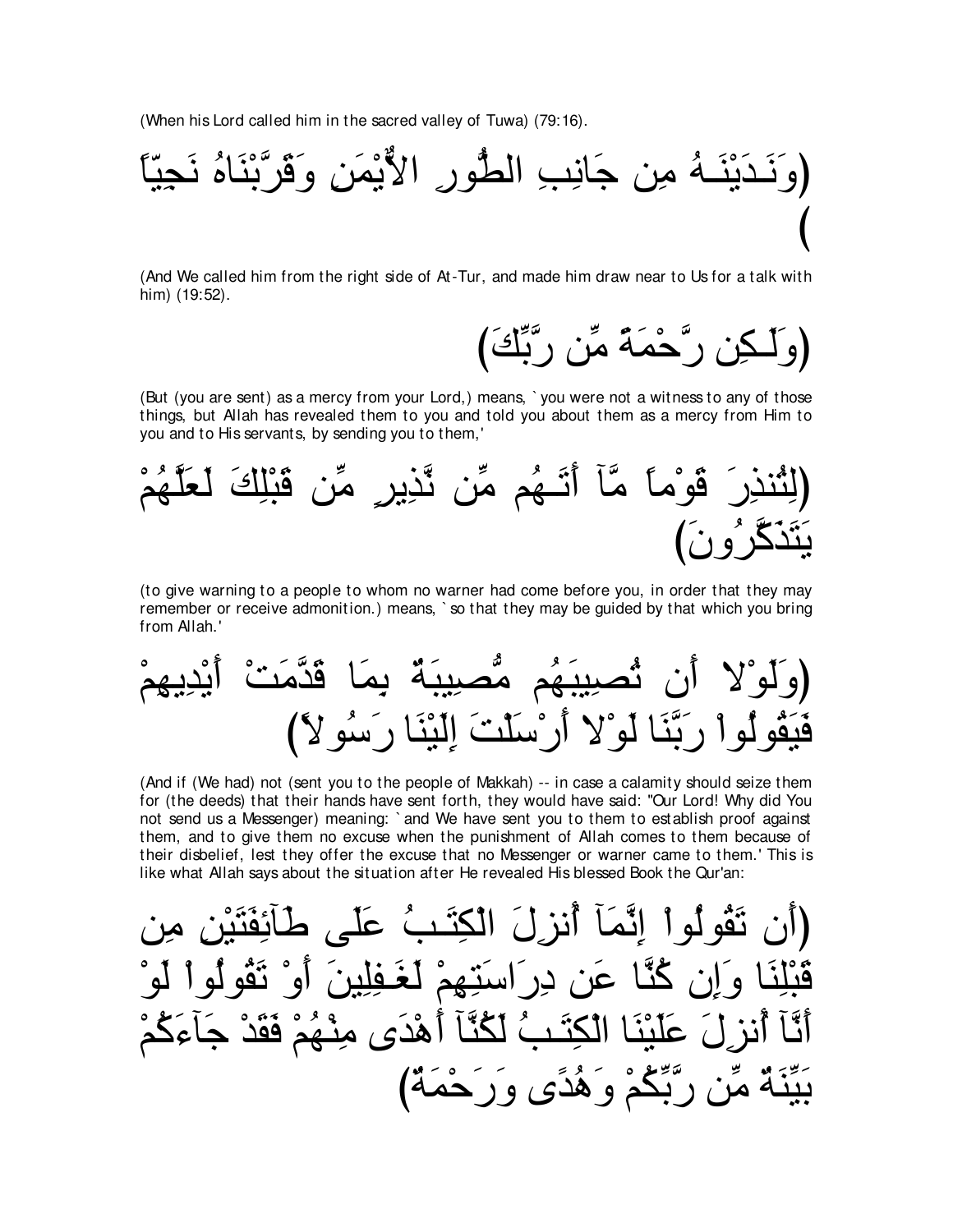(Lest you should say: "The Book was sent down only to two sects before us, and for our part, we were in fact unaware of what they studied." Or lest you should say: "If only the Book had been sent down to us, we would surely have been better guided than they." So, now has come unto you a clear proof from your Lord, and a guidance and a mercy) (6:156-157).

(Messengers as bearers of good news as well as warning in order that mankind should have no plea against Allah after the Messengers) (4:165).

(O People of the Scripture! Now has come to you Our Messenger making (things) clear unto you, after a break in (the series of) Messengers, lest you say: "There came unto us no bringer of glad tidings and no warner." But now has come unto you a bringer of glad tidings and a warner) (5:19). And there are many similar Ayat.

أَءَهُمُ الْحَقَّ مِنْ عِنْدِنَا قالُو اُ او لَمْ مُوَ سے ِ او تے ، يكفر و ا Ä له ا سد فآثو ا بكتين ١è ان گنگم فكة لَّكَ فَاعْلَمْ أَنَّمَا يَتَّبِعُونَ عھم وه ا ھو اَضَلَّ مِمَّنْ اتَّبَعَ هَوَاهُ بِغَيْرِ هُدًى مِّنَ اللَّهِ إِنَّ اللَّهَ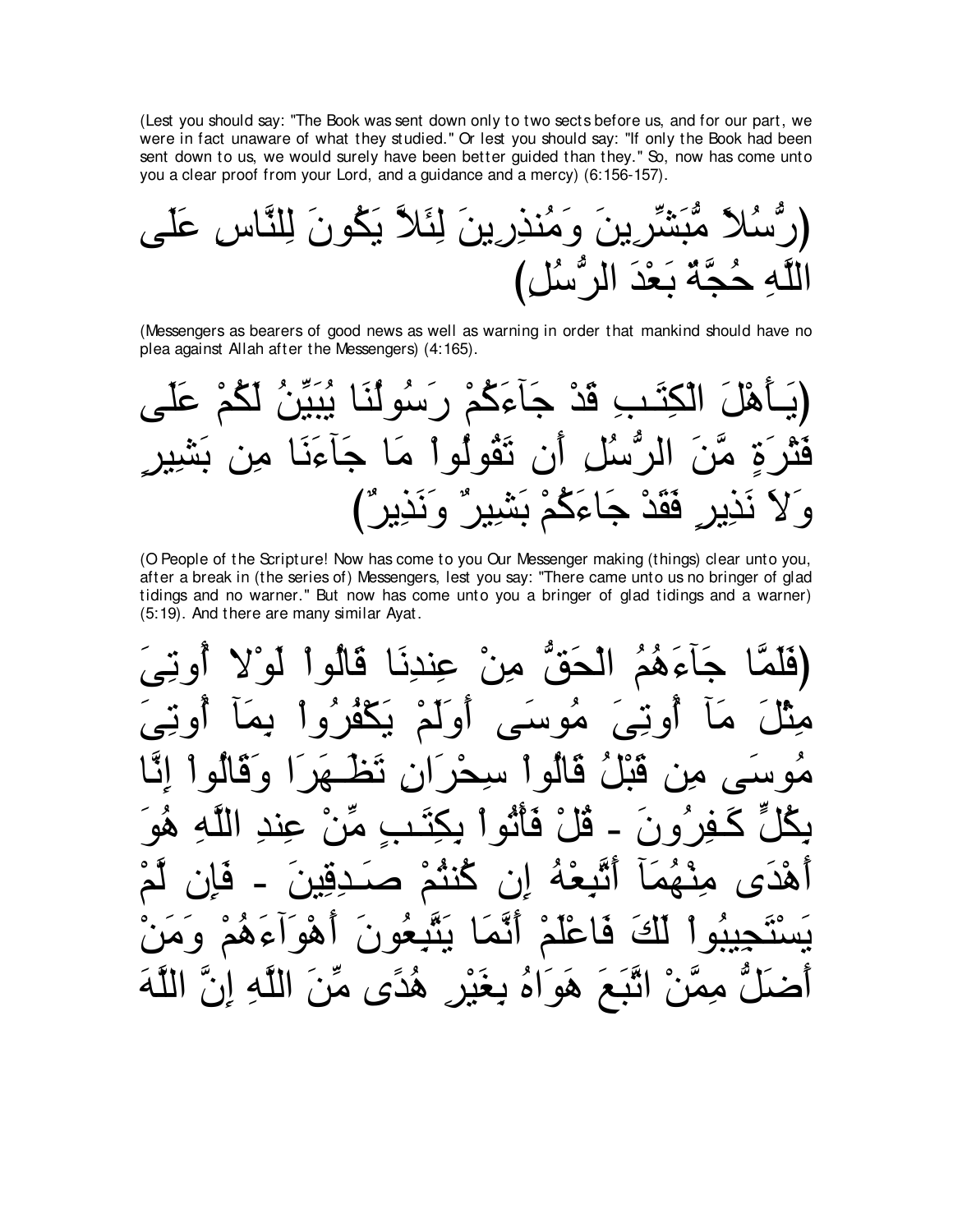∠メ∇ヲ∠ボ∇ャや ⊥ユ⊥ヰ∠ャ ゅ∠レ∇ヤzタ∠ヱ ∇ギ∠ボ∠ャ∠ヱ - ∠リΒ⌒ヨ⌒ヤ⇒zヌャや ∠ュ∇ヲ∠ボ∇ャや ン⌒ギ∇ヰ∠Α ∠Ι び ∠ラヱ⊥ゲzミ∠グ∠わ∠Α ∇ユ⊥ヰzヤ∠バ∠ャ

(48. But when the truth has come to them from Us, they say: "Why is he not given the like of what was given to Musa Did they not disbelieve in that which was given to Musa of old'' They say: "Two kinds of magic, each helping the other!" And they say: "Verily, in both we are disbelievers.'' (49. Say: "Then bring a Book from Allah, which is a better guide than these two, that I may follow it, if you are truthful.'') (50. But if they answer you not, then know that they only follow their own lusts. And who is more astray than one who follows his own lusts, without guidance from Allah Verily, Allah guides not the people who are wrongdoers.) (51. And indeed now We have conveyed the Word to them, in order that they may remember.)

#### **The stubborn Response of the Disbelievers**

Allah tells us that if people were to be punished before proof was established against them, they would use the excuse that no Messenger came to them, but when the truth did come to them through Muhammad , in their stubbornness, disbelief, ignorance and misguided thinking, they said:

## (لَو ْلا أُونِيَ مِثْلَ مَأَ أُونِيَ مُوسَى)

(Why is he not given the like of what was given to Musa) Meaning -- and Allah knows best - many signs like the staff, the hand, the flood, the locusts, the lice, the frogs, the blood, the destruction of crops and fruits -- which made things difficult for the enemies of Allah -- and the parting of the sea, the clouds (following the Children of Israel in the wilderness and) shading them, the manna and quails, and other clear signs and definitive proof, miracles which Allah wrought at the hands of Musa as evidence and proof against Fir` awn and his chiefs and the Children of Israel. But all of this had no effect on Fir` awn and his chiefs; on the contrary, they denied Musa and his brother Harun, as Allah tells us:



(Have you come to us to turn us away from what we found our fathers following, and that you two may have greatness in the land We are not going to believe you two!) (10:78)

(فَكَدَّبُو هُمَـا فَكَانُو أَ مِنَ الْمُهْلَكِينَ )

(So they denied them both and became of those who were destroyed.) (23:48)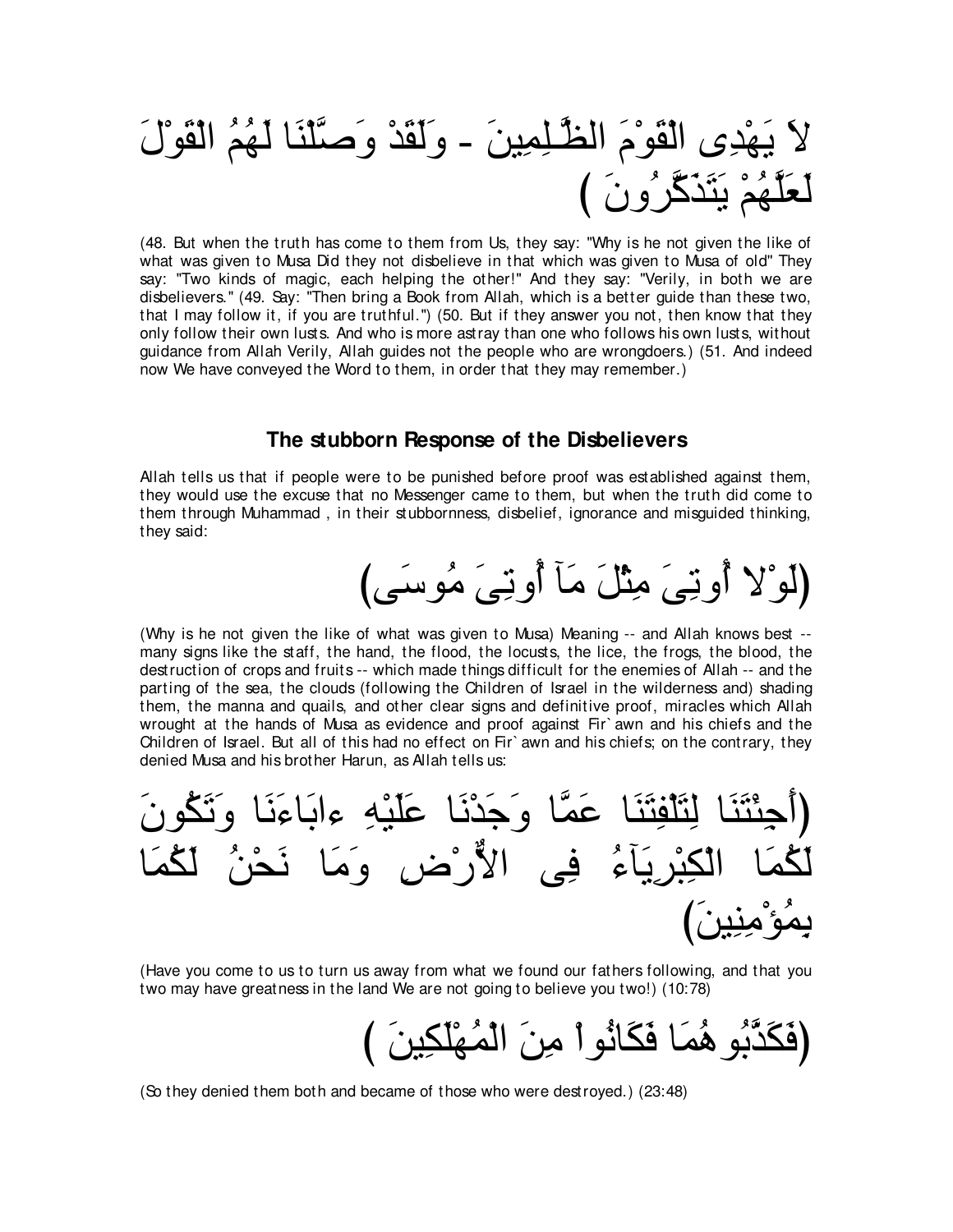#### **The Rebellious do not believe in Miracles**

Allah says here:

(أُوَلَمْ يَكْفُرُواْ بِمَاۤ أُوتِيَ مُوسَى مِن قَبْلُ)

(Did they not disbelieve in that which was given to Musa of old) Did not mankind disbelieve in those mighty signs which were given to Musa

(قالوا سيحْرَان تَ<del>ط</del>ْـهَرَا)

(They say: "Two kinds of magic, each helping the other!'') cooperating or working one with the other.

(وَ قَالُو ا اِنَّا بِكُلِّ كَـفِرٍ *و نَ )* 

(And they say: "Verily, in both we are disbelievers.'') meaning, ` we disbelieve in each of them.' Because of the close relationship between Musa and Harun, mention of one includes the other.

## **False Accusation that Musa and Harun (peace be upon them both) practiced Magic**

bin Jabr said, "The Jews told Quraysh to say this to Muhammad , then Allah said: ` Did they not disbelieve in that which was given to Musa of old They say: Two kinds of magic, each helping the other!' This refers to Musa and Harun, may the peace and blessings of Allah be upon them both,

(تُظےر)

(each helping the other) i.e., working together and supporting one another.'' This was also the view of Sa` id bin Jubayr and Abu Razin that the phrase "two kinds of magic'' referred to Musa and Harun. This is a good suggestion. And Allah knows best.

#### **The Response to this False Accusation**

(سِحْرَانِ تَ<del>ظ</del>َهَرَ ا)

(Two kinds of magic, each helping the other!) ` Ali bin Abi Talhah and Al-` Awfi reported that Ibn ` Abbas said that this refers to the Tawrah and the Qur'an, because Allah says next: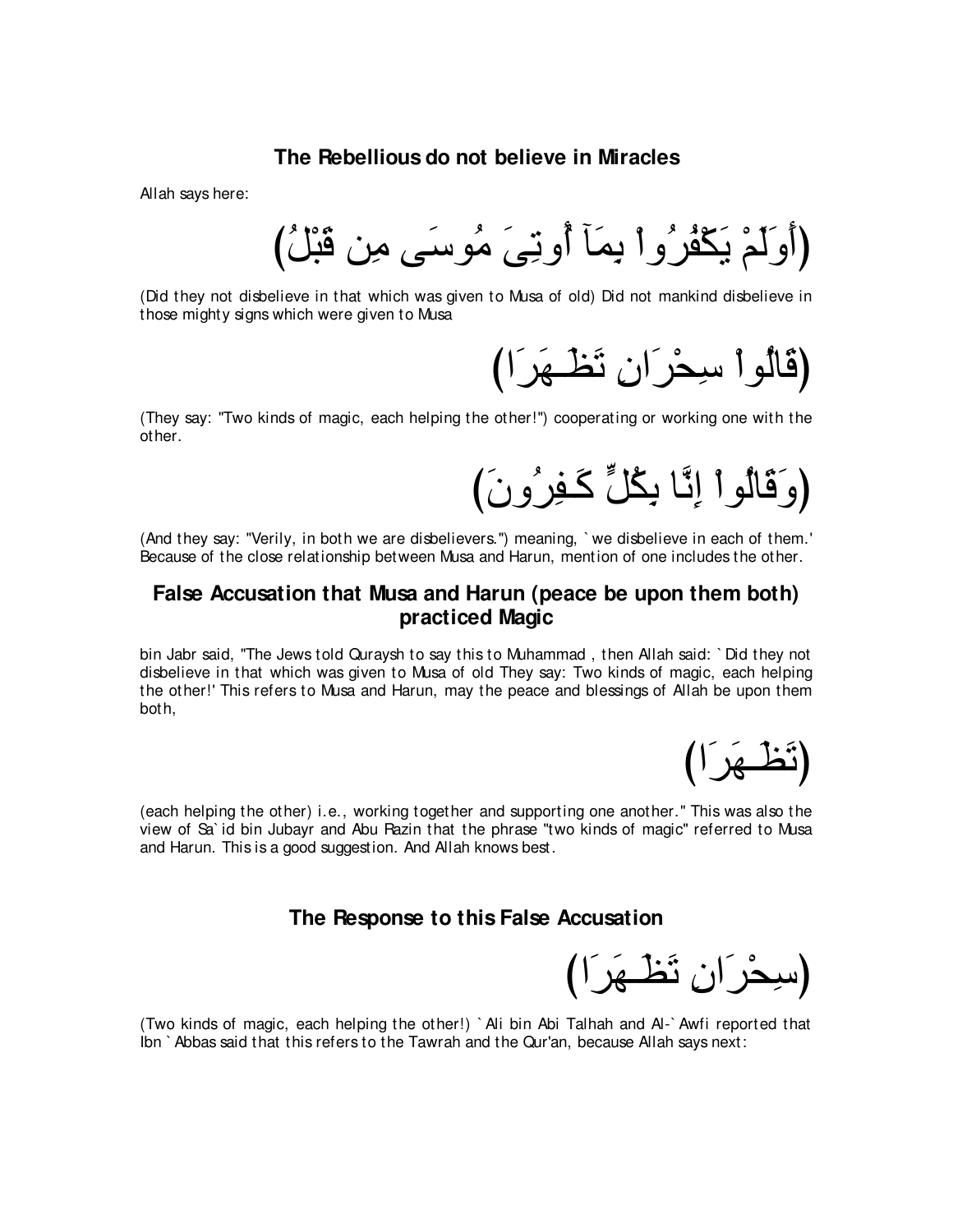(Say: "Then bring a Book from Allah, which is a better guide than these two that I may follow it.") Allah often mentions the Tawrah and the Qur'an together, as in the Ayat:



(Say: "Who then sent down the Book which Musa brought, a light and a guidance to mankind...) until:

(وَ هَـٰذَا كِتَـٰبٌ أَنزِ لَنَـٰهُ مُبَارٍ كَتٌا)

(And this is a blessed Book which We have sent down.") (6:91-92) And at the end of the same Surah, Allah says:



(Then, We gave Musa the Book, to complete (Our favor) upon those who would do right) (6:  $154$ .



(And this is a blessed Book which We have sent down, so follow it and have Taqwa of Allah, that you may receive mercy) (6:155). And the Jinn said:



(Verily, we have heard a Book sent down after Musa, confirming what came before it) (46:30). Waragah bin Nawfal said, "This is An-Namus, who came down to Musa." And those who are possessed of insight know instinctively that among the many Books which He has sent down to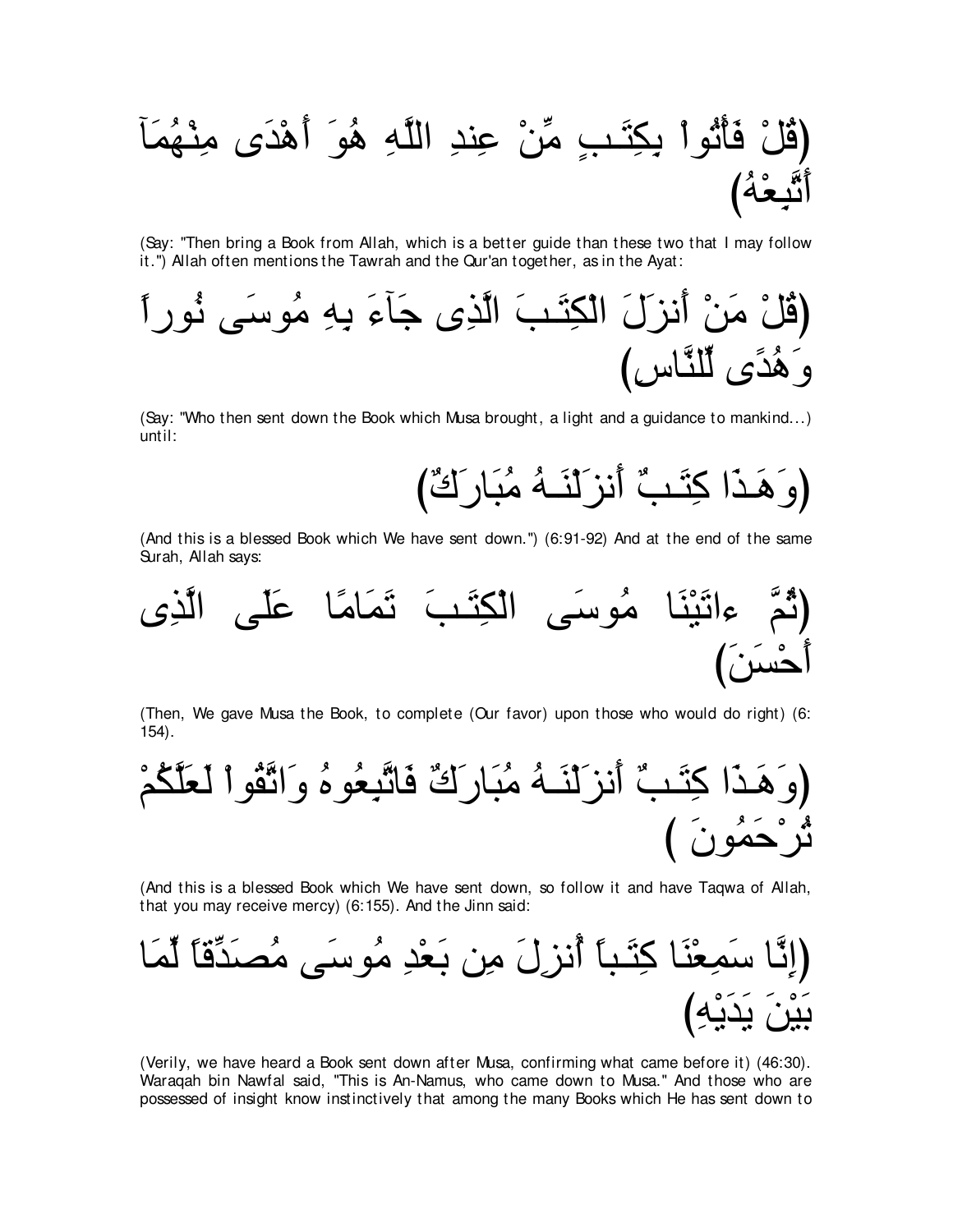His Prophets, there is no Book more perfect, more eloquent or more noble than the Book which He revealed to Muhammad, which is the Qur'an. Next to it in status and greatness is the Book which Allah revealed to Musa bin ` Imran, which is the Book concerning which Allah savs:

(Verily, We did send down the Tawrah, therein was guidance and light, by which the Prophets, who submitted themselves to Allah's will, judged for the Jews. And the rabbis and the priests, for to them was entrusted the protection of Allah's Book, and they were witnesses thereto) (5:44). The lnjil was revealed as a continuation and complement of the Tawrah and to permit some of the things that had been forbidden to the Children of Israel. Allah says:



(Then bring a Book from Allah, which is a better guide than these two, that I may follow it, if you are truthful.) meaning, `in your efforts to refute the truth with false arguments.'

(But if they answer you not,) means, `if they do not respond to what you tell them, and do not follow the truth,'

(then know that they only follow their own lusts.) means, with no basis or evidence. p

(And who is more astray than one who follows his own lusts, without guidance from Allah) means, with no guidance taken from the Book of Allah.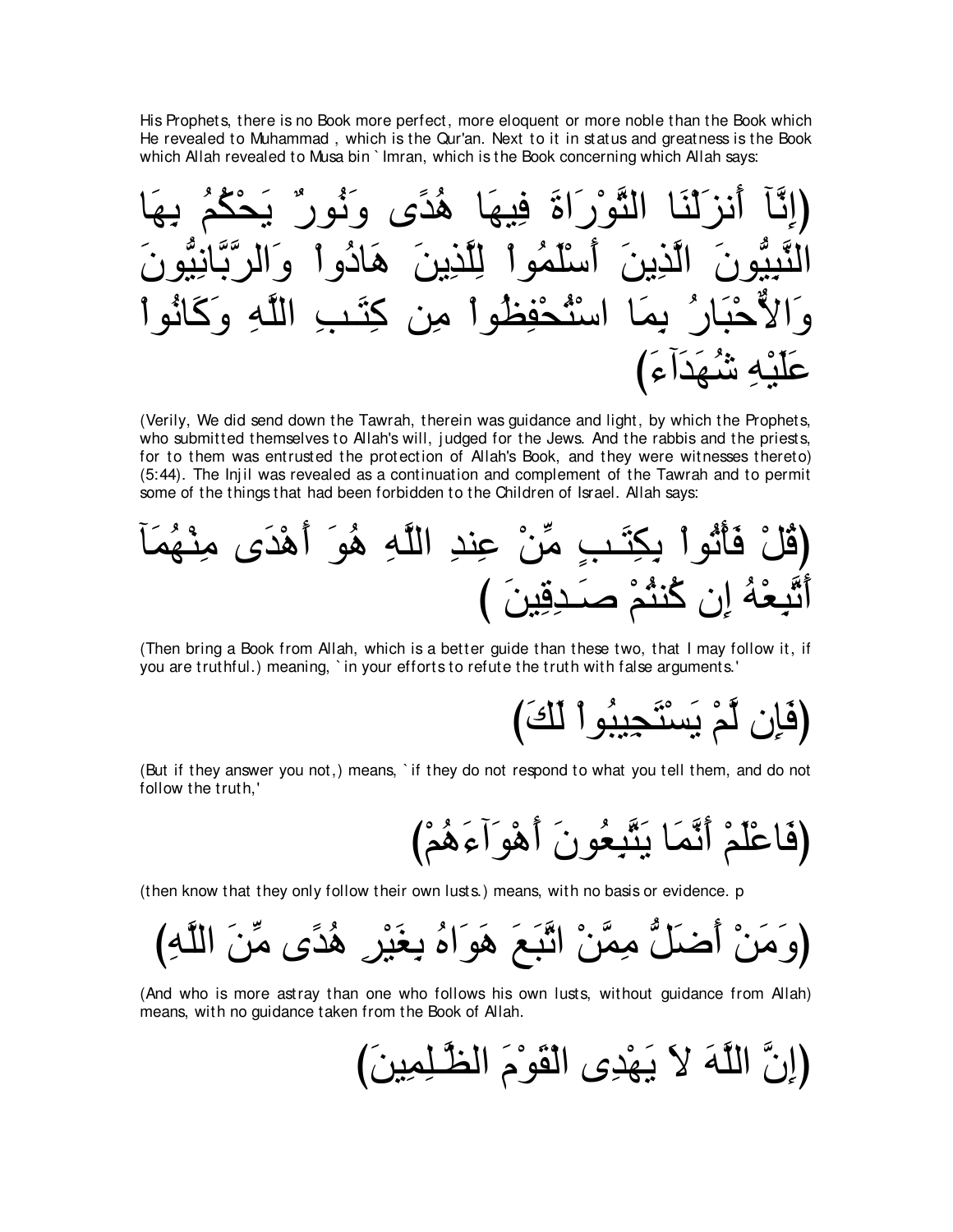(Verily, Allah guides not the people who are wrongdoers.)

(وَلَقَدْ وَصَّلْنَا لَهُمُ الْقَوْلَ)

(And indeed now We have conveyed the Word) Mujahid said: "We have explained the Word to them." As-Suddi said something similar. Qatadah said: "Allah is saying, `He has told them what He did in the past and what He will do in the future."

لَعَلَّهُمْ يَتَذَكَّرُونَ)

(in order that they may remember.) Mujahid and others said:

مَّلْنَا لَهُمَ)

(We have conveyed the Word) means, to Quraysh.



(52. Those to whom We gave the Scripture before it, they believe in it.) (53. And when it is recited to them, they say: "We believe in it. Verily, it is the truth from our Lord. Indeed even before it we have been from Muslims.") (54. These will be given their reward twice over, because they are patient, and repel evil with good, and spend out of what We have provided for them.) (55. And when they hear evil vain talk, they withdraw from it and say: "To us our deeds, and to you your deeds. Peace be to you. We seek not (the way of) the ignorant.")

#### The Believers among the People of the Book

Allah tells us that the pious scholars among the People of the Book believe in the Qur'an, as He savs: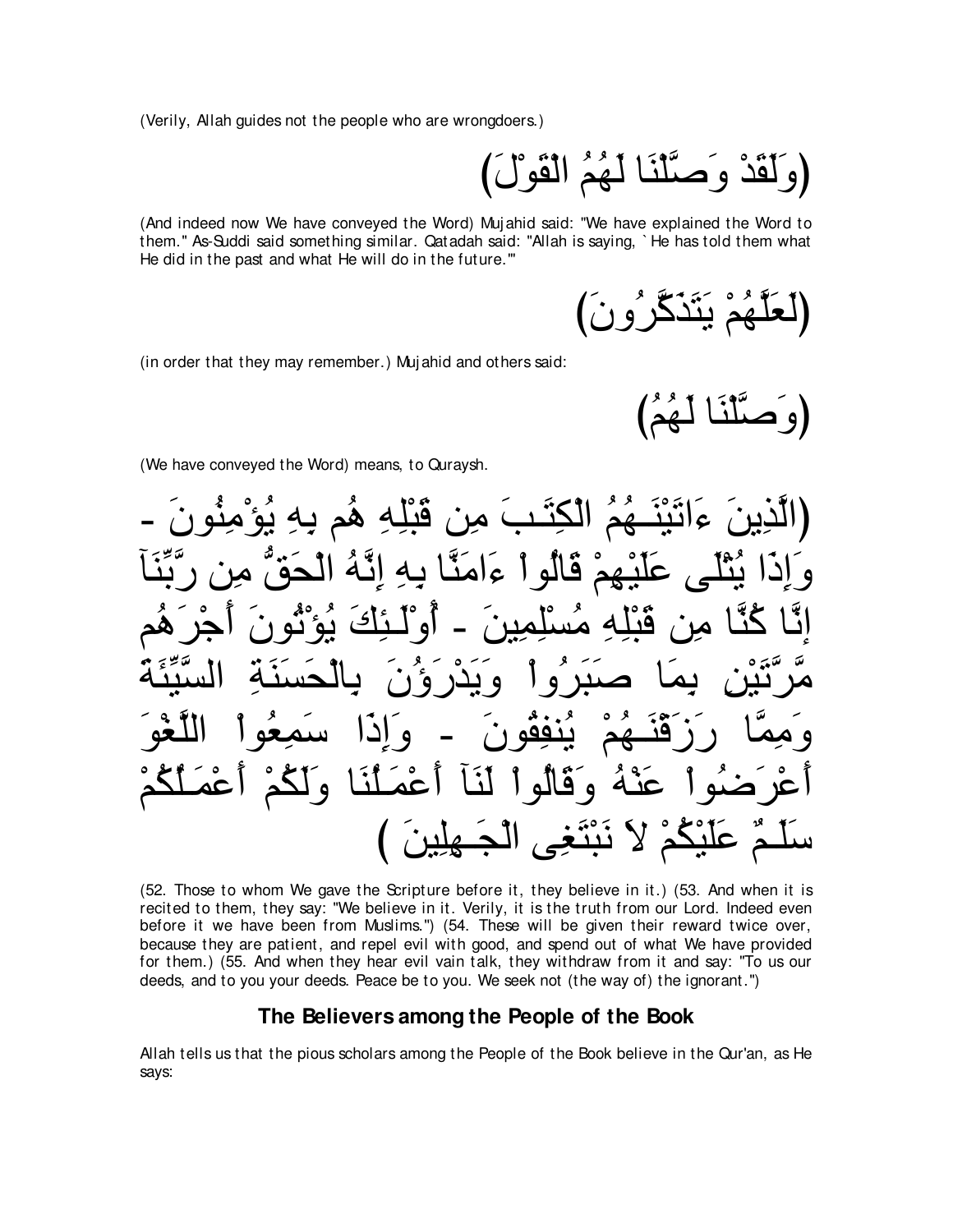∠マ⌒ゃ⇒∠ャ∇ヱ⊥ぺ ⌒ヮ⌒ゎ∠ヱ∠Κ⌒ゎ zペ∠ェ ⊥ヮ∠ルヲ⊥ヤ∇わ∠Α ∠ょ⇒∠わ⌒ム∇ャや ⊥ユ⊥ヰ⇒∠レ∇Β∠ゎへ ∠リΑ⌒グzャやぴ び⌒ヮ⌒よ ∠ラヲ⊥レ⌒ョ∇ぽ⊥Α

(Those to whom We gave the Book recite it as it should be recited, they are the ones who believe therein) (2:121).

∠メ⌒ゴル⊥ぺ べ∠ョ∠ヱ ⌒ヮzヤャゅ⌒よ ⊥リ⌒ョ∇ぽ⊥Α リ∠ヨ∠ャ ⌒ょ⇒∠わ⌒ム∇ャや ⌒モ∇ワ∠ぺ ∇リ⌒ョ zラ⌒ま∠ヱぴ び⌒ヮzヤャ ∠リΒ⌒バ⌒ゼ⇒∠カ ∇ユ⌒ヰ∇Β∠ャ⌒ま ∠メ⌒ゴル⊥ぺ べ∠ョ∠ヱ ∇ユ⊥ム∇Β∠ャ⌒ま

(And there are, certainly, among the People of the Scripture, those who believe in Allah and in that which has been revealed to you, and in that which has been revealed to them, humbling themselves before Allah) (3:199).

∠ユ∇ヤ⌒バ∇ャや ∇やヲ⊥ゎヱ⊥ぺ ∠リΑ⌒グzャや zラ⌒ま ∇やヲ⊥レ⌒ョ∇ぽ⊥ゎ ∠Ι ∇ヱ∠ぺ ⌒ヮ⌒よ ∇やヲ⊥レ⌒ョや∠¬ ∇モ⊥ホぴ - や⇔ギzイ⊥シ ⌒ラゅ∠ホ∇クxΚ⌒ャ ∠ラヱぁゲ⌒ガ∠Α ∇ユ⌒ヰ∇Β∠ヤ∠ハ ヴ∠ヤ∇わ⊥Α や∠ク⌒ま ⌒ヮ⌒ヤ∇ら∠ホ リ⌒ョ ⇔Ιヲ⊥バ∇ヘ∠ヨ∠ャ ゅ∠レあよ∠ケ ⊥ギ∇ハ∠ヱ ∠ラゅ∠ミ ラ⌒ま べ∠レあよ∠ケ ∠ラゅ∠エ∇ら⊥シ ∠ラヲ⊥ャヲ⊥ボ∠Α∠ヱ び

(Verily, those who were given knowledge before it, when it is recited to them, fall down on their faces in humble prostration. And they say: "Glory be to our Lord! Truly, the promise of our Lord must be fulfilled.'') (17:107-108)

∇やヲ⊥ャゅ∠ホ ∠リΑ⌒グzャや ∇やヲ⊥レ∠ョや∠¬ ∠リΑ⌒グzヤあャ ⇔りzキ∠ヲzョ ∇ユ⊥ヰ∠よ∠ゲ∇ホ∠ぺ zラ∠ギ⌒イ∠わ∠ャ∠ヱぴ びン∠ケゅ∠ダ∠ル ゅzル⌒ま

(And you will find the nearest in love to the believers those who say: "We are Christians. '') until:

び∠リΑ⌒ギ⌒ヰ⇒zゼャや ∠ノ∠ョ ゅ∠レ∇ら⊥わ∇ミゅ∠プぴ

(so write us down among the witnesses) (5:82-83). Sa` id bin Jubayr said, "This was revealed concerning seventy priests who were sent by An-Naj ashi (ruler of Ethiopia). When they came to the Prophet , he recited to them: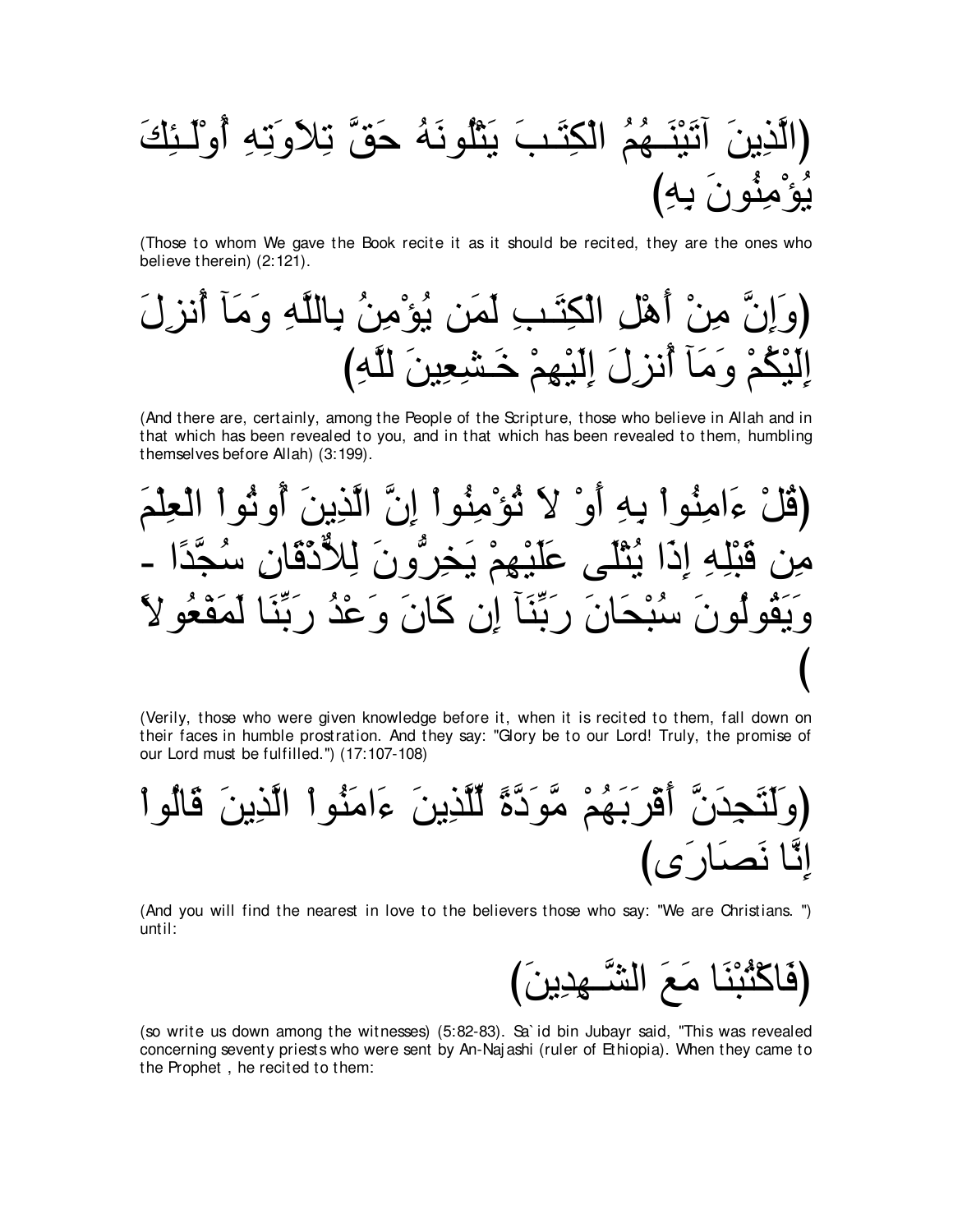(يس - وَالْقُرْءَانِ الْحَكِيمِ )

(Ya Sin. By the Qur'an, full of wisdom.) (36:1-2) until he completed the Surah. They began to weep, and they embraced Islam. These other Ayat were revealed concerning them:



(Those to whom We gave the Scripture before it, they believe in it. And when it is recited to them, they say: "We believe in it. Verily, it is the truth from our Lord. Indeed even before it we have been from Muslims.") meaning, `even befor e the Qur'an came we were Muslims, i.e., we believed in One God and were sincerely responding to Allah's commands.

# (أَوْلَـئِكَ يُوْثُونَ أَجْرَهُم مَّرَّتَيْنِ بِمَا صَنَرِرُواْ)

(These will be given their reward twice over, because they are patient,) means, those who have this characteristic -- that they believed in the first Book and then in the second. Allah savs:

(يما صَبَرُو اُ

(because they are patient,) meaning, in their adherence to the truth, for taking such thing upon oneself is not easy for people. It was reported in the Sahih from the Hadith of `Amir Ash-Sha' bi from Abu Burdah that Abu Musa Al-Ash' ari, may Allah be pleased with him, said that the Messenger of Allah said:

جر ھم مراٽين  $\bullet$ لنه،و ر حْسَنَ تَأْدِيبَهَا، ثُمَّ أَعْتَقَهَا فَتَز<sup>َ</sup>وَّ  $\tilde{\mathbf{e}}$ 

(There are three who will be given their reward twice: a man among the People of the Book who believed in his Prophet then believed in me; a slave who fulfills his duty towards Allah and towards his master; and a man who has a slave woman and educates her and teaches her good manners, then he frees her and marries her.) Imam Ahmad recorded that Abu Umamah said: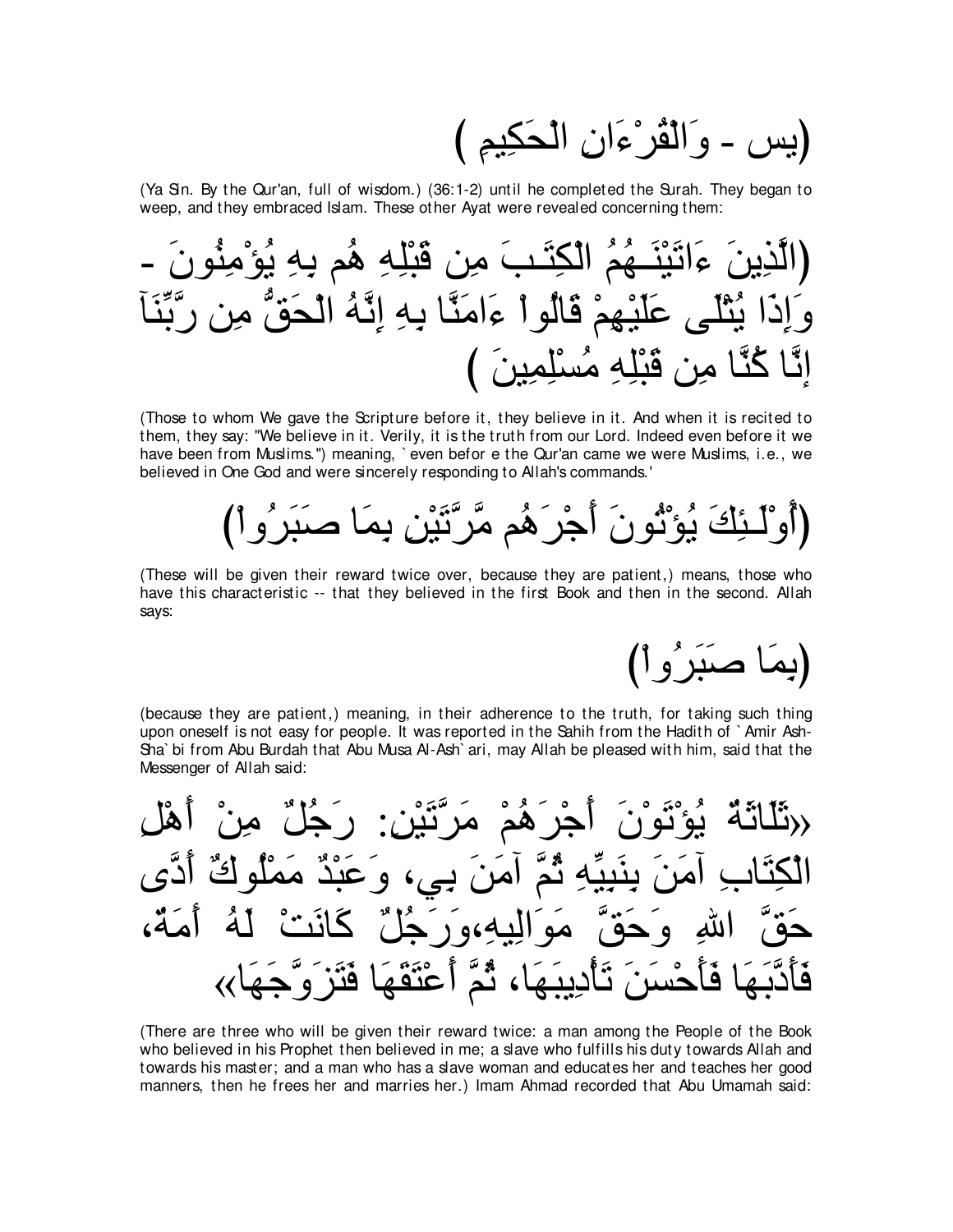"On the day of the Conquest ) of Makkah (I was walking alongside the Messenger of Allah as he was riding, and he said some very beautiful words, including the following:

⊥ヮ∠ャ∠ヱ ⌒リ∇Β∠ゎzゲ∠ョ ⊥ロ⊥ゲ∇ィ∠ぺ ⊥ヮ∠ヤ∠プ ⌒リ∇Β∠よゅ∠わ⌒ム∇ャや ⌒モ∇ワ∠ぺ ∇リ⌒ョ ∠ユ∠ヤ∇シ∠ぺ ∇リ∠ョ» ∠リΒ⌒ミ⌒ゲ∇ゼ⊥ヨ∇ャや ∠リ⌒ョ ∠ユ∠ヤ∇シ∠ぺ ∇リ∠ョ∠ヱ ゅ∠レ∇Β∠ヤ∠ハ ゅ∠ョ ⌒ヮ∇Β∠ヤ∠ハ∠ヱ ゅ∠レ∠ャ ゅ∠ョ «ゅ∠レ∇Β∠ヤ∠ハ ゅ∠ョ ⌒ヮ∇Β∠ヤ∠ハ∠ヱ ゅ∠レ∠ャ ゅ∠ョ ⊥ヮ∠ャ∠ヱ ⊥ロ⊥ゲ∇ィ∠ぺ ⊥ヮ∠ヤ∠プ

(Whoever among the people of the two Books becomes Muslim, he will have his reward twice, and he has the same rights and duties as we do. Whoever among the idolators becomes Muslim will have one reward, and he has the same rights and duties as we do.)" Allah's saying:

び∠る∠ゃあΒzジャや ⌒る∠レ∠ジ∠エ∇ャゅ⌒よ ∠ラヱ⊥¬∠ケ∇ギ∠Α∠ヱぴ

(and repel evil with good,) means, they do not respond to evil in kind, rather they forgive and overlook.

び∠ラヲ⊥ボ⌒ヘレ⊥Α ∇ユ⊥ヰ⇒∠レ∇ホ∠コ∠ケ ゅzヨ⌒ョ∠ヱぴ

(and spend out of what We have provided for them.) meaning, ` from the lawful provision that We have given them, they spend on their families and relatives as they are required to do, and they pay Zakah and give voluntary charity.'

び⊥ヮ∇レ∠ハ ∇やヲ⊥ッ∠ゲ∇ハ∠ぺ ∠ヲ∇ピzヤャや ∇やヲ⊥バ⌒ヨ∠シ や∠ク⌒ま∠ヱぴ

(And when they hear evil vain talk, they withdraw from it) meaning, they do not mix with the people who indulge in such talk, rather they do as Allah says:

び⇔ゅョやゲ⌒ミ ∇やヱぁゲ∠ョ ⌒ヲ∇ピzヤャゅ⌒よ ∇やヱぁゲ∠ョ や∠ク⌒ま∠ヱぴ

(and if they pass by some evil vain talk, they pass by it with dignity) (25:72).

∠Ι ∇ユ⊥ム∇Β∠ヤ∠ハ ∀ユ⇒∠ヤ∠シ ∇ユ⊥ム⊥ヤ⇒∠ヨ∇ハ∠ぺ ∇ユ⊥ム∠ャ∠ヱ ゅ∠レ⊥ヤ⇒∠ヨ∇ハ∠ぺ べ∠レ∠ャ ∇やヲ⊥ャゅ∠ホ∠ヱぴ び∠リΒ⌒ヤ⌒ヰ⇒∠イ∇ャや ヴ⌒ピ∠わ∇ら∠ル

(and they say: "To us our deeds, and to you your deeds. Peace be to you. We seek not (the way of) the ignorant.'') means, if some foolish person speaks to them in a foolish manner and says something to which it does not befit them to respond, they turn away from him and do not respond in kind with ugly speech. They never say anything but good words. Allah says of them that they say: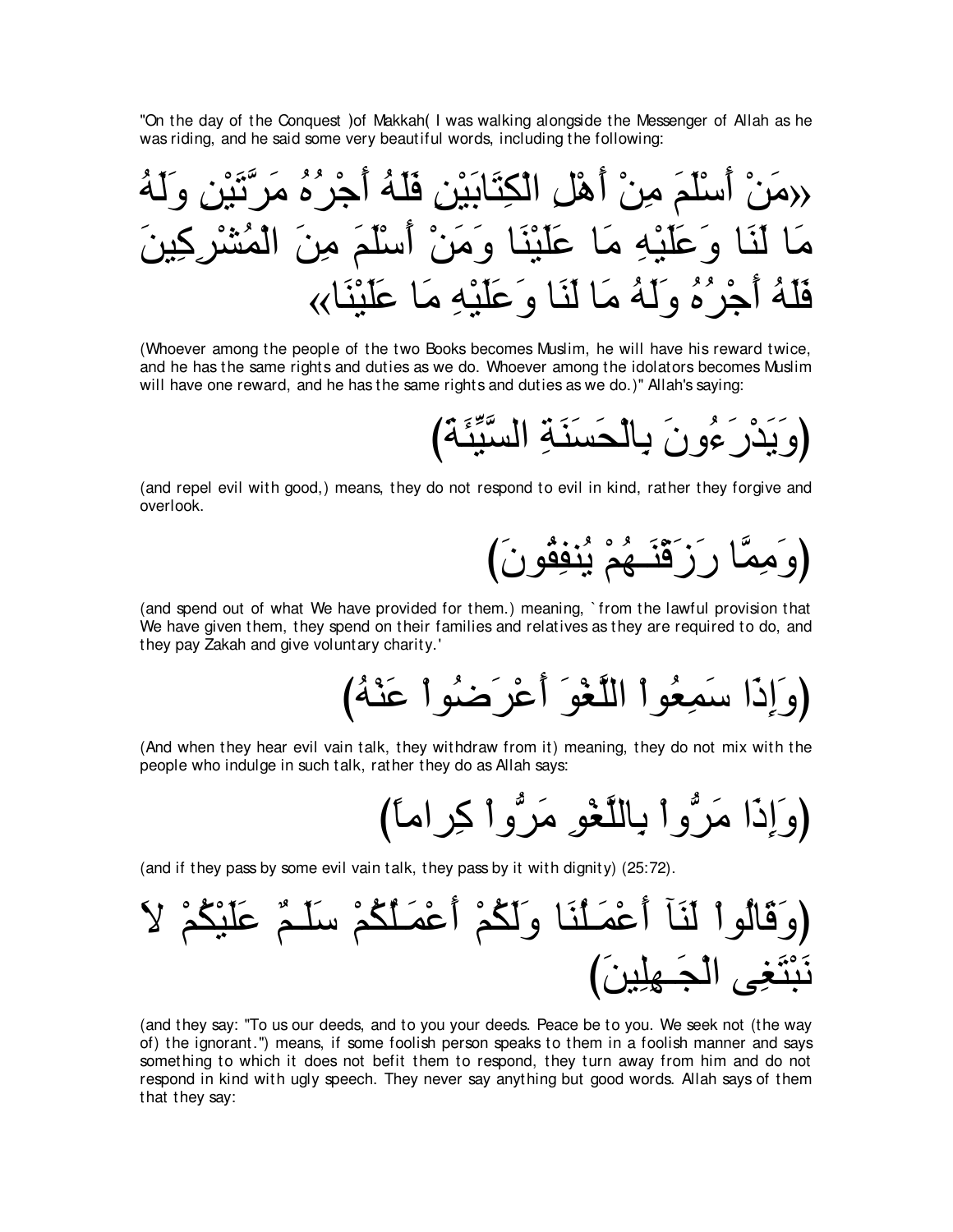(To us our deeds, and to you your deeds. Peace be to you. We seek not (the way of) the ignorant.) meaning, `we do not seek the way of the ignorant and we do not like it.'

(56. Verily, you guide not whom you like, but Allah guides whom He wills. And He knows best those who are the guided.) (57. And they say: "If we follow the guidance with you, we would be snatched away from our land." Have We not established for them a secure sanctuary, to which are brought fruits of all kinds, a provision from Ourselves, but most of them know not.)

#### Allah guides Whom He wills

Allah says to His Messenger: `O Muhammad:

(لاَ تَهْدِى مَنْ أَحْبَبْتَ)

(Verily, you guide not whom you like)' meaning, 'the matter does not rest with you; all that you have to do is convey the Message, and Allah will guide whom He wills, and His is the ultimate wisdom,' as He says:

(Not upon you is their guidance, but Allah guides whom He wills.) (2:272)

(وَمَأَ أَكْثَرُ النَّاسِ وَلَوْ حَرَصْتَ بِمُؤْمِنِينَ )

(And most of mankind will not believe even if you desire it eagerly.) (12:103) This Ayah is even more specific than the following: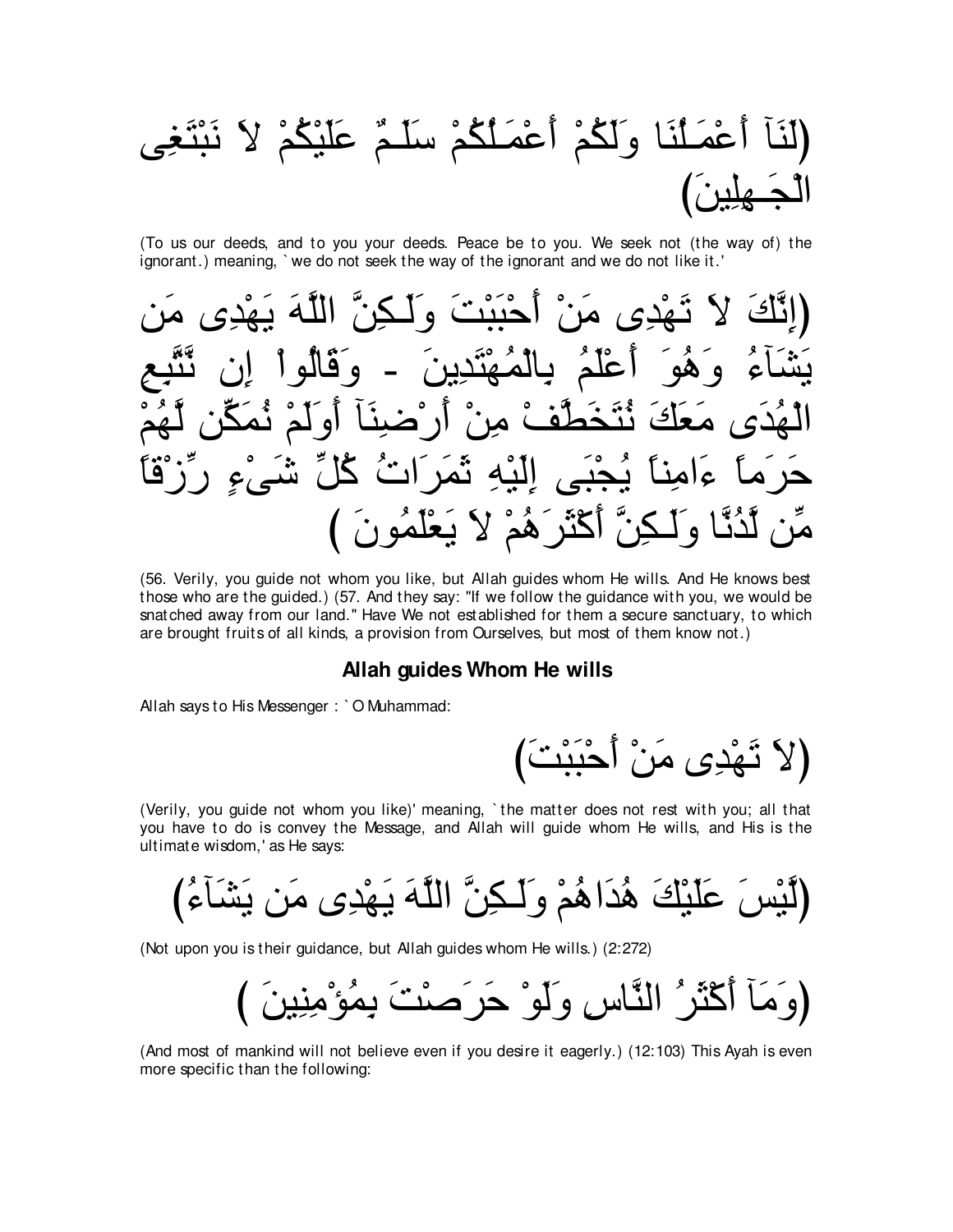リ∠ョ ン⌒ギ∇ヰ∠Α ∠ヮzヤャや zリ⌒ム⇒∠ャ∠ヱ ∠ろ∇ら∠ら∇ェ∠ぺ ∇リ∠ョ ン⌒ギ∇ヰ∠ゎ ∠Ι ∠マzル⌒まぴ び ∠リΑ⌒ギ∠わ∇ヰ⊥ヨ∇ャゅ⌒よ ⊥ユ∠ヤ∇ハ∠ぺ ∠ヲ⊥ワ∠ヱ ⊥¬べ∠ゼ∠Α

(Verily, you guide not whom you like, but Allah guides whom He wills. And He knows best those who are the guided.) meaning: Allah knows best who deserves to be guided and who deserves to be misguided. It was recorded in the Two Sahihs that this Ayah was revealed concerning Abu Talib, the paternal uncle of the Messenger of Allah . He used to protect the Prophet, support him and stand by him. He loved the Prophet dearly, but this love was a natural love, i.e., born of kinship, not a love that was born of the fact that he was the Messenger of Allah . When he was on his deathbed, the Messenger of Allah called him to Faith and to enter Islam, but the decree overtook him and he remained a follower of disbelief, and Allah's is the complete wisdom. Az-Zuhri said: "Sa` id bin Al-Musayyib narrated to me that his father, Al-Musayyib bin Hazan Al-Makhzumi, may Allah be pleased with him, said: "When Abu Talib was dying, the Messenger of Allah came to him and found Abu Jahl bin Hisham and ` Abdullah bin Abi Umayyah bin Al-Mughirah with him. The Messenger of Allah said:

∠ギ∇レ⌒ハ ゅ∠ヰ⌒よ ∠マ∠ャ ぁァゅ∠ェ⊥ぺ ⇔る∠ヨ⌒ヤ∠ミ ∩⊥ぶや ゅzャ⌒ま ∠ヮ∠ャ⌒ま ゅ∠ャ :∇モ⊥ホ あユ∠ハ ゅ∠Α» «ぶや

(O my uncle, say La ilaha illallah, a word which I may use as evidence in your favor before Allah )in the Hereafter(.) Abu Jahl bin Hisham and ` Abdullah bin Abi Umayyah said: ` O Abu Talib, will you leave the religion of ` Abdul-Muttalib' The Messenger of Allah kept urging him to say La ilaha illallah, and they kept saying, ` Will you leave the religion of ` Abdul-Muttalib' -- until, at the very end, he said that he was on the religion of ` Abdul-Muttalib, and he refused to say La ilaha illallah. The Messenger of Allah said:

«マ∇レ∠ハ ∠ヮ∇ル⊥ぺ ∇ユ∠ャ ゅ∠ョ ∠マ∠ャ zラ∠ゲ⌒ヘ∇ピ∠わ∇シ∠ほ∠ャ ⌒ぶや∠ヱ»

(By Allah, I shall certainly seek forgiveness for you unless I am told not to.) Then Allah revealed:

∇やヱ⊥ゲ⌒ヘ∇ピ∠わ∇ジ∠Α ラ∠ぺ ∇やヲ⊥レ∠ョや∠¬ ∠リΑ⌒グzャや∠ヱ あヴ⌒らzレヤ⌒ャ ∠ラゅ∠ミ ゅ∠ョぴ びヴ∠よ∇ゲ⊥ホ ヴ⌒ャ∇ヱ⊥ぺ ∇やヲ⊥ルゅ∠ミ ∇ヲ∠ャ∠ヱ ∠リΒ⌒ミ⌒ゲ∇ゼ⊥ヨ∇ヤ⌒ャ

(It is not (proper) for the Prophet and those who believe to ask Allah's forgiveness for the idolators, even though they be of kin) (9:113). And there was revealed concerning Abu Talib the Ayah,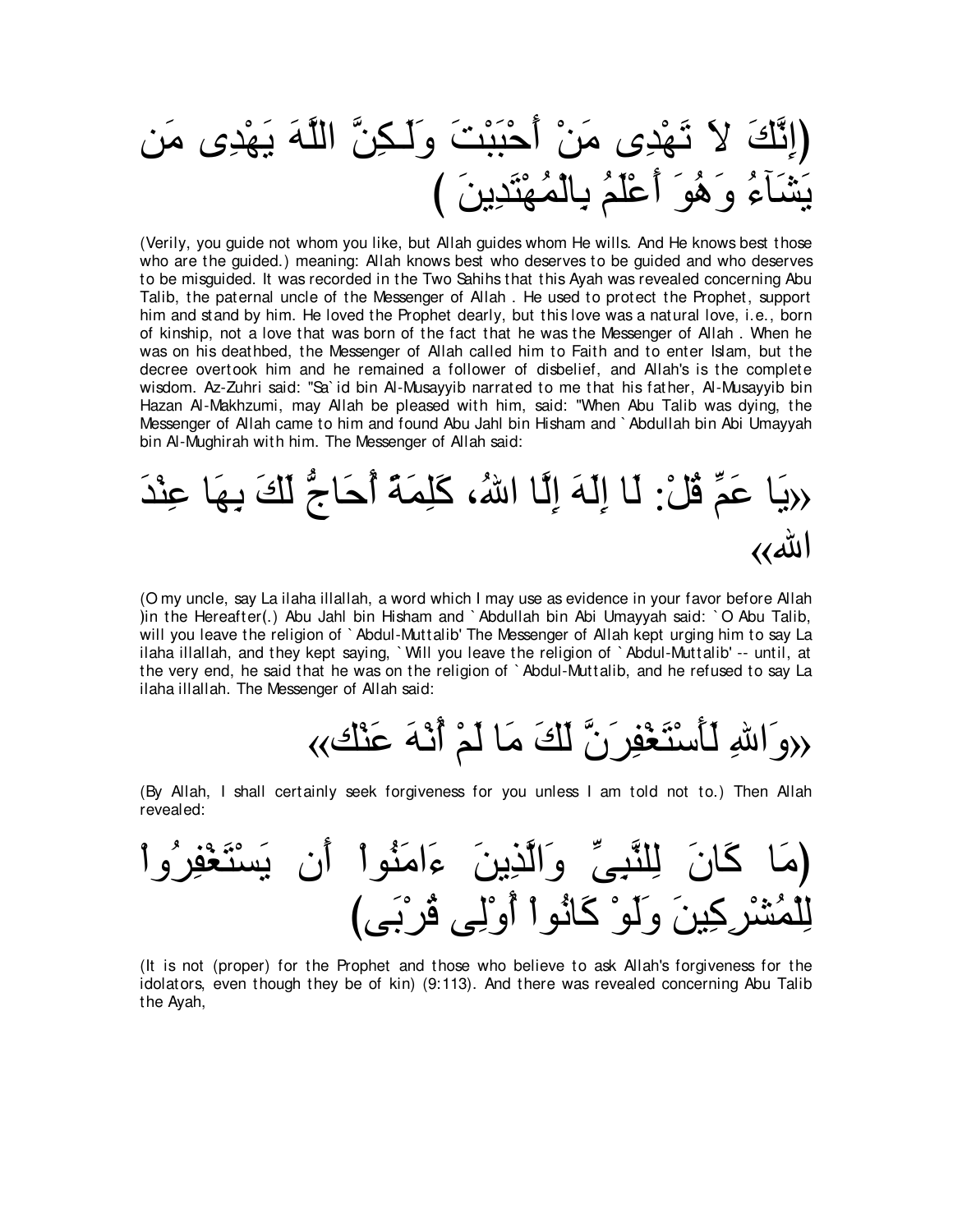(إِنَّكَ لاَ تَهْدِى مَنْ أَحْبَبْتَ وَلَكِنَّ اللَّهَ يَهْدِى مَن

(Verily, you guide not whom you like, but Allah guides whom He wills.)" This was recorded (by Al-Bukhari and Muslim) from the Hadith of Az-Zuhri.

## The Excuses made by the People of Makkah for not believing, and the Refutation of Their Excuses



(And they say: "If we follow the guidance with you, we would be snatched away from our land.") Allah tells us that this is the excuse which was given by some of the disbelievers for not following true guidance. They said to the Messenger of Allah:

(If we follow the guidance with you, we would be snatched away from our land.), meaning, we are afraid that if we follow the message of guidance that you have brought, and go against the pagan Arab tribes around us, they will seek to do us harm and wage war against us, and they may snatch us away from wherever we may be.' Allah said in response to them:

(Have We not established for them a secure sanctuary,) meaning, the excuse they give is a lie and is false, because Allah has put them in a secure city and a venerated sanctuary which has been safe from the time it was built -- how could this sanctuary be safe for them when they believed in disbelief and Shirk, and how could it not be safe for them when they become Muslims and follow the truth

(يُجْبَى اِلَّذِهِ نَمَرَ اتْ كُلِّ شَيْءٍ)

(to which are brought fruits of all kinds, ) means, all kinds of fruits from the surrounding regions, from At-Ta'if and elsewhere. Smilarly, the people of Makkah engaged in trade and other goods also came to their city.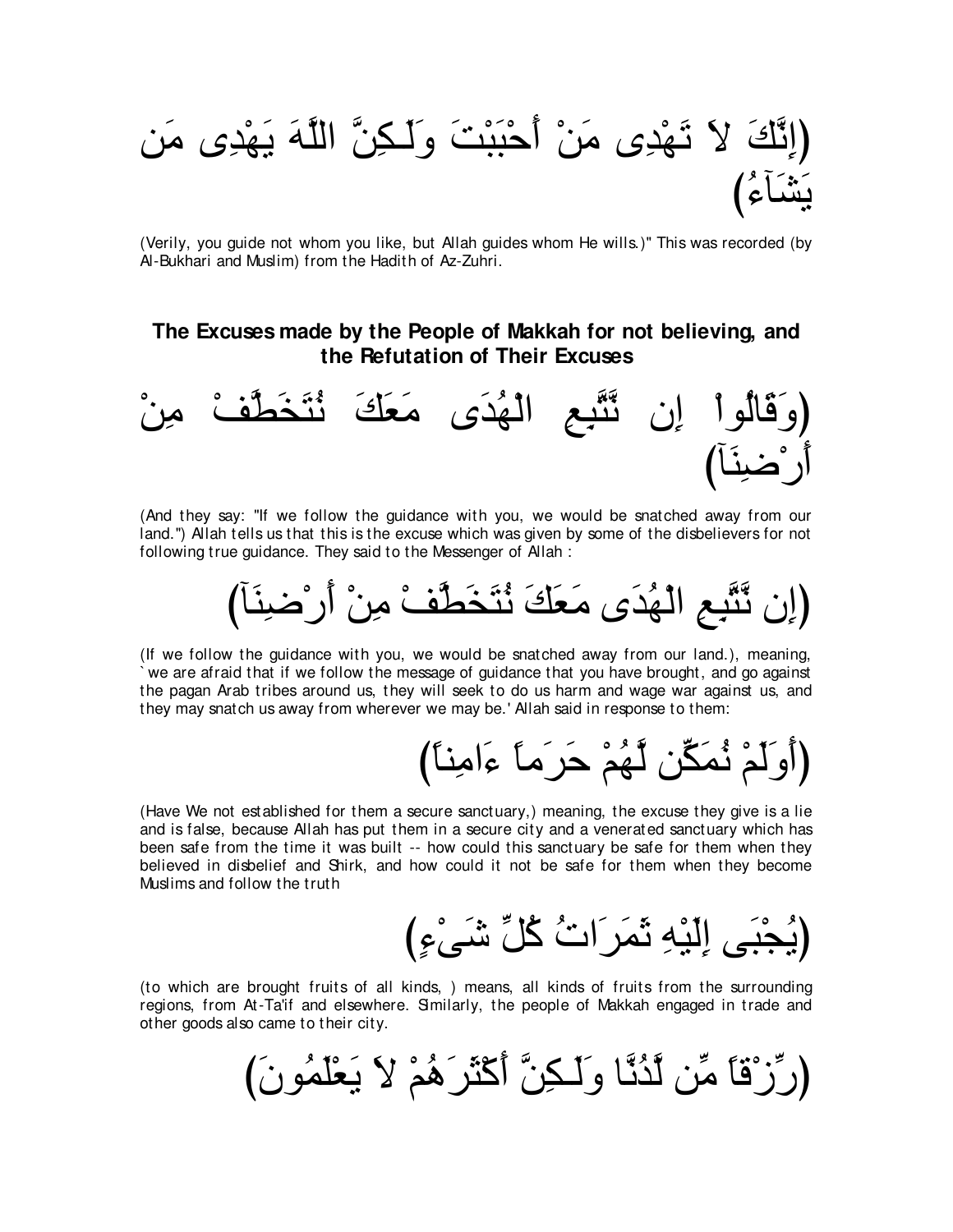(a provision from Ourselves, but most of them know not.) - this is why they said what they said.

أَهْلَكْنَا مِن قَرْيَةٍ بَطِ كِنْـهُمْ لَمْ تُسْكَنِ مِّن بَعْدِهِمْ إِ <u>ةًا،</u> كَانَ رَبَّكَ مُ ا ک ہ م م ءايـٽِنا وَمَ أَهَـٰهَا رَ سُو لاَ بَثْلُو عَلَٰهِ كِي الْقْرَى إِلاَّ وَأَهْلُهَا ظَلِمُونَ

(58. And how many a town have We destroyed, which was thankless for its means of livelihood! And those are their dwellings, which have not been inhabited after them except a little. And verily, We have been the heirs.) (59. And never will your Lord destroy the towns until He sends to their mother town a Messenger reciting to them Our Ayat. And never would We destroy the towns unless the people thereof are wrongdoers.)

## The Destruction of Towns, which are not destroyed until Evidence is established against Them

Referring to the people of Makkah, Allah says:

(And how many a town have We destroyed, which was thankless for its means of livelihood!) They were arrogant transgressors who denied Allah's blessing of giving them ample provision. This is like the Ayah, o

(And Allah puts forward the example of a township, that dwelt secure and well-content: its provision coming to it in abundance from every place) until:

(فَاخَذَهُمُ الْعَذَابُ وَهُمْ ظَلِمُونَ)

(So the torment overtook them while they were wrongdoers.) (16:112-113) Allah said:

(فَتِلْكَ مَسَـكِنُّهُمْ لَمْ تُسْكَنِ مِّن بَعْدِهِمْ إِلاَّ قَلِيلاً ْ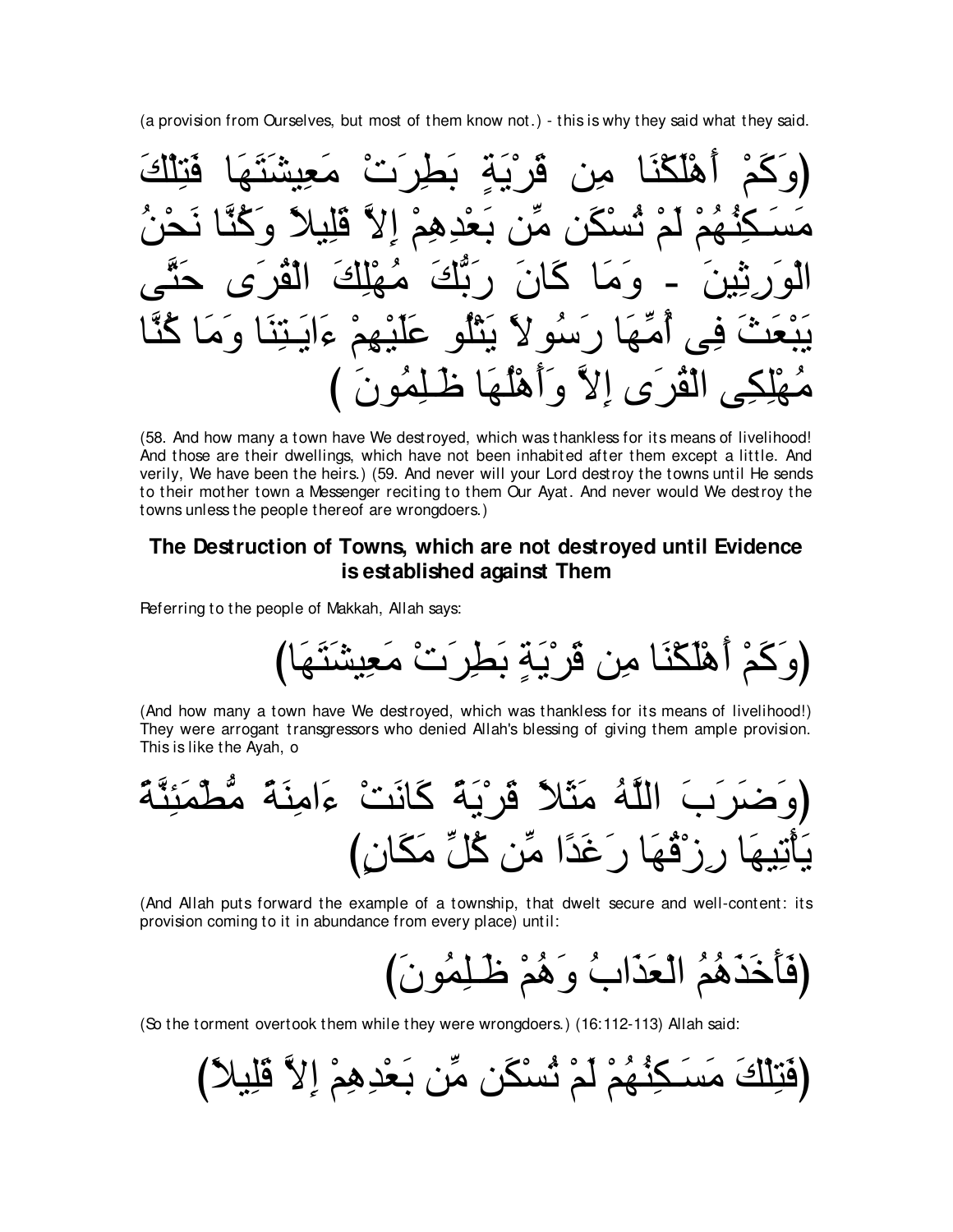(And those are their dwellings, which have not been inhabited after them except a little.) Their land became empty and desolate, and you can see nothing but their dwellings.

(وَكِّنَّا نَحْنُ الْوَرِيْيْنَ)

(And verily, We have been the heirs.) Their towns became ruins, with none remaining. Then Allah tells us of His justice and that He does not destroy anyone unjustly; on the contrary, He destroys those whom He destroys after establishing proof against them. So, he says:



(And never will your Lord destroy the towns until He sends to their mother town) i.e., Makkah - -

びゅ∠レ⌒わ⇒∠Αや∠¬ ∇ユ⌒ヰ∇Β∠ヤ∠ハ ヲ⊥ヤ∇わ∠Α ⇔Ιヲ⊥シ∠ケぴ

(a Messenger reciting to them Our Ayat.) This indicates that the Unlettered Prophet, Muhammad was sent from the Mother of Cities as a Messenger to all cities and towns, Arab and non-Arab alike. This is like the Ayat:

(لِّثْنذِرَ ۚ أُمَّ الْقُرَى وَمَنْ حَوْلَهَا)

(so that you may warn the Mother of Towns and all those around it) (6:92).

びゅ⇔バΒ⌒ヨ∠ィ ∇ユ⊥ム∇Β∠ャ⌒ま ⌒ヮzヤャや ⊥メヲ⊥シ∠ケ ヴあル⌒ま ⊥サゅzレャや ゅ∠ヰぁΑ∠ほ∠Α ∇モ⊥ホぴ

(Say: "O mankind! Verily, I am sent to you all as the Messenger of Allah.'') (7:158),

び∠ヒ∠ヤ∠よ リ∠ョ∠ヱ ⌒ヮ⌒よ ∇ユ⊥ミ∠ケ⌒グルxΙぴ

(That I may therewith warn you and whomsoever it may reach.) (6:19)

(وَ مَن يَكْفُر ْ بِهِ مِنَ الأَّحْزَ ابِ فَالنَّارُ ۖ مَوْعِدُهُ)

(but those of the sects that rej ect it, the Fire will be their promised meeting place.) (11:17).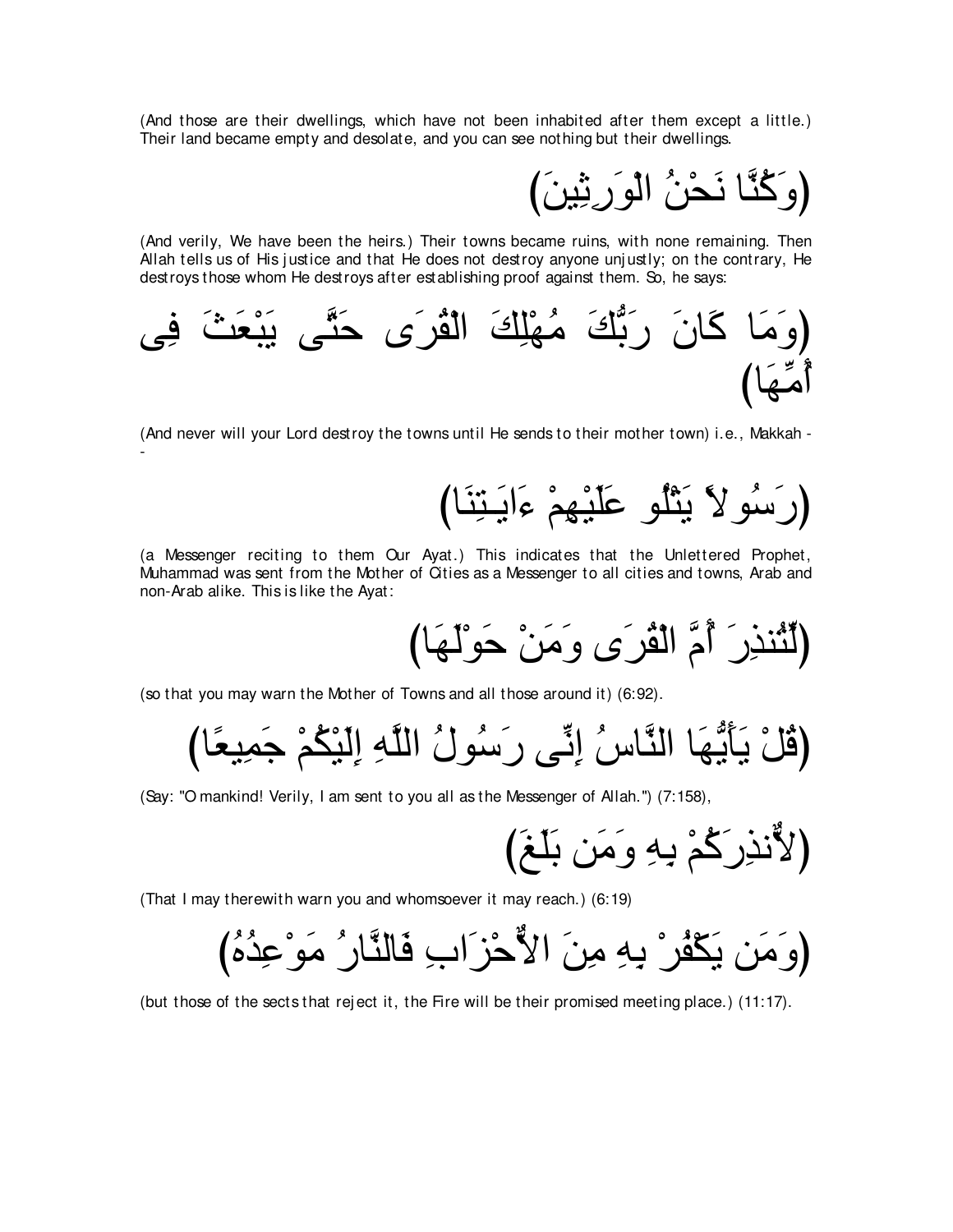(And there is not a town but We shall destroy it before the Day of Resurrection, or punish it with a severe torment.) (17:58). Allah tells us that He will destroy every town before the Day of Resurrection, as He says:

(وَمَا كُنَّا مُعَدِّبِينَ حَتَّى نَبْعَثَ رَسُو لاَ)

(And We never punish until We have sent a Messenger.) (17:15). Allah has sent the Unlettered Prophet to all the towns (all of mankind), because he has been sent to the Mother of Cities, their source to which they all return. It was recorded in the Two Sahihs that the Prophet said:

رْبُعِثْتُ إِلَى الْأَحْمَرِ وَالْأَسْوَدِ››

(I have been sent to the red and the black.) Prophethood ended with him, and there is no Prophet or Messenger to come after him, but his way will remain as long as night and day remain, until the Day of Resurrection.

(60. And whatever you have been given is an enjoyment of the life of the world and its adornment, and that which is with Allah is better and will remain forever. Have you then no sense) (61. Is he whom We have promised an excellent promise -- which he will find true -- like him whom We have made to enjoy the luxuries of the life of the world, then on the Day of Resurrection, he will be among those brought up)

## This World is transient and the One Whose concern is this World is not equal to the One Whose concern is the Hereafter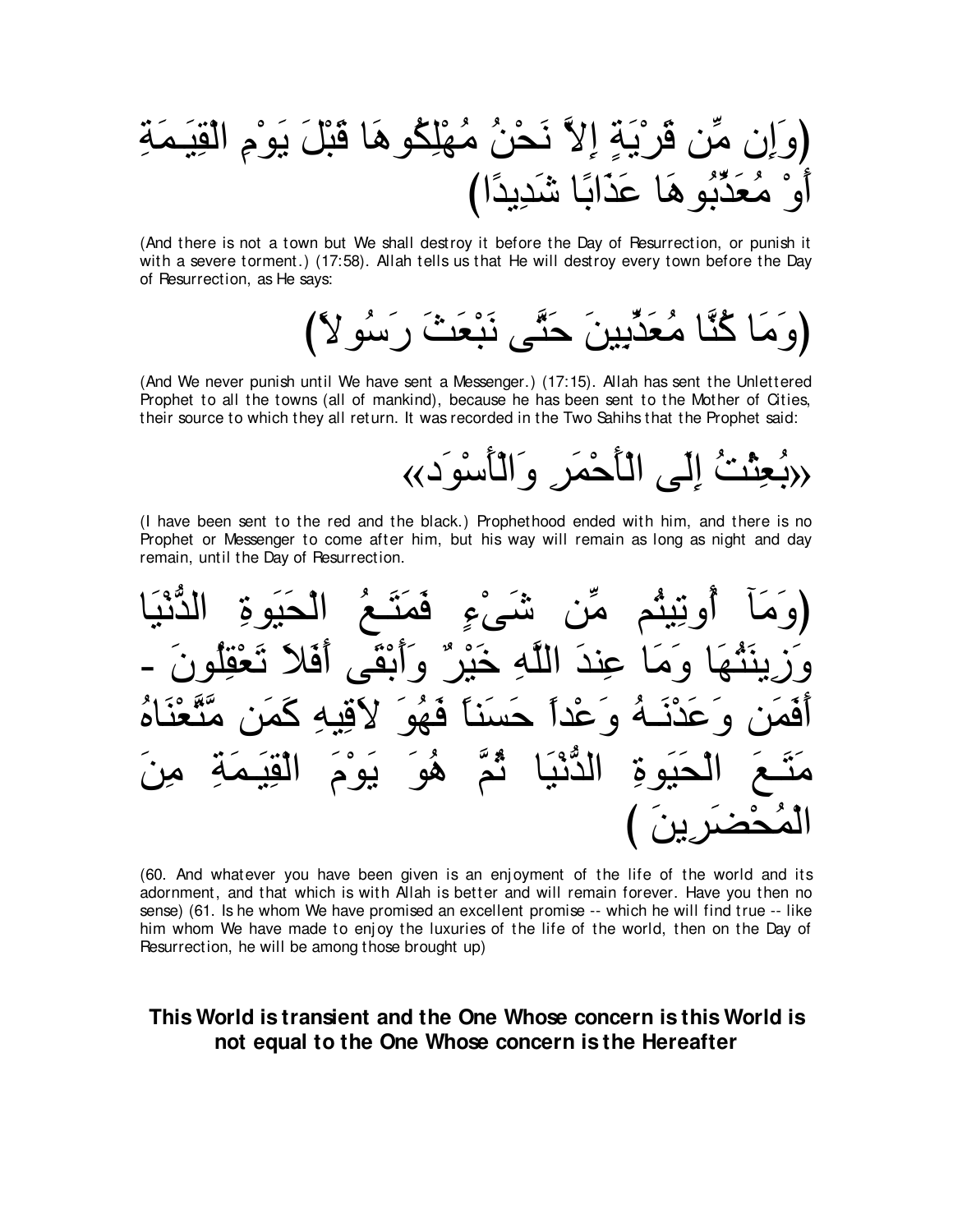Allah tells us about the insignificance of this world and its contemptible adornments which are nothing in comparison to the great and lasting delights which Allah prepared for His righteous servants in the Hereafter. As Allah says:

び∃ベゅ∠よ ⌒ヮzヤャや ∠ギレ⌒ハ ゅ∠ョ∠ヱ ⊥ギ∠ヘレ∠Α ∇ユ⊥ミ∠ギレ⌒ハ ゅ∠ョぴ

(Whatever is with you, will be exhausted, and whatever is with Allah will remain) (16:96).

び⌒ケや∠ゲ∇よ∠Ζあャ ∀ゲ∇Β∠カ ⌒ヮzヤャや ∠ギレ⌒ハ ゅ∠ョ∠ヱぴ

(and that which is with Allah is the best for the most righteous.) (3:198)

び∀ノ⇒∠わ∠ョ zΙ⌒ま ⌒り∠ゲ⌒カxΙや ヴ⌒プ ゅ∠Β∇ルぁギャや ⊥りヲ∠Β∠エ∇ャや ゅ∠ョ∠ヱぴ

(whereas the life of this world as compared with the Hereafter is but a brief passing enj oyment.) (13:26)

ヴ∠ボ∇よ∠ぺ∠ヱ ∀ゲ∇Β∠カ ⊥り∠ゲ⌒カxΙや∠ヱ - ゅ∠Β∇ルぁギャや ∠りヲ∠Β∠エ∇ャや ∠ラヱ⊥ゲ⌒を∇ぽ⊥ゎ ∇モ∠よぴ び

(Nay, you prefer the life of this world. Although the Hereafter is better and more lasting.) (87:16-17). The Messenger of Allah said:

⊥ザ⌒ヨ∇ピ∠Α ゅ∠ヨ∠ミ ゅzャ⌒ま ⌒り∠ゲ⌒カべ∇ャや ヶ⌒プ ゅ∠Β∇ルぁギャや ⊥りゅ∠Β∠エ∇ャや ゅ∠ョ ⌒ぶや∠ヱ» «ヮ∇Β∠ャ⌒ま ⊥ノ⌒ィ∇ゲ∠Α や∠クゅ∠ョ ∇ゲ⊥ヌ∇レ∠Β∇ヤ∠プ ∩あユ∠Β∇ャや ヶ⌒プ ⊥ヮ∠バ∠ら∇タ⌒ま ∇ユ⊥ミ⊥ギ∠ェ∠ぺ

(By Allah, the life of this world in comparison to the Hereafter is as if one of you were to dip his finger in the sea; let him see what comes back to him. ) Allah's saying:

び∠ラヲ⊥ヤ⌒ボ∇バ∠ゎ ∠Κ∠プ∠ぺぴ

(Have you then no sense) means, do those who prefer this world to the Hereafter have no sense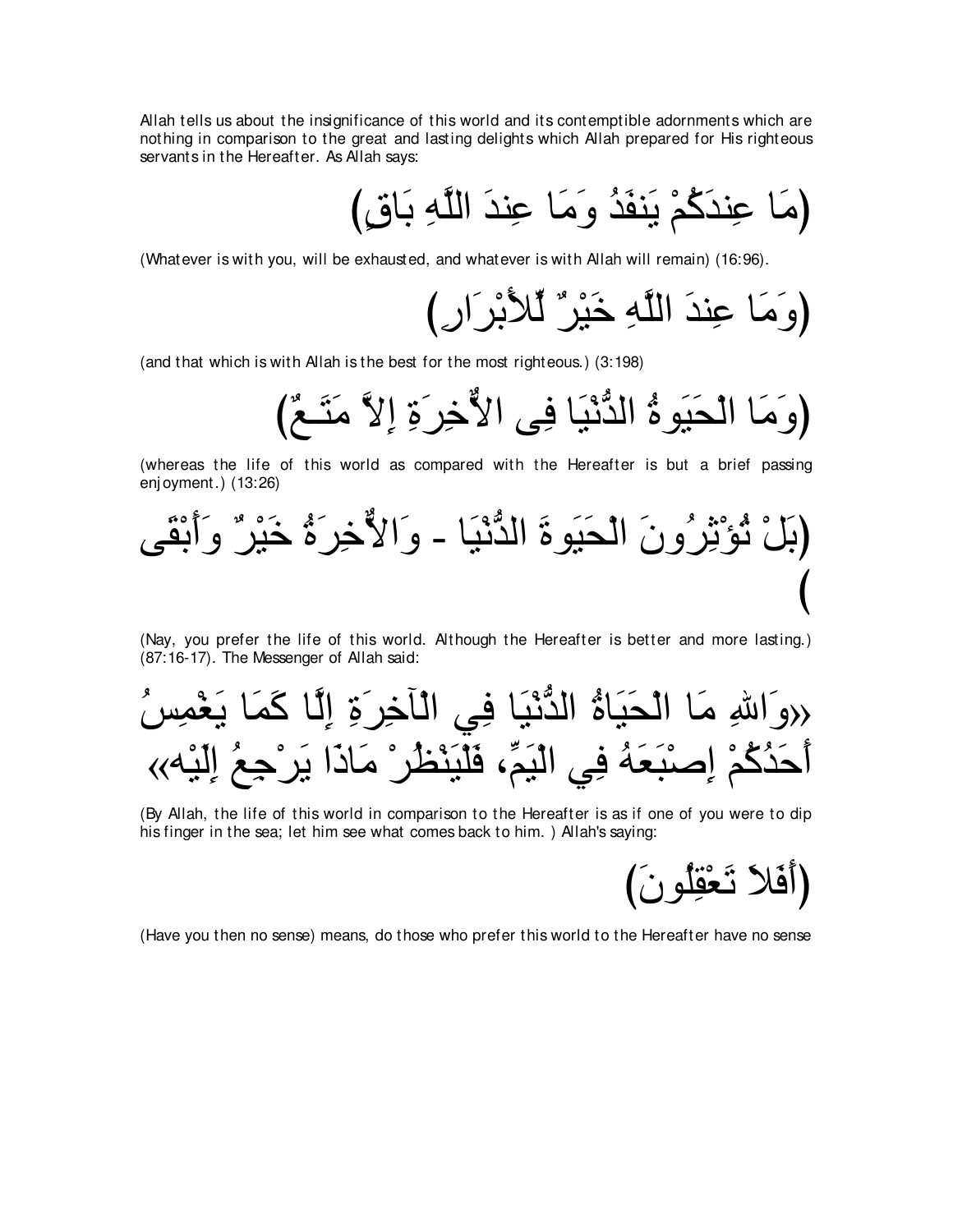(َّأَفَمَن وَعَذُنَـهُ وَعُداً حَسَنًا فَهُوَ لأقَبِهِ كَمَن مَتَّعُنَّاهُ
$$
\widetilde{\mathbf{H}} = \begin{bmatrix} \mathbf{1} & \mathbf{2} \\ \mathbf{2} & \mathbf{3} \end{bmatrix}
$$

(Is he whom We have promised an excellent promise -- which he will find true -- like him whom We have made to enjoy the luxuries of the life of the world, then on the Day of Resurrection, he will be among those brought up) Is the one who believes in the reward which Allah has promised in return for righteous deeds, which he will undoubtedly attain, like one who disbelieves in the meeting with Allah and in His promises and threats He is only enjoying a few days in this life,

(ثَمّ هُو يوْمِ الْقِيمَةِ مِنَ الْمُحْضَرِينَ

(then on the Day of Resurrection, he will be among those brought up.) Mujahid and Qatadah said: "He will be among those who are punished." It was said that this was revealed concerning the Messenger of Allah and Abu Jahl, or that it was revealed concerning Hamzah and Ali, and Abu Jahl. Both views were narrated from Mujahid. The apparent meaning is that it is more general than that. This is like the Ayah where Allah describes a believer in Paradise looking out at his companion who is in Hell, and saying:

(Had it not been for the grace of my Lord, I would certainly have been among those brought forth (to Hell).) (37:57) And Allah says:

(but the Jinn know well that they have indeed to appear (before Him)) (37:158).

قدعو <u>ھا</u>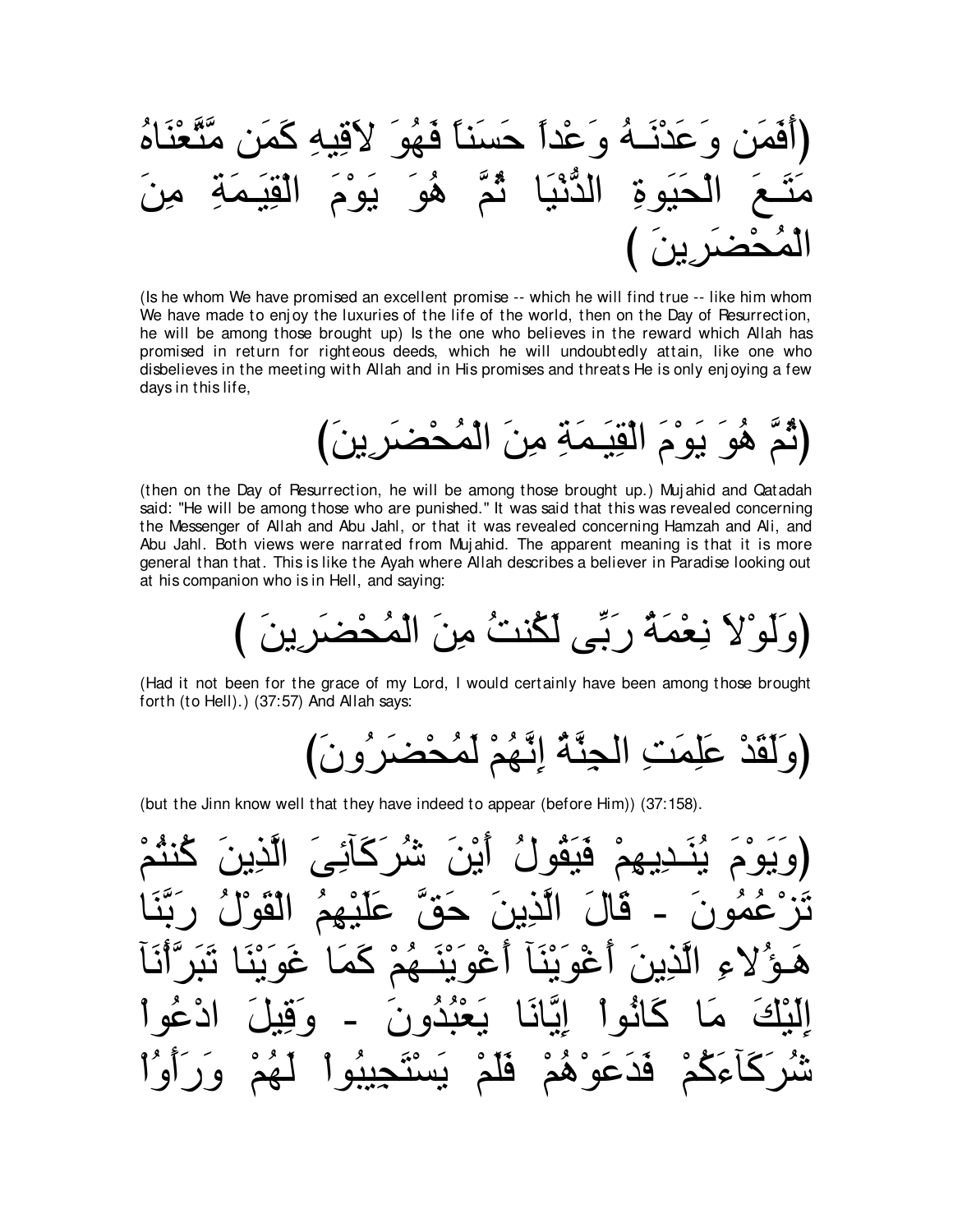$\leq$ 

(62. And (remember) the Day when He will call to them and say: "Where are My (so-called) partners whom you used to assert") (63. Those about whom the Word will have been fulfilled will say: "Our Lord! These are they whom we led astray. We led them astray, as we were astray ourselves. We declare our innocence before You. It was not us they worshipped.") (64. And it will be said: "Call upon your partners," and they will call upon them, but they will give no answer to them, and they will see the torment. If only they had been guided!) (65. And the Day He will call to them, and say: "What answer gave you to the Messengers") (66. Then the news of a good answer will be obscured to them on that Day, and they will not be able to ask one another.) (67. But as for him who repented, believed, and did righteous deeds, then perhaps he will be among those who are successful.)

#### The Idolators and Their Partners and the Emnity between Them in the Hereafter

Allah informs of how He will rebuke the idolators on the Day of Resurrection, when He will call them and say:

("Where are My (so-called) partners whom you used to assert") meaning, 'where are the gods which you used to worship in the world, the idols and rivals Can they help you or save you' This is said in the nature of a rebuke and warning, as in the Ayah,



(And truly, you have come unto Us alone as We created you the first time. You have left behind you all that which We had bestowed on you. We see not with you your intercessors whom you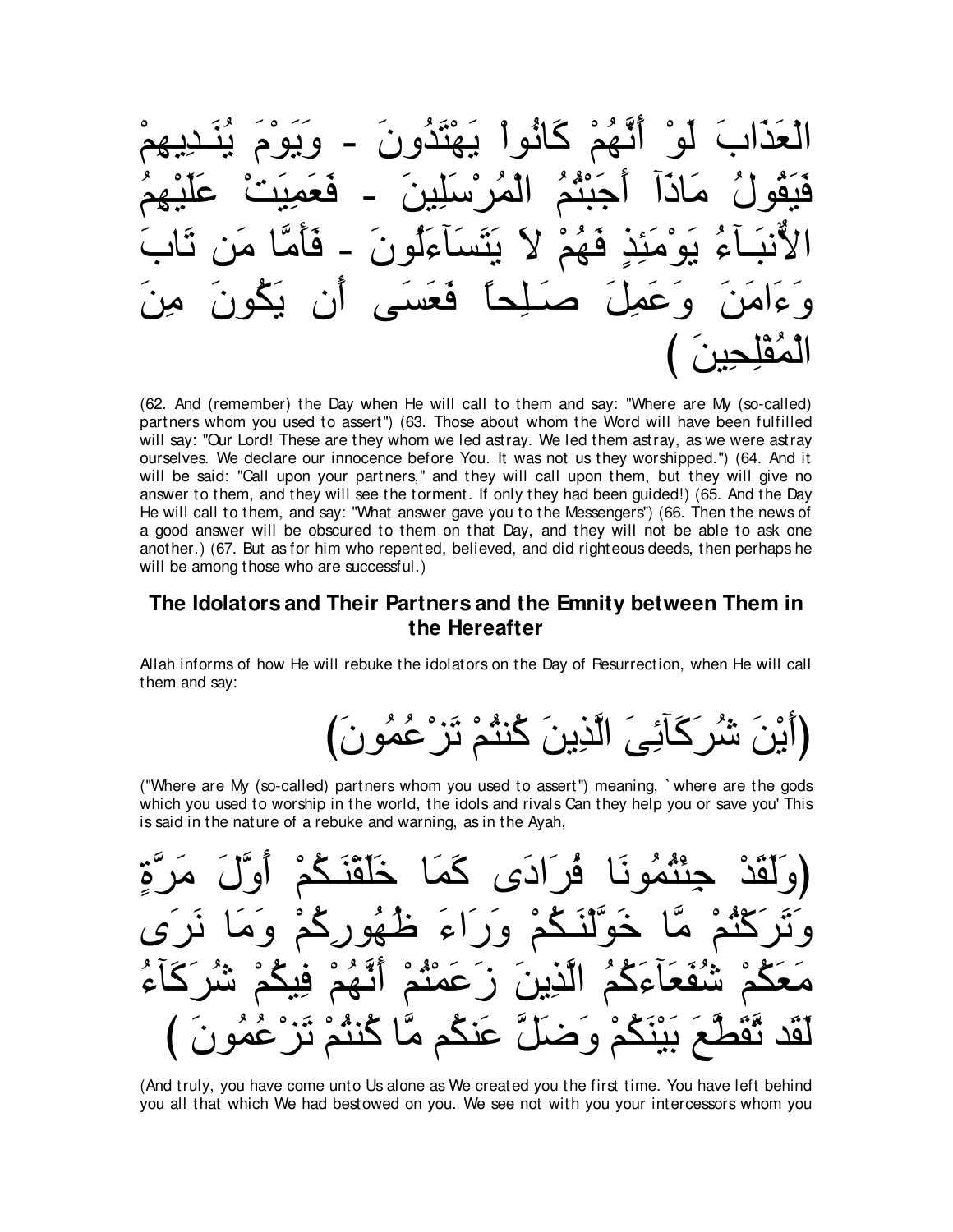claimed to be partners with Allah. Now all relations between you and them have been cut off, and all that you used to claim has vanished from you.) (6:94) His saying:

{قَالَ الَّذِينَ حَقَّ عَلَيْهِمُ الْقَوْلُ)

(Those about whom the Word will have been fulfilled) means the Shayatin and evil Jinn, and those who used to advocate disbelief.

ゅ∠レ∇Α∠ヲ∠ビ ゅ∠ヨ∠ミ ∇ユ⊥ヰ⇒∠レ∇Α∠ヲ∇ビ∠ぺ べ∠レ∇Α∠ヲ∇ビ∠ぺ ∠リΑ⌒グzャや ⌒¬Ι⊥ぽ⇒∠ワ ゅ∠レzよ∠ケぴ び∠ラヱ⊥ギ⊥ら∇バ∠Α ゅ∠ルゅzΑ⌒ま ∇やヲ⊥ルゅ∠ミ ゅ∠ョ ∠マ∇Β∠ャ⌒ま べ∠ル∇ぺzゲ∠ら∠ゎ

("Our Lord! These are they whom we led astray. We led them astray, as we were astray ourselves. We declare our innocence before You. It was not us they worshipped.'') They will testify against them and say that they led them astray, then they will declare their innocence of their worship. This is like the Ayat:



(And they have taken gods besides Allah, that they might give them honor, power and glory. Nay, but they will deny their worship of them, and become opponents to them.) (19:81-82)



(And who is more astray than one who calls besides Allah, who will not answer him till the Day of Resurrection, and who are (even) unaware of their calls to them And when mankind are gathered, they will become their enemies and will deny their worshipping.) (46:5-6). Ibrahim Al-Khalil, peace be upon him, said to his people: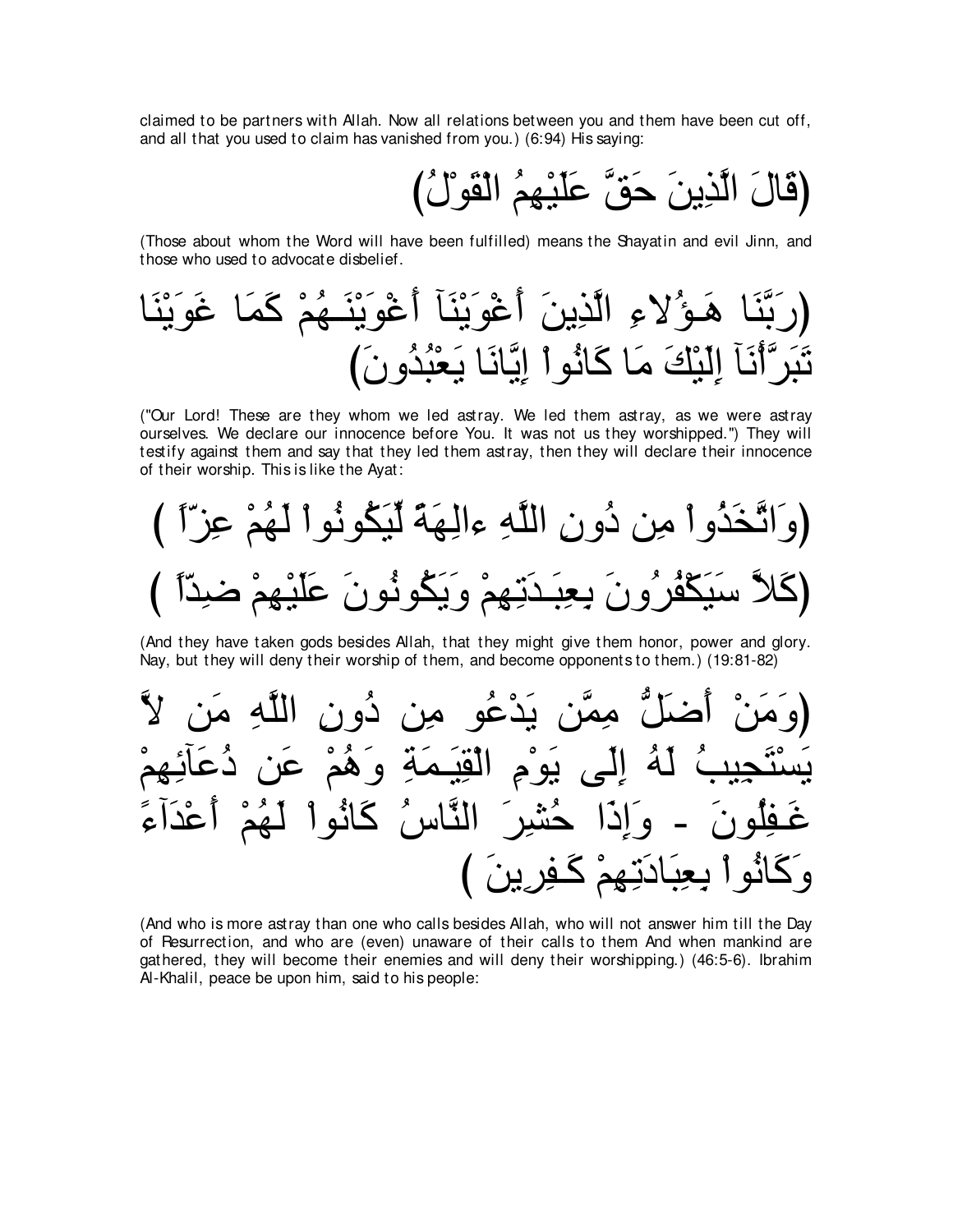(You have taken idols instead of Allah. The love between you is only in the life of this world, but on the Day of Resurrection, you shall disown each other, and curse each other.) (29:25)

(When those who were followed disown those who followed, and they see the torment, then all their relations will be cut off from them) until:

(And they will never get out of the Fire.) (2:166-167). Allah says:

(And it will be said (to them): "Call upon your partners,") meaning, `to save you from the predicament you are in, as you hoped that they would do in this world.'

(and they will call upon them, but they will give no answer to them, and they will see the torment.) means, they will realize for sure that they are inevitably destined for the Fire. His saying:

(If only they had been guided!) means, when they see the punishment with their own eyes, they will wish that they had been among the guided in this world. This is like the Ayah,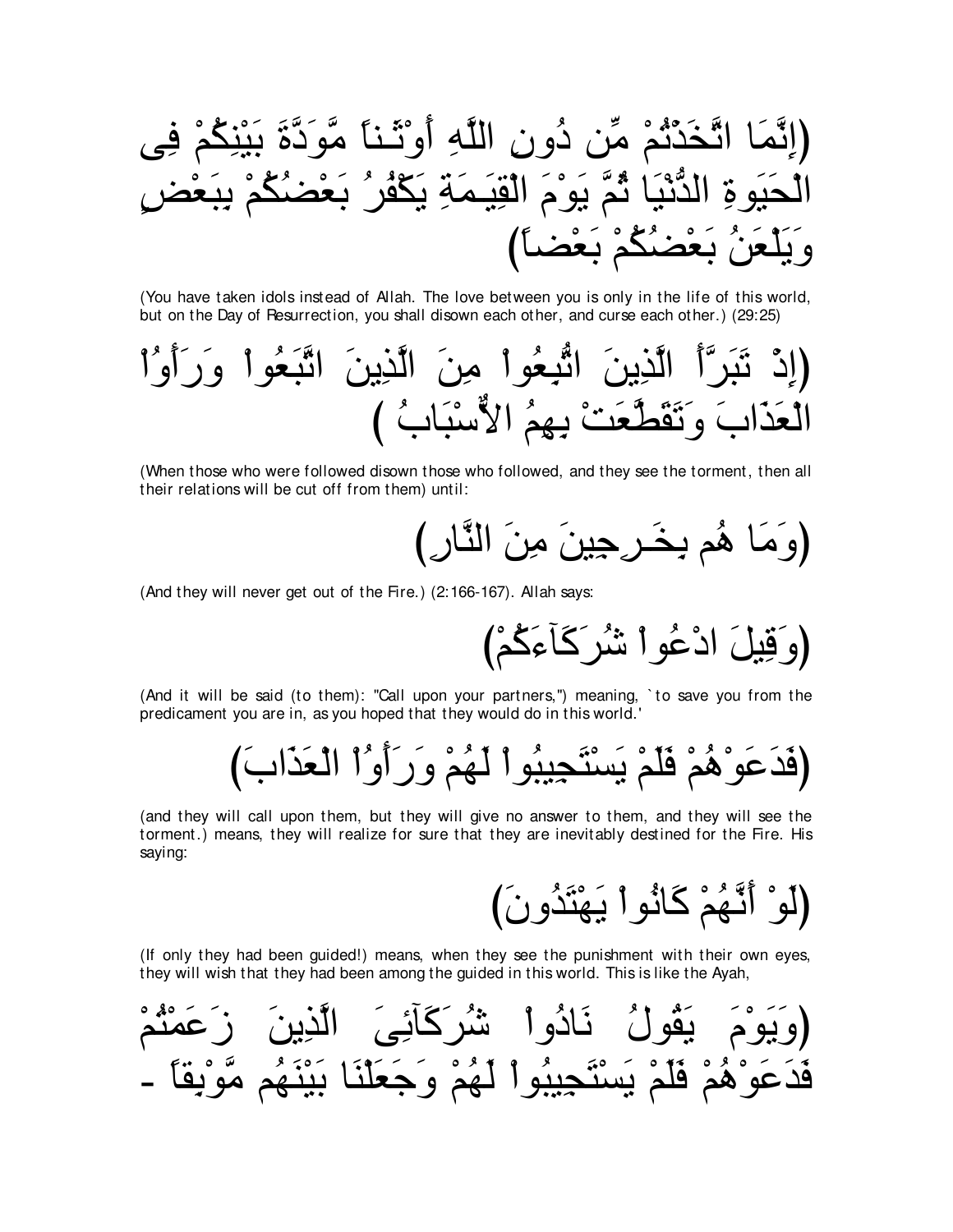ゅ∠ワヲ⊥バ⌒ホや∠ヲぁョ ∇ユ⊥ヰzル∠ぺ ∇やヲぁレ∠ヌ∠プ ∠ケゅzレャや ∠ラヲ⊥ョ⌒ゲ∇イ⊥ヨ∇ャや ン∠ぺ∠ケ∠ヱ び ゅ⇔プ⌒ゲ∇ダ∠ョ ゅ∠ヰ∇レ∠ハ ∇やヱ⊥ギ⌒イ∠Α ∇ユ∠ャ∠ヱ

(And the Day He will say: "Call those partners of Mine whom you claimed.'' Then they will cry unto them, but they will not answer them, and We shall put a Mawbiq (a barrier) between them. And the criminals, shall see the Fire and apprehend that they have to fall in it. And they will find no way of escape from there.) (18:52-53) Their attitude towards the Messengers on the Day of Resurrection

び ∠リΒ⌒ヤ∠シ∇ゲ⊥ヨ∇ャや ⊥ユ⊥わ∇ら∠ィ∠ぺ へ∠クゅ∠ョ ⊥メヲ⊥ボ∠Β∠プ ∇ユ⌒ヰΑ⌒ギ⇒∠レ⊥Α ∠ュ∇ヲ∠Α∠ヱぴ

(And the Day He will call to them, and say: "What answer gave you to the Messengers'') The first call will be concerning the issue of Tawhid, which includes evidences of the prophethood -- ` What was your response to the Messengers who were sent to you How did you deal with them' This is like the questions which will be asked of a person in his grave: ` who is your Lord who is your Prophet and what is your religion' The believer will testify that there is no God except Allah and that Muhammad is His servant and Messenger, but the disbelievers will say, "Oh, oh, I do not know.'' So he will have no answer on the Day of Resurrection except to remain silent, because whoever is blind in this world (i.e., does not see Allah's signs and believes not in Him), will be blind in the Hereafter, and more astray. Allah says:

び ∠ラヲ⊥ャ∠¬べ∠ジ∠わ∠Α ∠Ι ∇ユ⊥ヰ∠プ ∃グ⌒ゃ∠ョ∇ヲ∠Α ⊥¬べ⇒∠らルxΙや ⊥ユ⌒ヰ∇Β∠ヤ∠ハ ∇ろ∠Β⌒ヨ∠バ∠プぴ

(Then the news of a good answer will be obscured to them on that Day, and they will not be able to ask one another.) Mujahid said: "The proof will be obscured from them," so they will not be able to ask one another for help by virtue of their blood ties. Allah's saying:

び⇔ゅエ⌒ヤ⇒∠タ ∠モ⌒ヨ∠ハ∠ヱ ∠リ∠ョや∠¬∠ヱ ∠ゆゅ∠ゎ リ∠ョ ゅzョ∠ほ∠プぴ

(But as for him who repented, believed, and did righteous deeds,) means, in this world.

び∠リΒ⌒エ⌒ヤ∇ヘ⊥ヨ∇ャや ∠リ⌒ョ ∠ラヲ⊥ム∠Α ラ∠ぺ ヴ∠ジ∠バ∠プぴ

(then perhaps he will be among those who are successful.) means, on the Day of Resurrection. And the word; perhaps (` Asa), when used in reference to Allah, may He be exalted, implies that the thing described will inevitably come to pass, and this will undoubtedly happen by the grace and mercy of Allah.

⊥ユ⊥ヰ∠ャ ∠ラゅ∠ミ ゅ∠ョ ⊥ケゅ∠わ∇ガ∠Α∠ヱ ⊥¬べ∠ゼ∠Α ゅ∠ョ ⊥ペ⊥ヤ∇ガ∠Α ∠マぁよ∠ケ∠ヱぴ - ∠ラヲ⊥ミ⌒ゲ∇ゼ⊥Α ゅzヨ∠ハ ヴ∠ヤ⇒∠バ∠ゎ∠ヱ ⌒ヮzヤャや ∠リ⇒∠エ∇ら⊥シ ⊥り∠ゲ∠Β⌒ガ∇ャや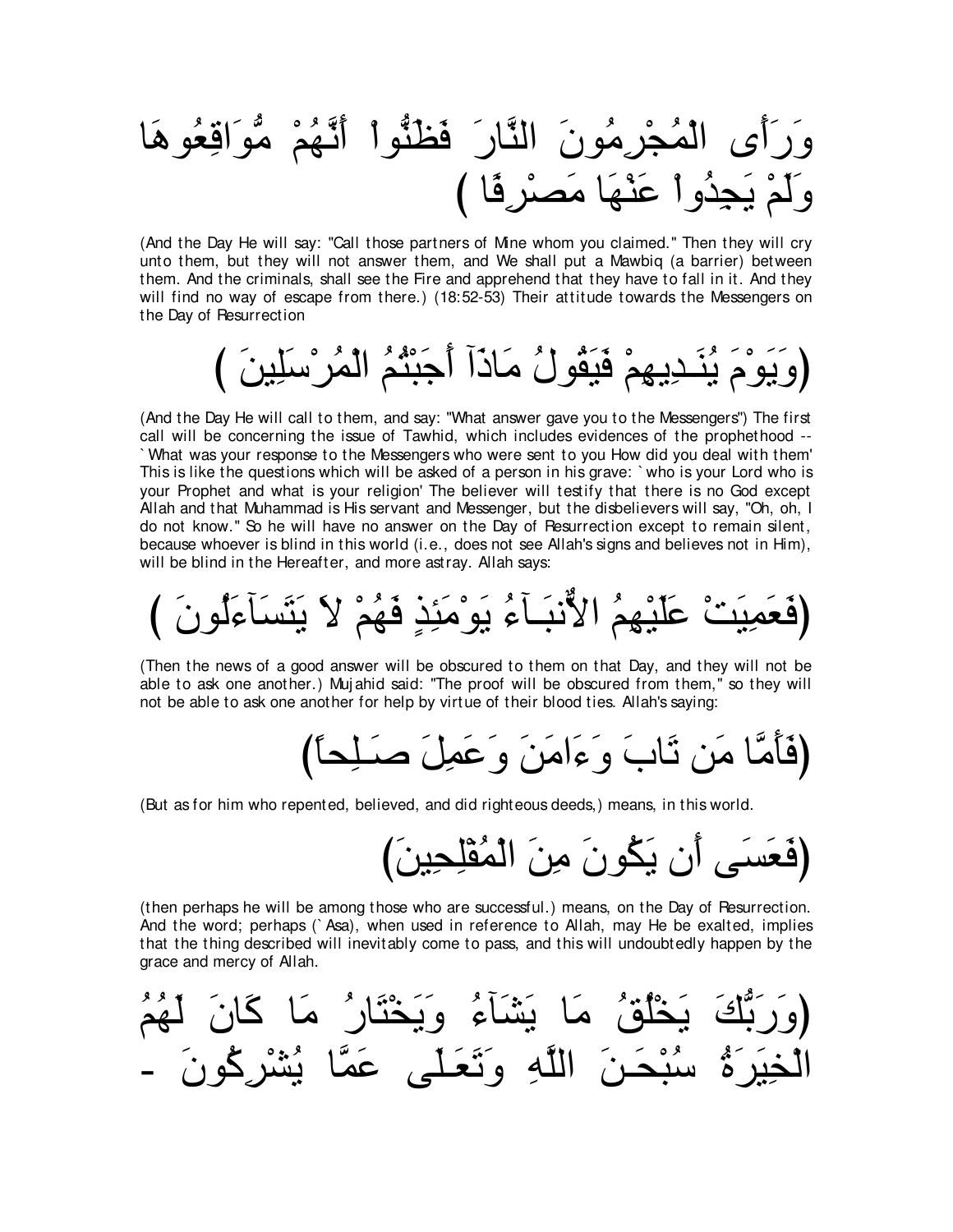وَرَبُّكَ يَعْلَمُ مَا ثُكِنُّ صُدُورُهُمْ وَمَا يُعْلِنُونَ - وَهُوَ اللَّهُ لا إِلَـهَ إِلاَّ هُوَ لَهُ الْحَمْدُ فِى الأَّولَى وَالأُّخِرَةِ وَلَهُ الْحُكْمُ وَإِلَيْهِ ثُرْجَعُونَ ﴾

(68. And your Lord creates whatsoever He wills and chooses, no choice have they. Glorified is Allah, and exalted above all that they associate.) (69. And your Lord knows what their breasts conceal, and what they reveal.) (70. And He is Allah; La ilaha illa Huwa, His is the praise in the first and in the last, and His is the decision, and to Him shall you be returned.)

## Allah Alone is the One Who has the Power of Creation, Knowledge and Choice

Allah tells us that He is the only One Who has the power to create and make decisions, and there is no one who can dispute with Him in that or reverse His judgement. His saying:

(وَرَبُّكَ يَخْلُقُ مَا يَشَآءُ وَيَخْتَارُ ُ)

(And your Lord creates whatsoever He wills and chooses,) means, whatever He wills, for what He wills, happens; and what He does not will, does not happen. All things, good and bad alike, are in His Hands and will return to Him.

(مَا كَانَ لَهُمُ الْخِيَرَةُ)

(no choice have they.) is a negation, according to the correct view. This is like the Ayah.

(It is not for a believer, man or woman, when Allah and His Messenger have decreed a matter that they should have any option in their decision) (33:36). Then Allah says:

(And your Lord knows what their breasts conceal, and what they reveal.) He knows what is hidden in their hearts, just as He knows what they do openly.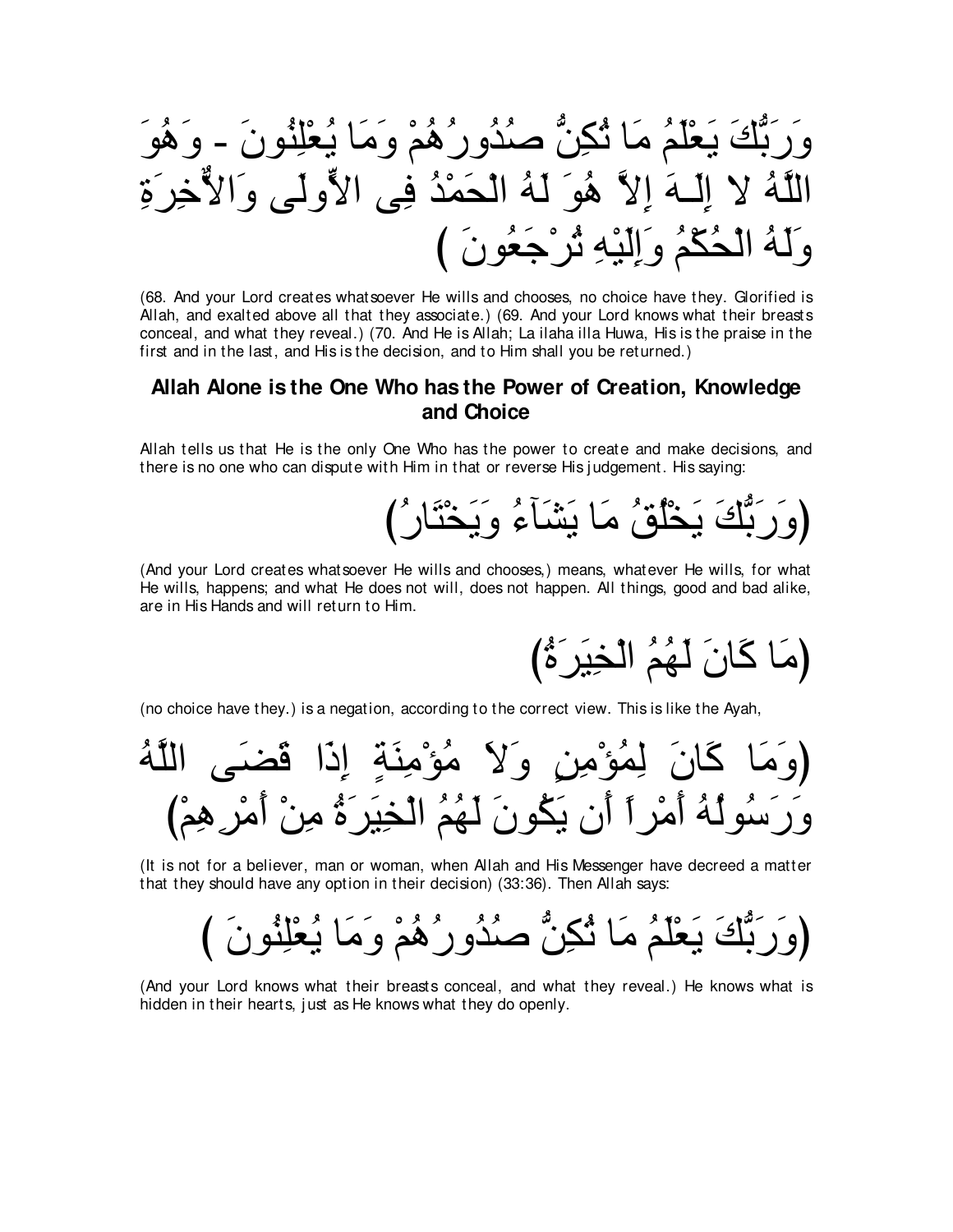(سَوَأَمٌ مِّنْكُمْ مَّنْ أَسَرَّ الْقَوْلَ وَمَنْ جَهَرَ بِهِ وَمَنْ هُوَ مُسْتَخْفٍ بِالَّيْلِ وَسَارِبٌ بِالنَّهَارِ )

(It is the same whether any of you conceals his speech or declares it openly, whether he be hid by night or goes forth freely by day.) (13:10).

(وَهُوَ اللَّهُ لَا إِلَـهَ إِلاَّ هُوَ )

(And He is Allah; La ilaha illa Huwa,) meaning, He is unique in His divinity, for none is to be worshipped besides Him, and there is no lord who can create what he wills and chooses besides Him.

(His is the praise, in the first and in the last,) in all that He does, He is to be praised for His justice and wisdom.

(وَلَهُ الْحُكْمُ)

(وَ اِلَيْهِ ثُرْ جَعُو نَ

(His is the decision,) that none can put back, because of His might, power, wisdom and mercy.

(and to Him shall you be returned.) means, all of you on the Day of Resurrection, and everyone will be rewarded or punished according to his deeds, good and evil alike, and absolutely none of their deeds will be concealed from Him.

أَيْتُمْ إِن جَعَلَ اللَّهُ عَلَيْكُمُ الَّيْلَ سَرْمَداً الْقِيَـمَةِ مَنْ إِلَـهٌ غَيْرٍ ُ اللَّهِ يَأْتِيَكُمْ بِصْبِيَآءِ أَفَ أَرَ ءَيْثُمْ إِن جَعَلَ اللَّهُ عَلَيْكُمُ النَّهَ  $\tilde{\mathbf{e}}$  آ سَرْمَدَأُ إِلَى يَوْمِ الْقِيَمَةِ مَنْ إِلَـٰهٌ غَيْرِ الله د نَسْكُنُونَ فِيهِ أَفْلاَ نُبْصِرِ ُونَ - وَمِزَ